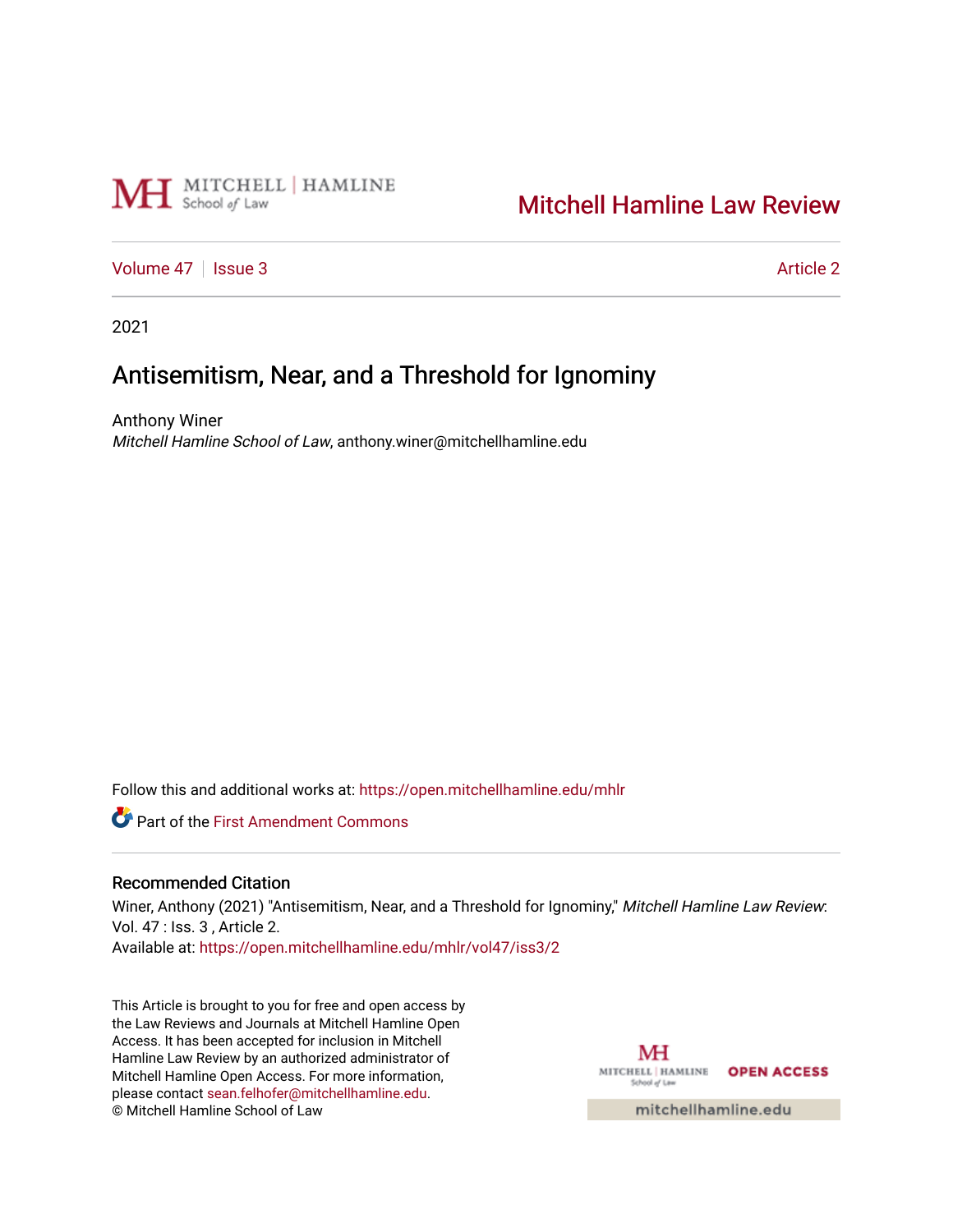# ANTISEMITISM, NEAR, AND A THRESHOLD FOR IGNOMINY

Anthony Winer<sup>‡</sup>

| RECENT EVENTS AND THE IGNOMINY THRESHOLD 893                 |
|--------------------------------------------------------------|
|                                                              |
|                                                              |
|                                                              |
| Iconic Supreme Court Holdings and the Ignominy Threshold for |
|                                                              |
|                                                              |
| The Minnesota Gag Law and Its Enforcement Against Near907    |
|                                                              |
|                                                              |
|                                                              |
| The November 19 Issue and Antisemitic Tropes914              |
|                                                              |
|                                                              |
|                                                              |
| ANTISEMITISM IN MINNESOTA DURING AND SHORTLY AFTER           |
|                                                              |
|                                                              |
|                                                              |
|                                                              |
| The Later Events Concerning Charles Lindbergh 926            |
|                                                              |
|                                                              |
|                                                              |

In recent years, the tension between the values of the First Amendment Free Speech doctrine and the desire to protect minority communities against the destructive effects of hateful speech has been investigated extensively. A recent example is the compelling discussion provided by Professor Nadine Strossen in her 20[1](#page-1-0)8 book,<sup>1</sup> Hate Speech: Why We Should Resist It with Free Speech, Not Censorship. Her book was one of the focal points of a 2019 conference on free speech at Mitchell Hamline School of Law.<sup>[2](#page-1-1)</sup> Another focal point was the Supreme Court's landmark 19[3](#page-1-2)1 decision, *Near v. Minnesota*.<sup>8</sup> In this decision, the Supreme

<span id="page-1-0"></span> <sup>†</sup> Professor of Law, Mitchell Hamline School of Law. The author expresses special appreciation to Steve Hunegs, Executive Director of the Jewish Community Relations Council of Minnesota and the Dakotas, for invaluable assistance and advice. Many thanks also to Professor Marie Failinger, also at Mitchell Hamline, for providing additional critical source material.

<sup>1</sup> Professor Strossen is on the faculty at the New York Law School and was the first woman national President of the American Civil Liberties Union.

<span id="page-1-1"></span> $^2$  The conference was held on April 16, 2019, and featured Nekima Levy Armstrong as well as Professor Strossen. The campus title for the conference was "Freedom of Speech in an Era of Social Responsibility: The Near Injunction at Ninety."

<span id="page-1-2"></span><sup>3</sup> 283 U.S. 697 (1931).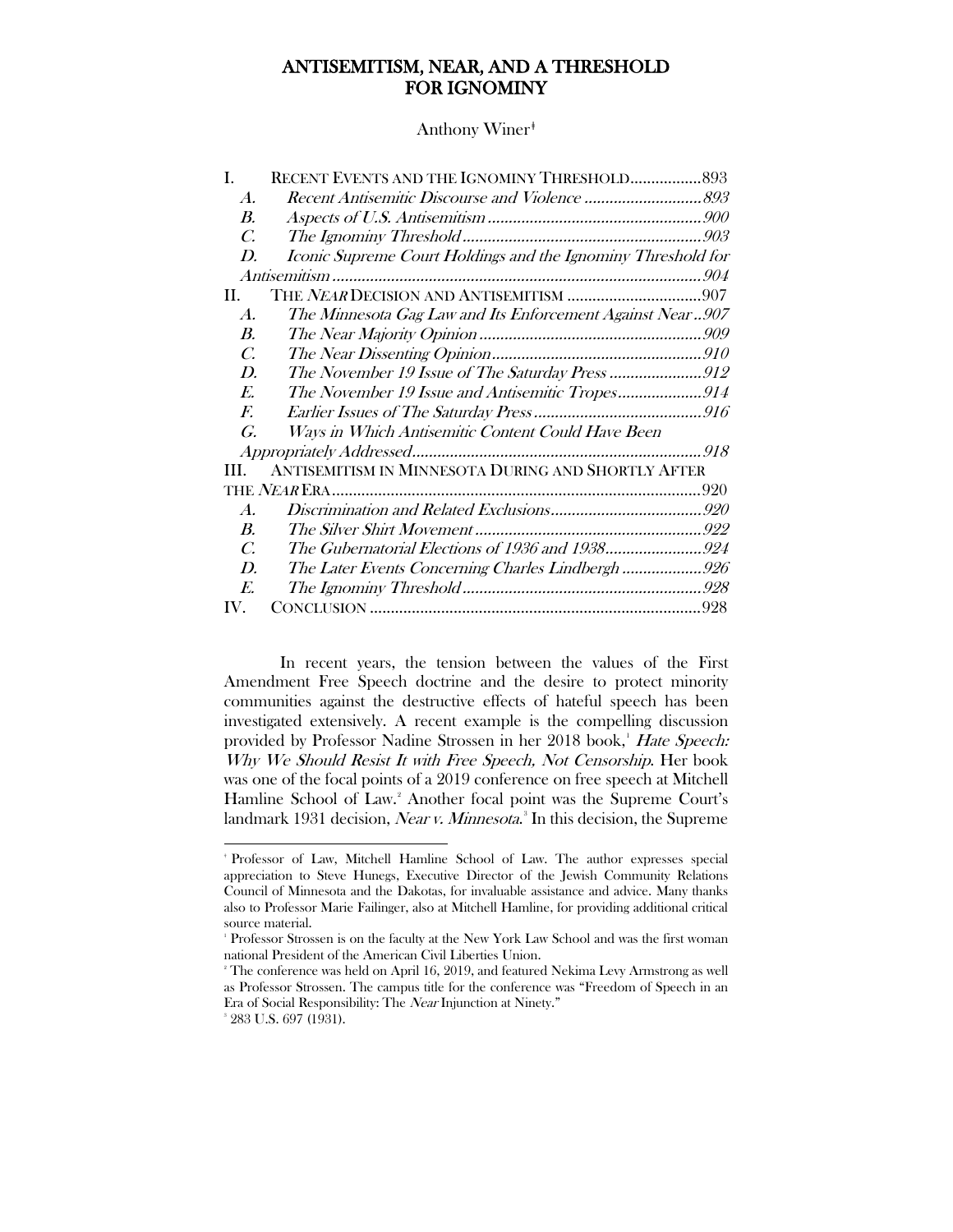Court established the now-familiar rule against prior restraints, thereby invalidating an infamous injunction issued against a Minneapolis newspaper ninety years before the date of the conference.

The *Near* decision is mostly known for the rule against prior restraints. But in ways unremarked upon at the time of its issuance as well as today, it also provides an early example of the tension between free speech values and the potential harms of hate speech. This is because most of the very newspaper articles that were the subject of the injunction were notably antisemitic. In protecting the newspaper against the state court's injunction, the U.S. Supreme Court was also protecting the rights of the publishers to engage in the propagation of antisemitic discourse, some of it genuinely hateful.

This Article now appears in the context of the closing months of the presidential administration of Donald Trump and the early months of that of Joe Biden. During the months before and after the conference, President Trump and other politicians of both parties have engaged in antisemitic discourse. And those same months also saw some of the worst antisemitic violence in the United States in recent memory; one of the attacks probably being the worst in U.S. history.[4](#page-2-0)

The era of the Near decision, shortly before the outbreak of World War II, was a time when the full extent of the destruction possible as an outgrowth of antisemitic rhetoric was still being established. Our own era has involved recent escalation of antisemitism in the United States during and since the Trump administration. This could well further escalate after particular followers of that administration now become frustrated as they find themselves in opposition. The lessons of the Near era may provide guidance for courts today.

This Article addresses the discourse of courts and judges when considering U.S. antisemitism, and in so doing, posits the existence of an "Ignominy Threshold." During the 1920s and 1930s, U.S. society was advancing more and more closely to the Ignominy Threshold but had not crossed it by the time Near was decided in 1931. Accordingly, the Supreme Court exercised restraint through its minimal acknowledgment of the antisemitism underlying the Near facts. The horrors of World War II and the Holocaust pulled the United States back from the brink of this Threshold. And so, the Supreme Court's virtual silence on antisemitism in Near caused no great harm. But it may well be that the challenges of the coming months, in light of recent events, could bring us close again. In that event, the restraint exhibited by the Justices in Near, should analogous situations arise again, would be ill-advised.

<span id="page-2-0"></span> <sup>4</sup> See infra at note 15.

<span id="page-2-1"></span><sup>5</sup> See infra Section 2(c).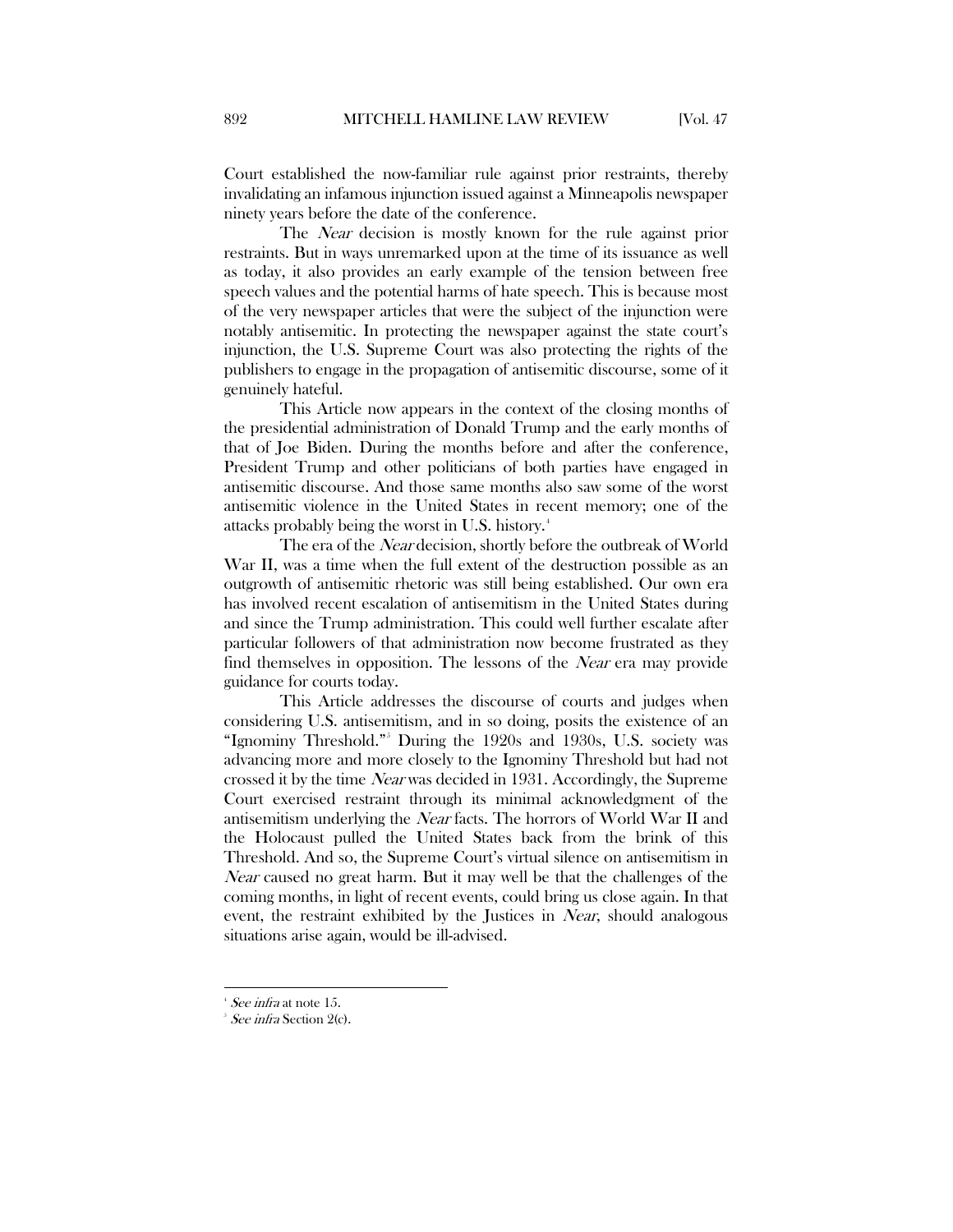# I. RECENT EVENTS AND THE IGNOMINY THRESHOLD

<span id="page-3-0"></span>In recent years antisemitism, in both discursive and violent forms, has been unusually prominent in the public life of the United States and of Minnesota.<sup>[6](#page-3-2)</sup> It was observable in the run-up to the 2016 presidential election, continued through the earlier years of the Trump presidency, and then erupted in a series of violent attacks in late 2018 and late 2019.

#### <span id="page-3-1"></span>A. Recent Antisemitic Discourse and Violence

In an incident before her election to Congress, Minnesota Representative Ilhan Omar tweeted in 2012 that "Israel has hypnotized the world."[7](#page-3-3) Omar later defended the statement, maintaining that "drawing attention to the apartheid Israeli regime is far from hating Jews."[8](#page-3-4) But while it is possible to criticize Israeli policy without expressing antisemitism, the mode of this statement was objectionable. Stereotypical tropes of Jews "hypnotizing" gentiles, and the "world-wide" negative effects of Jewish influence, are consonant with antisemitic campaigns over many generations built on deep-seated anti-Jewish hatred.<sup>[9](#page-3-5)</sup>

In 2015, then-candidate Donald Trump told a room full of Jewish Republicans that "you're not going to support me because I don't want your money," adding that if "you want to control your politicians, that's fine."<sup>[10](#page-3-6)</sup>

 $\overline{a}$ 

<span id="page-3-2"></span><sup>6</sup> Audit of Antisemitic Incidents 2019, ANTI-DEFAMATION LEAGUE (2019), https://www.adl.org/audit2019 [https://perma.cc/C6ZB-QDTB]. See also Stephen Montemayor, Twin Cities Jewish Community Shaken by Rising Anti-Semitism, STAR TRIB. (Feb. 25, 2017), https://www.startribune.com/twin-cities-jewish-community-shaken-by-risinganti-semitism/414789814/ [https://perma.cc/85VY-BT8Q].

<span id="page-3-3"></span><sup>&</sup>lt;sup>7</sup> Esme Murphy, 'All About The Benjamins': Ilhan Omar's Tweet Criticized By Republicans, Dems As Anti-Semitic, CBS MINN. (Feb. 11, 2019), https://minnesota.cbslocal.com/2019/02/11/ilhan-omar-twitter-anti-semitism-aipac-its-allabout-the-benjamins/ [https://perma.cc/2L7U-XQDZ].

 $^{\circ}$  Id.

<span id="page-3-5"></span><span id="page-3-4"></span><sup>9</sup> The "hypnotizing" or "hallucinatory" effect of a perceived Jewish threat was especially prominent in Nazi rhetoric. See, e.g., ROBERT S. WISTRICH, A LETHAL OBSESSION: ANTI-SEMITISM FROM ANTIQUITY TO THE GLOBAL JIHAD 244 (Random House 2010). "The whole apparatus of an increasingly totalitarian German state was now devoted to creating a hallucinatory demonic image of the Jews in order to justify their isolation, segregation, defamation, persecution, and eventual expulsion." See also id. at 90. "In the lower depths of Western culture, the kinship of the Jew with Satan was deeply embedded long before the modern era." Also, the "mysterious Jew practicing black magic and deliberately spreading poison [was among the] stock clichés of popular literature and folk tales" in the Middle Ages. Wistrich also more generally refers to the "fantasies of the Jew as Antichrist [and] agent of Satan." *Id.* at 104.

<span id="page-3-6"></span><sup>&</sup>lt;sup>1</sup> Isaac Stanley-Becker, Trump and the GOP Are Accused of Anti-Semitism Double Standard After Piling on Rep. Ilhan Omar, WASH. POST (Feb. 12, 2019), https://www.washingtonpost.com/nation/2019/02/12/trump-gop-are-accused-anti-semitismdouble-standard-after-piling-ilhan-omar/ [https://perma.cc/HH7H-UUFS].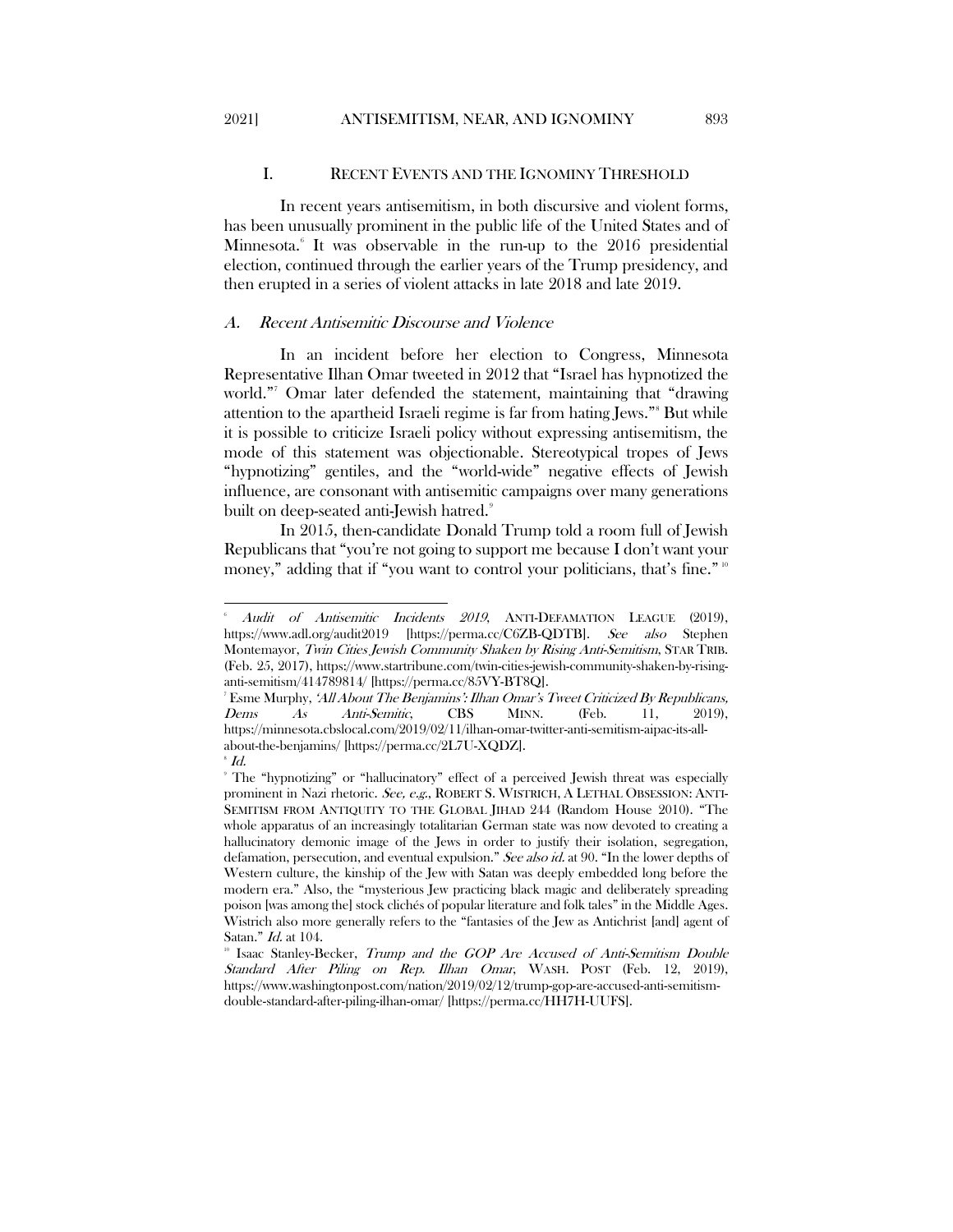The statement was based on antisemitic tropes involving a putative Jewish avarice and preoccupation with money.<sup>[11](#page-4-0)</sup>

Trump then built on these antisemitic tropes in a campaign advertisement released the following year. The advertisement quotes one of the candidate's speeches over footage of George Soros and the Federal Reserve Chair at the time, Janet Yellen.<sup>[12](#page-4-1)</sup> Both are Jewish and both have strong ties to international finance, one as a billionaire multinational investor and the other as a powerful financial regulator (now as Secretary of the Treasury).[13](#page-4-2) On the soundtrack, Trump warns that "for those who control the levers of power in Washington and for the global special interests, they partner with these people that don't have your good in mind."[14](#page-4-3)

On August 11 and 12, 2017, the "Unite the Right" rally in Charlottesville, Virginia, advanced strains of antisemitism that dominated the event. Many of the right-wing demonstrators shouted "Jews Will Not

<span id="page-4-3"></span><span id="page-4-2"></span> $14$  Id.

<span id="page-4-0"></span>See generally Addressing Anti-Semitic Stereotypes and Prejudice, ORG. FOR SECURITY & CO-OPERATION IN EUROPE (Dec. 4, 2019), https://www.osce.org/files/f/documents/9/2/441098.pdf [https://perma.cc/3ZKP-U7QT] [hereinafter *Addressing Anti-Semitic Stereotypes*] (providing examples of antisemitic stereotypes, like preoccupation with money, control of the media, dual or lack of national loyalty, and blood libel). See also WISTRICH, supra note 9, at 107-111. Wistrich traces resentment of Jewish involvement with banking and finance to "the upheavals of the Industrial Revolution, incipient secularization, democratization, and the challenges posed by Jewish emancipation." Id. at 107. He finds the work of Karl Marx and other early socialists to be related to this development, quoting Marx: "What is the worldly cult of the Jew? Huckstering. What is his worldly god? Money." Id. at 110 (citing KARL MARX, EARLY WRITINGS 241 (Rodney Livingstone & Gregor Benton trans., 1941)). Wistrich also emphasizes the perception that Jewish financiers were connected with the Boer War and other aspects of the maintenance of the British empire in the nineteenth century. Id. at 118– 19. He also finds the trope of Jewish control of banking and finance to be endemic in much propaganda generated by the Soviet Union. Id. at 140–41. He notes that Henry Ford, in addition to being a proponent of *The Protocols of the Elders of Zion*, maintained that "Jews controlled high finance." Id. at 159. In discussing antisemitism in post-communist Hungary, he affirms that one of the "classical anti-Semitic stereotypes" is that "Jews exercise great influence in commerce, banking, and industry." Id. at 186. More currently, Wistrich cites modern polling for the proposition that many Europeans believe "Jews are too powerful, especially in business, finance, and the media." Id. at 260. He also cites references by former French President Charles DeGaulle as "echoing some of the best-known clichés of anti-Semitism, especially the myth of excessive Jewish wealth and control of the media." Id. at 280.

<span id="page-4-1"></span> $12$  Dana Milbank, Anti-Semitism is No Longer an Undertone of Trump's Campaign. It's the Melody., WASH. POST (Nov. 7, 2016), https://www.washingtonpost.com/opinions/antisemitism-is-no-longer-an-undertone-of-trumps-campaign-its-the-

melody/2016/11/07/b1ad6e22-a50a-11e6-8042-f4d111c862d1\_story.html [https://perma.cc/9LR3-ZZHJ].

 $^{13}$   $Id.$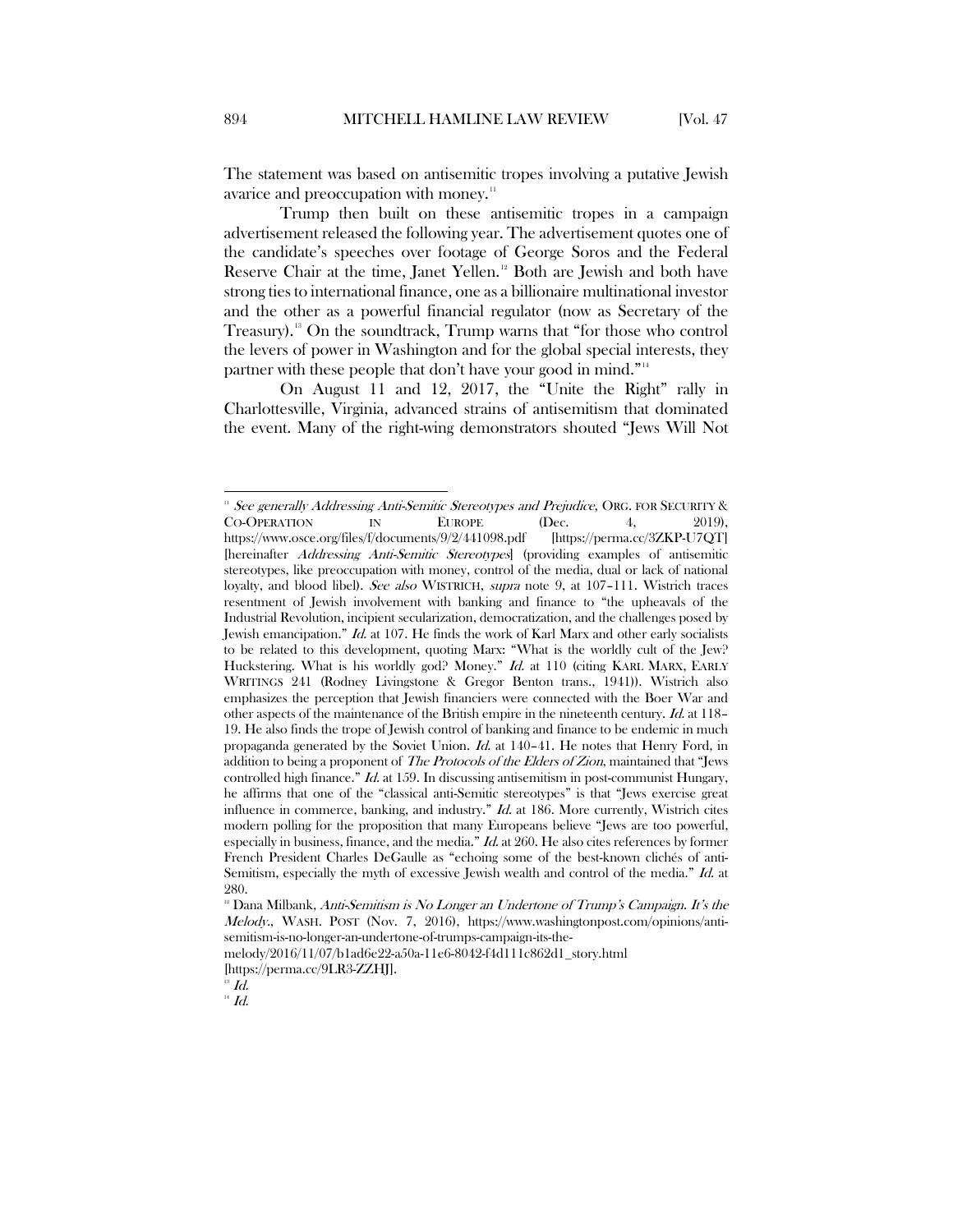Replace Us,"[15](#page-5-0) a slogan indicating resistance to a supposed agenda on the part of Jews to replace non-Jews in positions of power and influence. This keys into antisemitic tropes of a world-wide Jewish conspiracy.<sup>[16](#page-5-1)</sup> Such tropes were central to the genocidal antisemitism of the Nazi regime, and indeed many of the right-wing demonstrators at the Charlottesville event were wearing Nazi uniforms and displaying Nazi paraphernalia.<sup>[17](#page-5-2)</sup>

On October 23, 2018, House Majority Leader Kevin McCarthy, later House Minority Leader, posted a tweet evoking anti-Jewish hostility.<sup>[18](#page-5-3)</sup> His post accused then-presidential candidate Tom Steyer and two other Democratic billionaires of Jewish descent—George Soros and Michael Bloomberg—of trying to "buy" the  $2018$  midterm elections.<sup>[19](#page-5-4)</sup> Again, the association of three wealthy Jews with efforts to buy political power keyed into long-held antisemitic tropes.<sup>[20](#page-5-5)</sup>

Four days later, the Pittsburgh Tree of Life Synagogue was attacked in the most fatal antisemitic attack in U.S. history.<sup>[21](#page-5-6)</sup> Eleven people were murdered in cold blood while taking part in religious services, and six more were wounded.<sup>[22](#page-5-7)</sup> News accounts indicated that the murderer had been armed with an AR-15-style rifle and at least three handguns.<sup>[23](#page-5-8)</sup> The synagogue had been holding services for three separate congregations when the murders occurred.<sup>[24](#page-5-9)</sup>

<span id="page-5-0"></span> $15$  Emma Green, *Why the Charlottesville Marchers were Obsessed with Jews*, THE ATLANTIC (Aug. 15, 2017), https://www.theatlantic.com/politics/archive/2017/08/nazis-racismcharlottesville/536928/ [https://perma.cc/X9C2-YUC9].

<span id="page-5-1"></span>See, e.g., Tereza Zelenkova, Conspiracy Theory to Rule Them All, THE ATLANTIC (Aug. 25, 2020), https://www.theatlantic.com/politics/archive/2020/08/conspiracy-theory-rulethem-all/615550/ [https://perma.cc/D587-N3EQ] (discussing the conspiracy theory of The Protocols of the Elders of Zion and its staying power as a conspiracy theory). See also WISTRICH, *supra* note 9, at 260 (referencing Islamist publications accusing Jews of "seeking" world rule"). He quotes the Greek composer Mikas Theodorakis for a statement Wistrich views as representative of European left-wing intellectuals, accusing Jews of "dominating the global capitalist system."  $Id$ . at 461. He quotes a Jordanian diplomat at the United Nations in a reference to a Jewish "cabal in London behind closed doors, to decide on fixing the price of gold." Id. at 479.

 $\mathbb{Z}$  Id.

<span id="page-5-3"></span><span id="page-5-2"></span><sup>&</sup>lt;sup>18</sup> Devan Cole, *House Majority Leader Deletes Tweet Saying Soros, Bloomberg, Steyer Are*<br> *Trying* to Buy' Election, CNN (Oct. 28, 2018), Trying to 'Buy' Election, CNN (Oct. 28, 2018), https://www.cnn.com/2018/10/28/politics/tom-steyer-mccarthy-tweet/index.html [https://perma.cc/W286-N82L].

 $^{19}$   $Id.$ 

<span id="page-5-5"></span><span id="page-5-4"></span> $20$  Id.

<span id="page-5-6"></span><sup>&</sup>lt;sup>21</sup> Campbell Robertson, Christopher Mele & Sabrina Tavernise, 11 Killed in Synagogue Massacre; Suspect Charged with 29 Counts, N.Y. TIMES (Oct. 27, 2018), https://www.nytimes.com/2018/10/27/us/active-shooter-pittsburgh-synagogue-shooting.html [https://perma.cc/2T9Y-564J].

 $^{2}$  Id.

<span id="page-5-8"></span><span id="page-5-7"></span> $\overline{23}$  Id.

<span id="page-5-9"></span> $^{24}$   $\mathit{Id}.$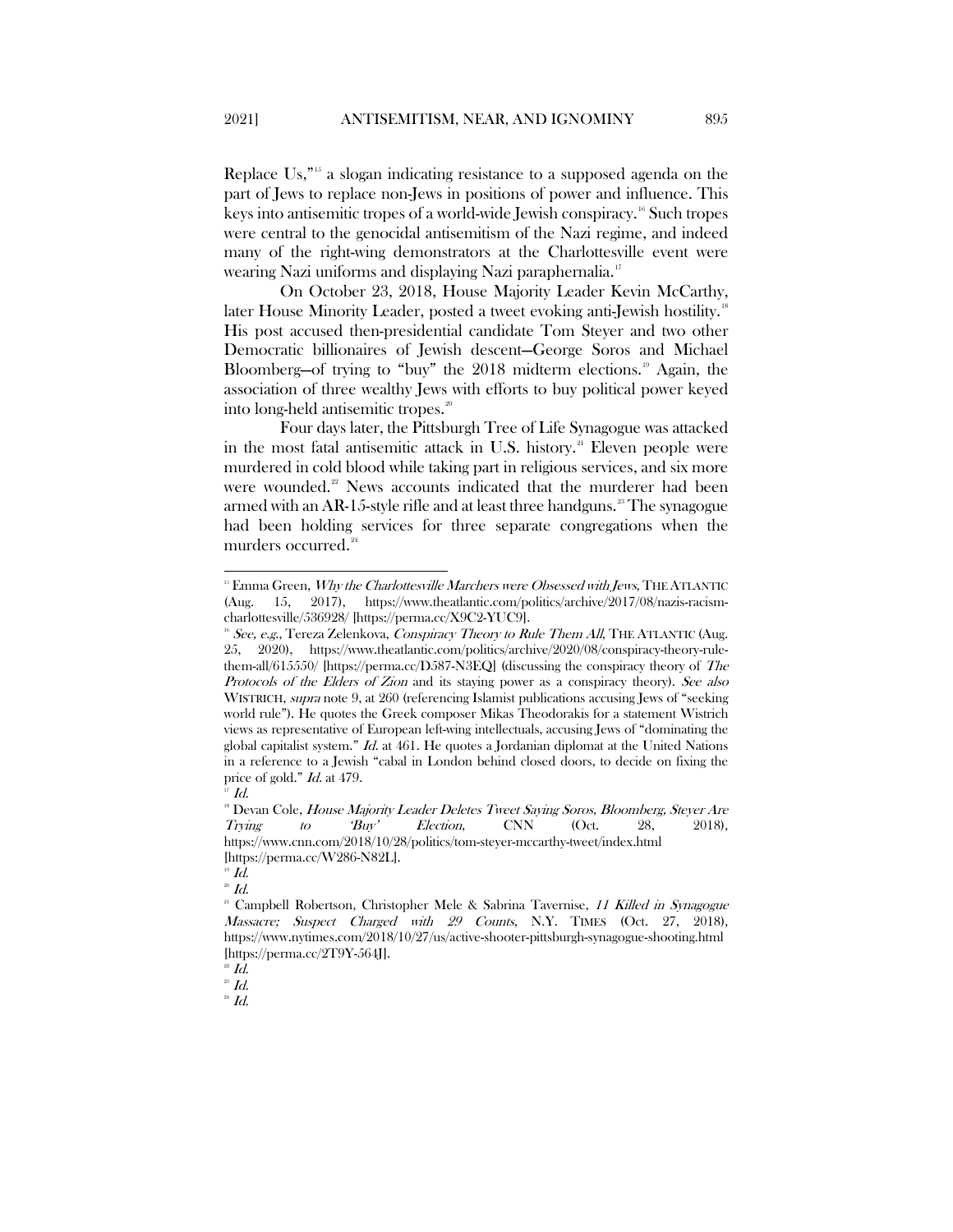The year 2019 saw an intensification of anti-Jewish discourse in national political exchanges. Representative Ilhan Omar again drew national attention on February 10, when she criticized U.S. leaders for supporting Israel, asserting: "It's all about the Benjamins, baby."<sup>[25](#page-6-0)</sup> This was a reference to Benjamin Franklin's image on \$100 bills, suggesting that the pro-Israel lobby American Israel Public Affairs Committee (AIPAC) was buying off U.S. politicians.<sup>[26](#page-6-1)</sup>

She also retweeted a comment by Glenn Greenwald, a journalist regularly antagonistic to Israel, who declared: "It's stunning how much time U.S. political leaders spend defending a foreign nation even if it means attacking free speech rights of Americans."<sup>[27](#page-6-2)</sup> Again, while it is possible to criticize U.S. policy toward Israel without being antisemitic, these statements key off of long-held anti-Jewish stereotypes.<sup>28</sup> The implicit assertion was that U.S. Jews, as a class, devote primary attention to money and inevitably have divided loyalties. The resulting implication that U.S. Jews cannot be trusted to be genuinely patriotic toward the United States is unjustified and at least seems to evince prejudice against them.

After vociferous and bipartisan complaints, and on the very next day, Representative Omar issued a public apology for her comments regarding the "Benjamins."[29](#page-6-4) She confirmed that "antisemitism is real," and said that she was "grateful for Jewish allies and colleagues" who were "educating [her] on the painful history of anti-Semitic tropes."[30](#page-6-5) She declared: "I unequivocally apologize," and added that her "intention is never to offend my constituents or Jewish Americans as a whole."<sup>[31](#page-6-6)</sup>

Nevertheless, Representative Omar then continued in this vein a few weeks later, when, as part of a panel discussion on February 27, she proclaimed: "I want to talk about the political influence in this country that says it is okay to push for allegiance to a foreign country."<sup>[32](#page-6-7)</sup>

<span id="page-6-0"></span><sup>&</sup>lt;sup>25</sup> Emily Burack, *Ilhan Omar's Anti-Semitism Controversy, Explained*, JEWISH TELEGRAPHIC AGENCY (Feb. 14, 2019), https://www.jta.org/2019/02/14/politics/the-ilhanomar-anti-semitism-controversy-explained [https://perma.cc/D3Q2-TLBW].

<span id="page-6-1"></span> $26$  Id.  $27$  Id.

<span id="page-6-3"></span><span id="page-6-2"></span><sup>&</sup>lt;sup>28</sup> See generally Addressing Anti-Semitic Stereotypes, supra note 11 (discussing the antisemitic stereotype of dual or lack of national loyalty).

<span id="page-6-4"></span><sup>&</sup>lt;sup>29</sup> Sheryl Gay Stolberg, *Ilhan Omar Apologizes for Statements Condemned as Anti-Semitic*, N.Y. TIMES (Feb. 11, 2019), https://www.nytimes.com/2019/02/11/us/politics/ilhan-omaranti-semitism.html [https://perma.cc/9ELS-V5BU].

 $30$  Id.

<span id="page-6-6"></span><span id="page-6-5"></span><sup>1</sup>d. Representative Omar then continued, however: "At the same time, I reaffirm the problematic role of lobbyists in our politics, whether it be AIPAC, the NRA, or the fossil fuel industry. It's gone on too long and we must be willing to address it."  $Id$ .

<span id="page-6-7"></span><sup>&</sup>lt;sup>32</sup> Zach Beauchamp, The Ilhan Omar Anti-Semitism Controversy, Explained, VOX (Mar. 6, 2019), https://www.vox.com/policy-and-politics/2019/3/6/18251639/ilhan-omar-israel-antisemitism-jews [https://perma.cc/49HB-MSKC].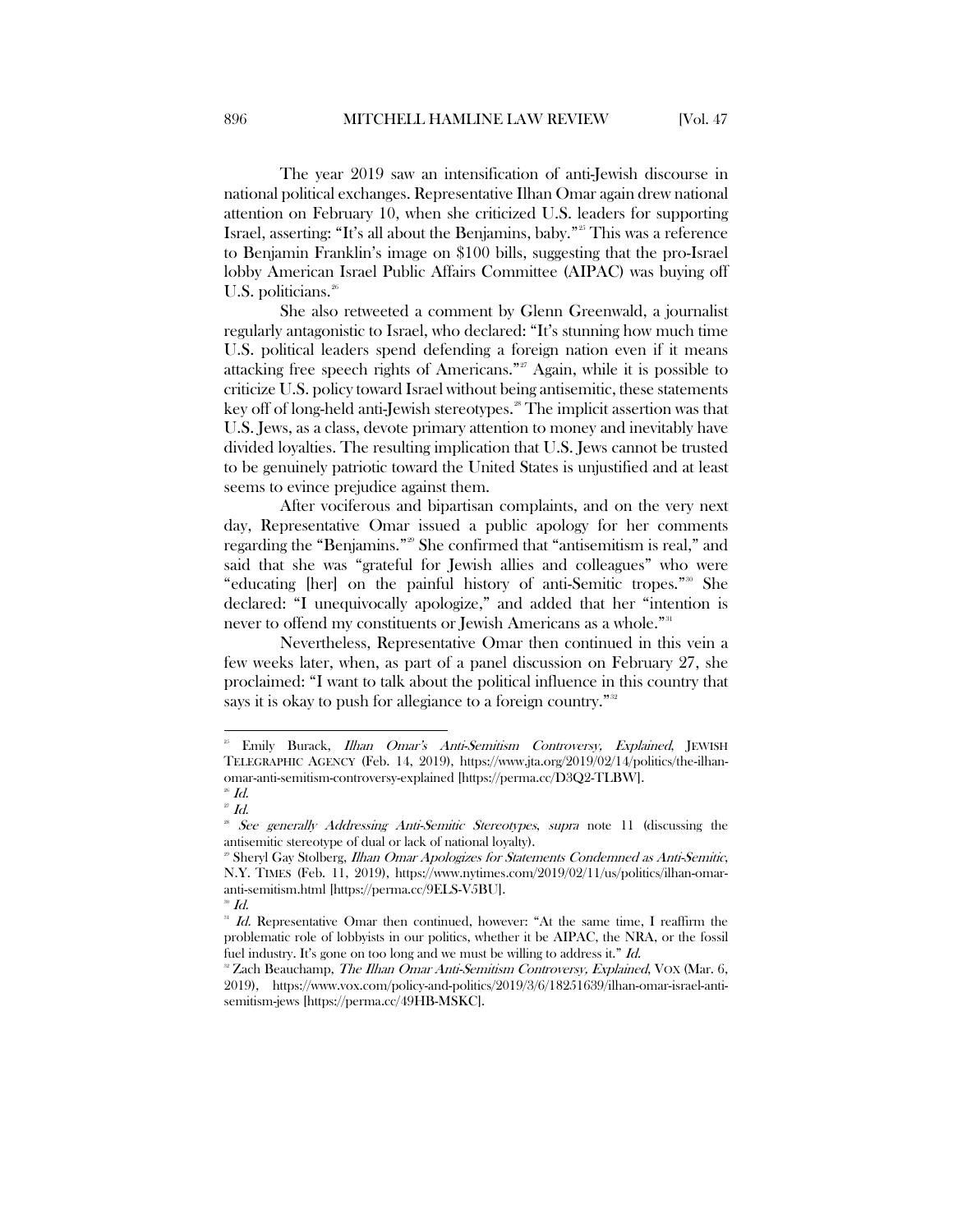During the period being described, some political actors, activists, and commentators complained that it was unfair to brand some speakers as antisemitic while not also calling out the racism or ethnocentrism of others. Such complaints took at least two forms. Some complained that non-Muslim males could make antisemitic comments and not be branded in the way Representative Omar seemed to be.<sup>[33](#page-7-0)</sup> And others asserted that other kinds of racism and ethnocentrism, such as anti-Muslim agitation, were no less deserving of rebuke.<sup>[34](#page-7-1)</sup> While it is true that other persons in these positions have made offensive statements, $35$  it is not always true that they have gone unremarked; they are frequently called out and rejected to the same extent Representative Omar had been. The statement cited above by Kevin McCarthy would be one example of a prominent non-Muslim male making an antisemitic statement. So would the various statements made by President Trump, both before and after election, also described above. Consonant with those descriptions, these statements attracted notable negative attention when made.

Another incident occurred during the first week of March 2019. During a special "GOP Takes the Rotunda" promotional day, a poster was displayed in the West Virginia Capitol that viciously linked Ilhan Omar to the 9/11 hijackers, without nearly as much fanfare as Omar's antisemitic comments.<sup>36</sup> It was not immediately clear who put up the poster, but lawmakers got into a heated dispute over the display, leaving a doorkeeper allegedly injured and a lawmaker resigning.<sup>[37](#page-7-4)</sup> A few Democratic lawmakers condemned the poster and allegedly got into a feud with Anne Lieberman, the House's sergeant-at-arms, "after she allegedly made an anti-Muslim remark."[38](#page-7-5) Lieberman denied the remark but resigned shortly following the

<span id="page-7-0"></span><sup>&</sup>lt;sup>38</sup> See Cody Nelson, *Minnesota Congresswoman Ignites Debate on Israel and Anti-Semitism*,<br>NPR (Mar. 7, 2019), https://www.npr.org/2019/03/07/700901834/minnesota-NPR (Mar. 7, 2019), https://www.npr.org/2019/03/07/700901834/minnesotacongresswoman-ignites-debate-on-israel-and-anti-semitism (noting that some people believed that Representative Omar's identity as a Muslim woman was made her a target of criticism).

<span id="page-7-1"></span><sup>&</sup>lt;sup>34</sup> See Sheryl Gay Stolberg, House's Anti-Semitism Resolution Exposes Generational Fight Over Ilhan Omar, N.Y. TIMES (Mar. 5, 2019), https://www.nytimes.com/2019/03/05/us/politics/ilhan-omar-israel.html

<sup>[</sup>https://perma.cc/3XCD-HJ2].

<span id="page-7-2"></span>See, e.g., id. (noting that Representative Jim Jordan was accused of antisemitism when his tweet used a dollar sign for the "S" in Tom Steyer's name); see also Cole, supra note 18.

<span id="page-7-3"></span> $\overline{36}$  Dareh Gregorian, *GOP's Anti-Muslim Display Likening Rep. Omar to a Terrorist Rocks* W. Virginia Capitol, NBC NEWS (Mar. 1, 2019), https://www.nbcnews.com/politics/politicsnews/gop-s-anti-muslim-display-likening-rep-omar-terrorist-rocks-n978371

<sup>[</sup>https://perma.cc/EXF4-SYEX].

 $^{\scriptscriptstyle\rm F}$  Id.

<span id="page-7-5"></span><span id="page-7-4"></span> $^{\circ}\emph{Id}.$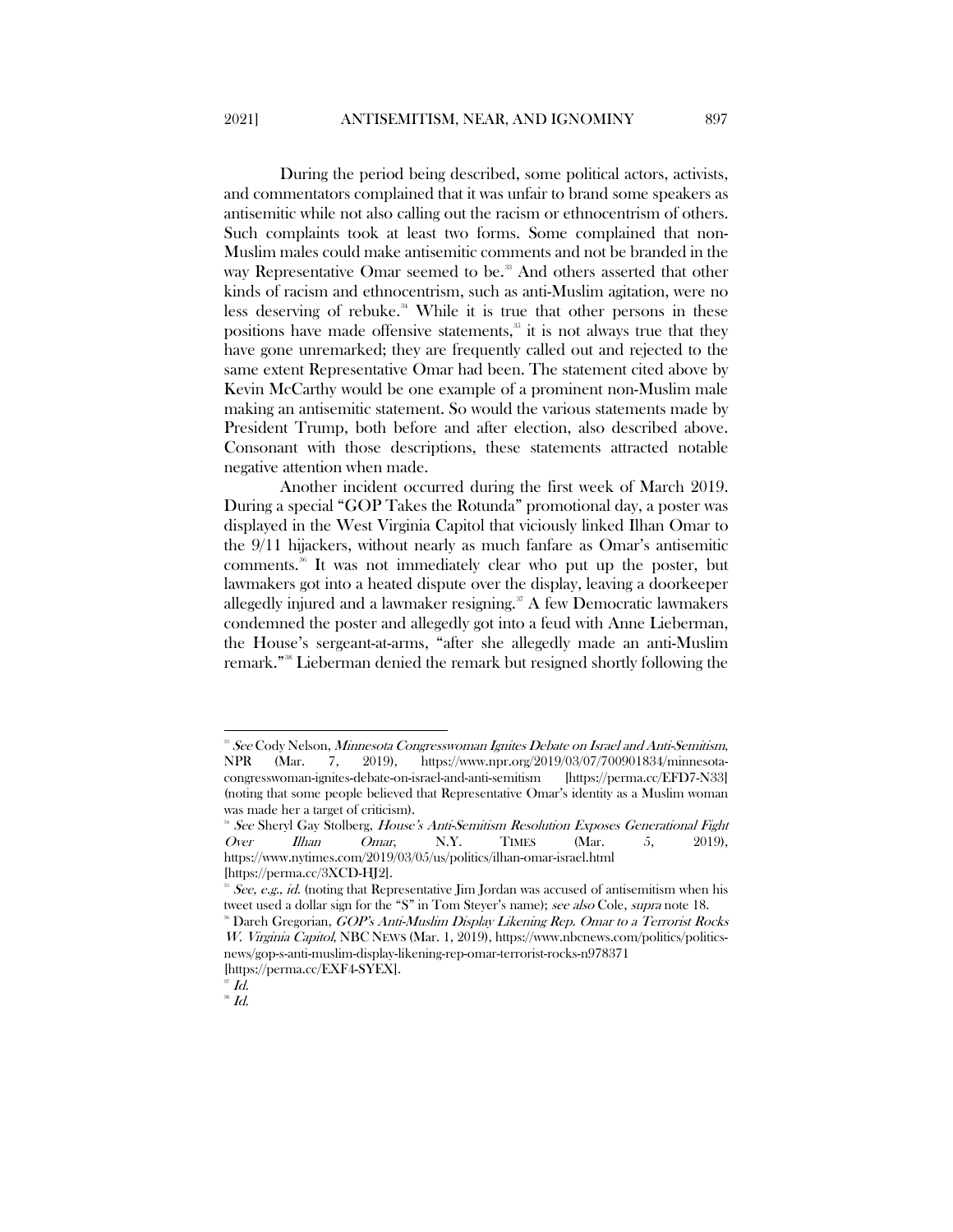allegation.[39](#page-8-0) Democratic lawmaker Mike Caputo allegedly injured a doorkeeper during a heated argument, local news media reported.<sup>[40](#page-8-1)</sup>

These incidents confirm that people of various racial and ethnic backgrounds can engage in antisemitism, and that there are various kinds of racial prejudice expressed in U.S. society. They also confirm that many of these expressions are, in fact, exposed by the media and others in the public sphere. None of these instances mean that antisemitism is any less real or intense when it is expressed.

On March 7, 2019, the U.S. House of Representatives passed a resolution both condemning antisemitism and "anti-Muslim discrimination and bigotry against all minorities."<sup>[41](#page-8-2)</sup> The resolution was initially intended to address antisemitic discourse and events, such as the Charlottesville incident and public comments asserting that U.S. Jews have divided loyalties. The additional language regarding anti-Muslim discrimination and bigotry against all minorities was included during negotiations to meet the objections of those who felt that condemning antisemitism without condemning analogous behavior was imposing a double standard.<sup>[42](#page-8-3)</sup>

In a reportedly long and rambling speech before the Israeli American Council in Hollywood, Florida, President Trump again caught national attention with remarks redolent of antisemitism.[43](#page-8-4) The remarks were often in the nature of backhanded compliments, praising stereotypical Jewish business acumen by uttering grudgingly appreciative insults.<sup>[44](#page-8-5)</sup> He declared: "A lot of you are in the real estate business, because I know you very well. You're brutal killers, not nice people at all."<sup>[45](#page-8-6)</sup> He also continued, "Some of you don't like me. Some of you I don't like at all, actually. And

<span id="page-8-0"></span> $^{\circ}\emph{Id}.$ 

<span id="page-8-1"></span> $^{*}$  Kathleen Joyce, *Poster Connecting Rep. Ilhan Omar to 9/11 Terror Attacks Ignites Outrage at West Virginia Capitol*, FOX NEWS (Mar. 2, 2019), Outrage at West Virginia Capitol, FOX NEWS (Mar. 2, 2019), https://www.foxnews.com/politics/poster-connecting-rep-ilhan-omar-to-9-11-terror-attacksignites-outrage-at-west-virginia-capitol [https://perma.cc/RK2Z-32QW]. The report continued: "Democrat Mike Pushkin called the poster 'racist' and 'wrong.' He said no Republicans condemned the display. 'I'm really disappointed that not a single Republican elected official in this building could join me in saying it's wrong,' he told The Washington Post." Id.

<span id="page-8-2"></span><sup>41</sup> H.R. Res. 183, 116th Cong. (2019).

<span id="page-8-3"></span><sup>&</sup>lt;sup>42</sup> Clare Foran, Ashley Killough & Sunley Serfaty, House Passes Resolution Condemning Anti-Semitism and Anti-Muslim Discrimination, CNN (Mar. 7, 2019), https://www.cnn.com/2019/03/07/politics/house-democrats-resolution-vote-ilhan-omar [https://perma.cc/8BRR-LDJR].

<span id="page-8-4"></span><sup>&</sup>lt;sup>8</sup> Bess Levin, *Trump Goes Full Anti-Semite in Room Full of Jewish People*, VANITY FAIR (Dec. 9, 2019), https://www.vanityfair.com/news/2019/12/donald-trump-anti-semiticremarks [https://perma.cc/64C6-PRAL].

 $^{\mbox{\tiny 44}}$  Id.

<span id="page-8-6"></span><span id="page-8-5"></span> $^{\mbox{\tiny 45}}$   $Id.$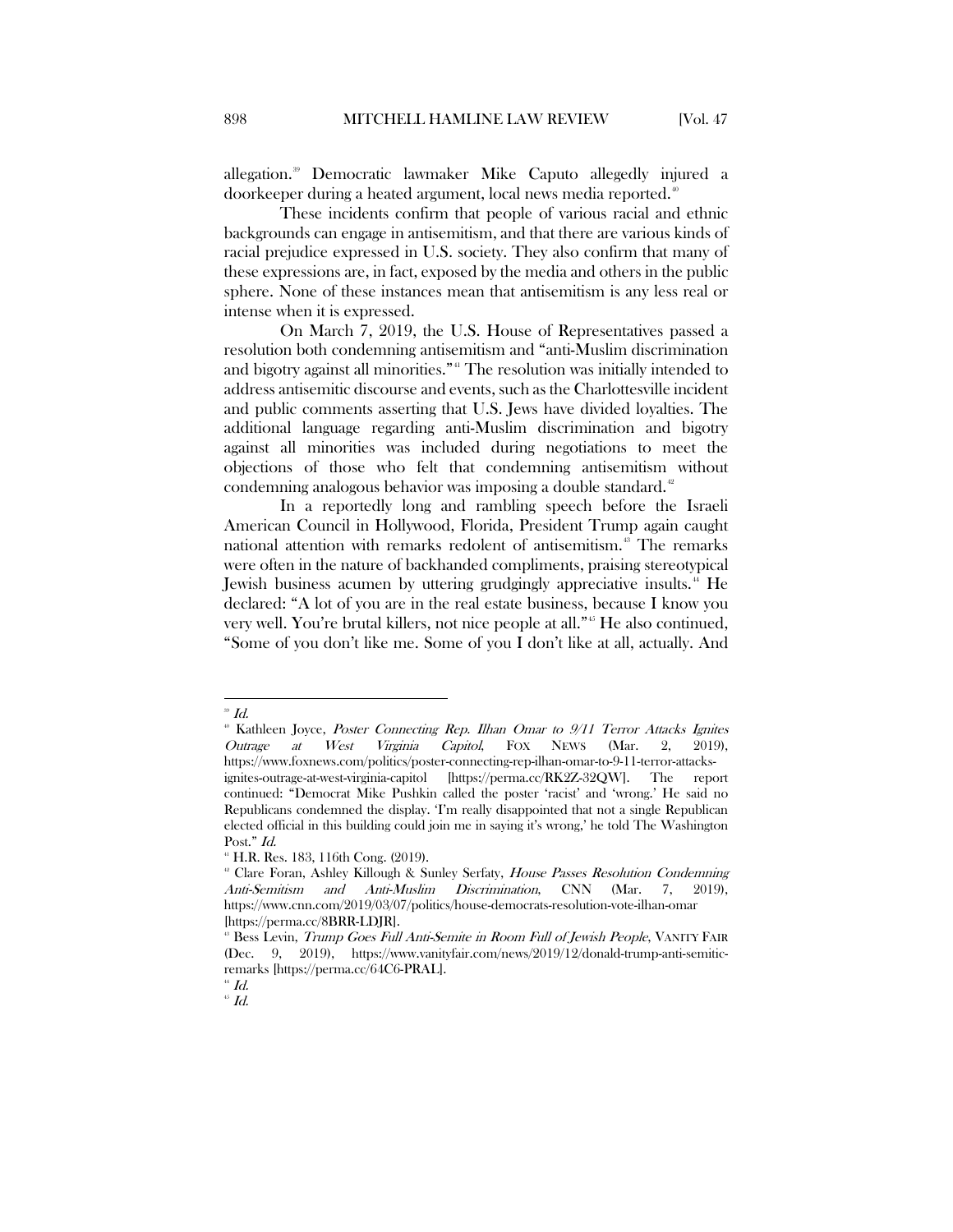you're going to be my biggest supporters because you're going to be out of business in about 15 minutes if [a Democrat gets elected President]."<sup>[46](#page-9-0)</sup>

On December 10, 2019, there was an antisemitic shooting at a small Kosher grocery store in the Greenville section of Jersey City.<sup> $\alpha$ </sup> Six people were killed, including both assailants, three civilians, and a police officer.<sup>[48](#page-9-2)</sup> One other civilian and one other police officer were wounded.<sup>[49](#page-9-3)</sup> The assailants were members of a violent antisemitic hate group.<sup>[50](#page-9-4)</sup>

On December 28, 2019, an attacker wielding a large knife entered the home of Rabbi Josef Neumann in Monsey, New York.<sup>[51](#page-9-5)</sup> Of the few dozen people who gathered for a meal and religiously oriented fellowship, five were wounded by the attacker.<sup>[52](#page-9-6)</sup> One of the five was Rabbi Neumann, who later died from his wounds.<sup>53</sup>

On January 6, 2021, insurrectionists invaded the U.S. capitol in an attempt to halt the counting of the electoral college votes from the 2020 presidential election.[54](#page-9-8) The invading crowd included those expressing antisemitism in their placards, clothing, and other behaviors.<sup>[55](#page-9-9)</sup> These are observations from an Associated Press news story:

"[P]hotographs captured a man in the crowd wearing a shirt emblazoned with 'Camp Auschwitz,' a reference to the Nazi concentration camp."[56](#page-9-10) \*\*\*

"Two white nationalists known for racist and anti-Semitic rhetoric livestreamed to their online followers after breaking into the Capitol during the deadly insurrection. And video circulated on social media showed a man harassing an Israeli journalist who was trying to do a live report outside the building."

\*\*\*

<span id="page-9-2"></span> $^{48}$  Id.

 $J<sup>50</sup>$  Id.

<span id="page-9-10"></span><span id="page-9-9"></span> $^{56}$  Id.

<span id="page-9-11"></span> $J\bar{J}$   $J$ 

<span id="page-9-0"></span> $46$  Id.

<span id="page-9-1"></span><sup>&</sup>lt;sup>17</sup> Michael Gold & Ali Watkins, Suspect in Jersey City Linked to Black Hebrew Israelite Group, N.Y. TIMES (Dec. 11, 2019), https://www.nytimes.com/2019/12/11/nyregion/jerseycity-shooting.html [https://perma.cc/A6AY-U982].

 $^{49}$  Id.

<span id="page-9-5"></span><span id="page-9-4"></span><span id="page-9-3"></span><sup>&</sup>lt;sup>51</sup> Azi Paybarah, *Rabbi Dies Three Months After Hanukkah Night Attack*, N.Y. TIMES (Mar. 30, 2020), https://www.nytimes.com/2020/03/30/nyregion/rabbi-monsey-attack.html [https://perma.cc/E2D2-XQM8].

<span id="page-9-6"></span> $^{52}$  Id.

 $^{53}$  Id.

<span id="page-9-8"></span><span id="page-9-7"></span><sup>&</sup>lt;sup>54</sup> Elana Schor, Anti-Semitism Seen in Capitol Insurrection Raises Alarms, U.S. NEWS & WORLD REPORT (Jan. 13, 2021), https://www.usnews.com/news/politics/articles/2021-01- 13/anti-semitism-seen-in-capitol-insurrection-raises-alarms [https://perma.cc/84XY-QDEQ].  $^{5}$   $Id.$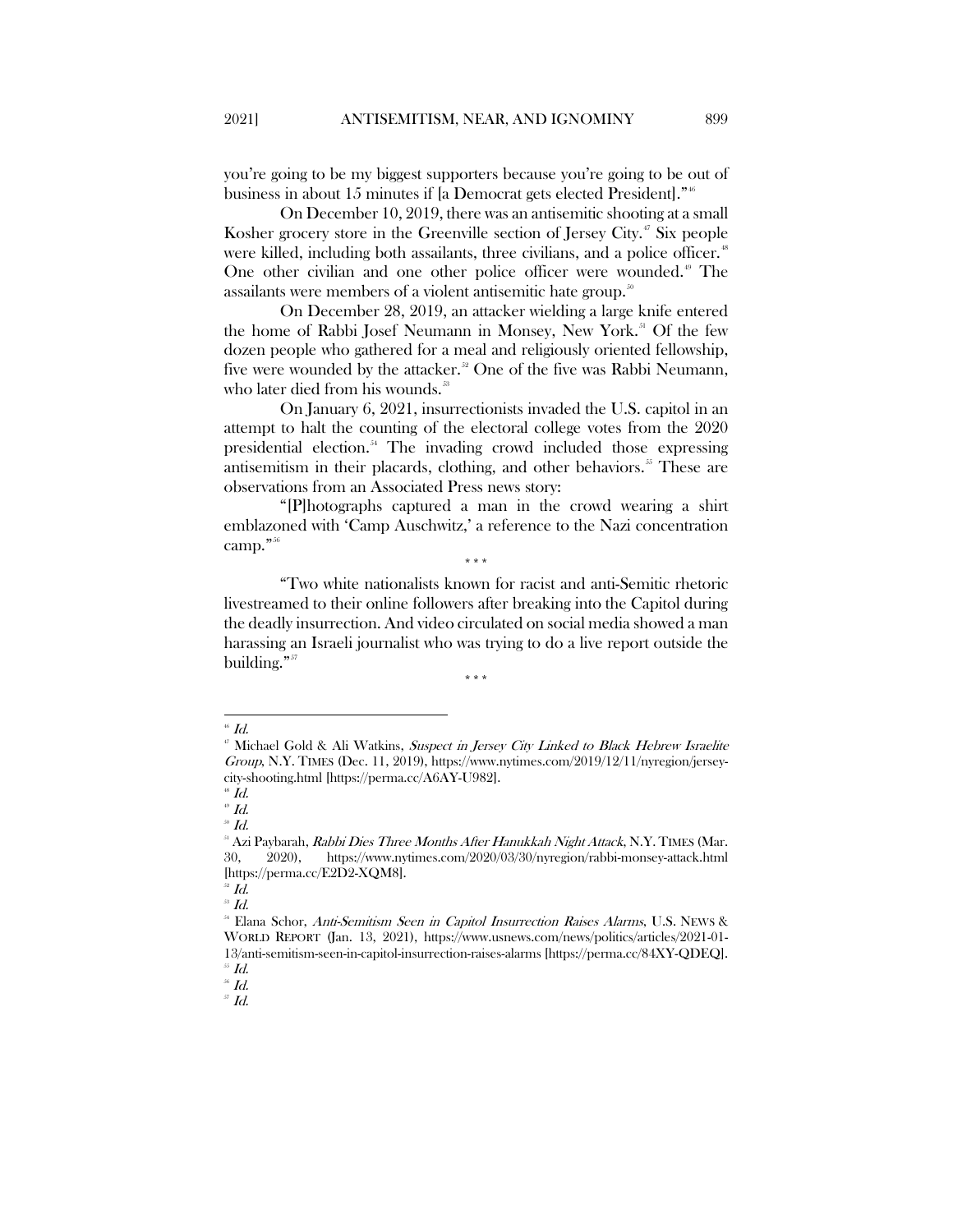"[T]he Miller Center for Community Protection and Resilience at Rutgers University-New Brunswick and the Network Contagion Research Institute released a report that identified at least half a dozen neo-Nazi or white supremacist groups involved in the insurrection."<sup>58</sup>

\*\*\*

All of these events of recent years demonstrate a sustained resurgence of antisemitism, both in notable political discourse and among fringe groups and violent actors of various backgrounds. The level and frequency of antisemitic attacks is greater than during immediately preceding periods and is a subject for significant concern.

# <span id="page-10-0"></span>B. Aspects of U.S. Antisemitism

This series of antisemitic statements and violence was particularly alarming because it was also unusual. While antisemitism has always existed in the United States, it has generally not reached the levels of legally mandated discrimination and sustained violence that it has engendered in other countries, or that other minority populations have experienced in the United States. Indeed, the history of antisemitism in the United States can be viewed in a bifurcated manner. To the extent antisemitism has been evident in American society, it has been less observable in the governmental sphere than in the private sphere.

In the private sphere, it is fair to say that antisemitism has been constant and significant. A primary historian of American antisemitism, Leonard Dinnerstein, confirms that antisemitism has been a feature of social consciousness during every period of U.S. history. In his 1994 book, Antisemitism in America, he maintains, for example, that in the early postcolonial period, "the traditional and almost universal values of American society . . . emphasized the shortcomings of Jews."<sup>[59](#page-10-2)</sup> In the period from the Civil War to 1900, Dinnerstein determines that the United States became "a full-fledged antisemitic society," evincing bigotry that "reflected the biases of practically every stratum of society."<sup>[60](#page-10-3)</sup>

During the first two decades of the twentieth century, "racial components of antisemitic thought  $\dots$  became obvious,"<sup>[61](#page-10-4)</sup> while between the two World Wars, "antagonism toward Jews increased alarmingly," fortified by "[p]seudo-[s]cientific racist thinking  $\ldots$  . . . . With the inauguration of the New Deal, "the deepening economic crisis contributed

<span id="page-10-1"></span> $\overline{a}$  $^{58}$  Id.

<sup>59</sup> LEONARD DINNERSTEIN, ANTI-SEMITISM IN AMERICA 17 (1994).

*Id.* at 35.

<span id="page-10-5"></span><span id="page-10-4"></span><span id="page-10-3"></span><span id="page-10-2"></span> $61$  Id. at 58.

 $\mathscr{C}$  *Id.* at 79.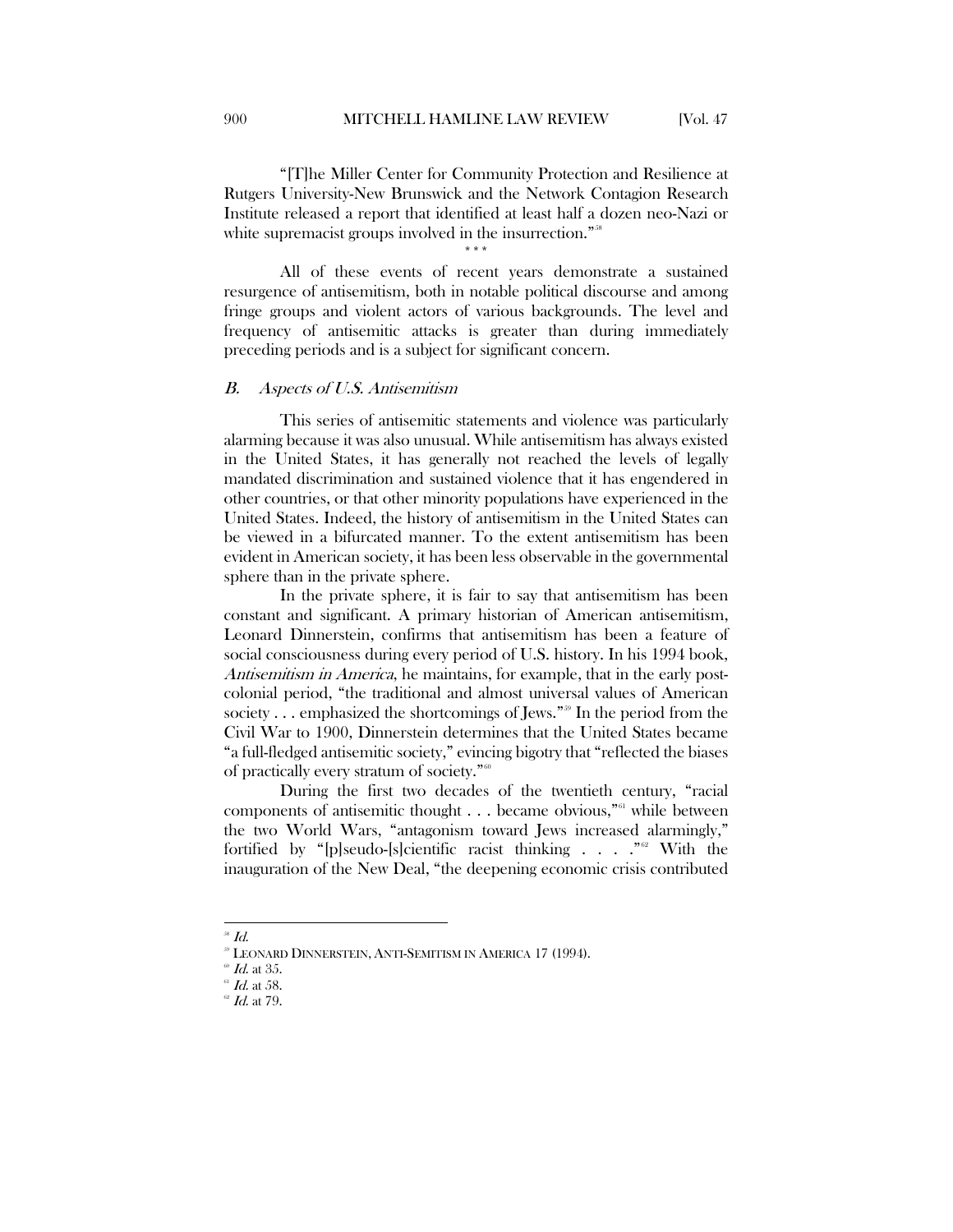to an explosion of unprecedented antisemitic fervor."[63](#page-11-0) The World War II years saw the virulent antisemitism of Henry Ford, Charles Lindbergh, Father Charles Coughlin, and others,<sup>64</sup> while in the two decades after the war antisemitism in the United States began to decline.<sup>[65](#page-11-2)</sup>

Regarding the governmental sphere, state and federal authorities in the United States have very rarely enacted significant and specifically antisemitic discrimination into legal texts. In contrast to consistently antisemitic attitudes throughout American society through most of U.S. history,<sup>66</sup> the governmental sphere has tended not to advance specific and affirmative discriminations against Jews.<sup>[67](#page-11-4)</sup>

Commentators, including those identified with the Jewish community, noted this situation in their responses to the Pittsburgh Tree of Life Synagogue shooting. A writer for *Haaretz*, a prominent Israeli news organization, noted after the attack that "lethal attacks on U.S. Jews in their homeland have been very rare, with Saturday's mass shooting in Pittsburgh more than doubling the total number of fatalities."<sup>[68](#page-11-5)</sup> The writer went on to observe that "the attacks have more often than not been nonphysical and that, as an example, 'the number of Jewish victims' of the KKK, although a 'virulently antisemitic organization,' can be 'counted on a single hand.'"[69](#page-11-6)

Some of the comments in a post-Pittsburgh series of articles in The Atlantic also made similar observations. One writer noted that "American Jews ha[ve] never experienced the same level of virulent, state-sanctioned aggression as European Jews have," even though "anti-Semitism has never been absent in this country."<sup>[70](#page-11-7)</sup> Another article in *The Atlantic* from the same week listed the previous thirteen most prominent violent attacks against Jews

<span id="page-11-0"></span> $^{\circ\circ}$   $Id.$  at 105.

<span id="page-11-1"></span> $^{64}$  *Id.* at 129-33.

<span id="page-11-2"></span> $\mathscr{L}$  Id. at 150.

<span id="page-11-3"></span><sup>&</sup>lt;sup>66</sup> See Jack Wertheimer, Antisemitism in the United States: A Historical Perspective, in ANTISEMITISM IN AMERICA TODAY 35–39 (Jerome A. Chanes ed., 1995) (describing particular antisemitic incidents from the colonial period, through the Founding and early independence, to the enforcement of restrictive residential covenants between the two World Wars).

<span id="page-11-4"></span> $\degree$  Marc D. Stern, Antisemitism and the Law: Constitutional Issues and Antisemitism, in ANTISEMITISM IN AMERICAN TODAY 386 (Jerome R. Chanes ed., 1995) ("With a few notable exceptions, American law had not institutionalized antisemitism in any way that has had an appreciable impact on Jews.").

<span id="page-11-5"></span><sup>&</sup>lt;sup>68</sup> David B. Green, From Lynchings to Mass Shootings: The History of Deadly Attacks on Jews in America, HAARETZ MAG. (Oct. 29, 2018), https://www.haaretz.com/usnews/.premium.MAGAZINE-from-lynchings-to-mass-shootings-the-history-of-deadlyattacks-on-jews-in-america-1.6601089 [https://perma.cc/E5M8-4LAS].

 $\ ^{\scriptscriptstyle \oplus}$  Id.

<span id="page-11-7"></span><span id="page-11-6"></span><sup>&</sup>lt;sup>o</sup> Julian E. Zelizer, *Trump Needs to Demilitarize His Rhetoric*, THE ATLANTIC (Oct. 29, 2018), https://www.theatlantic.com/ideas/archive/2018/10/americas-long-history-antisemitism/574234/ [https://perma.cc/97WX-QQ9B].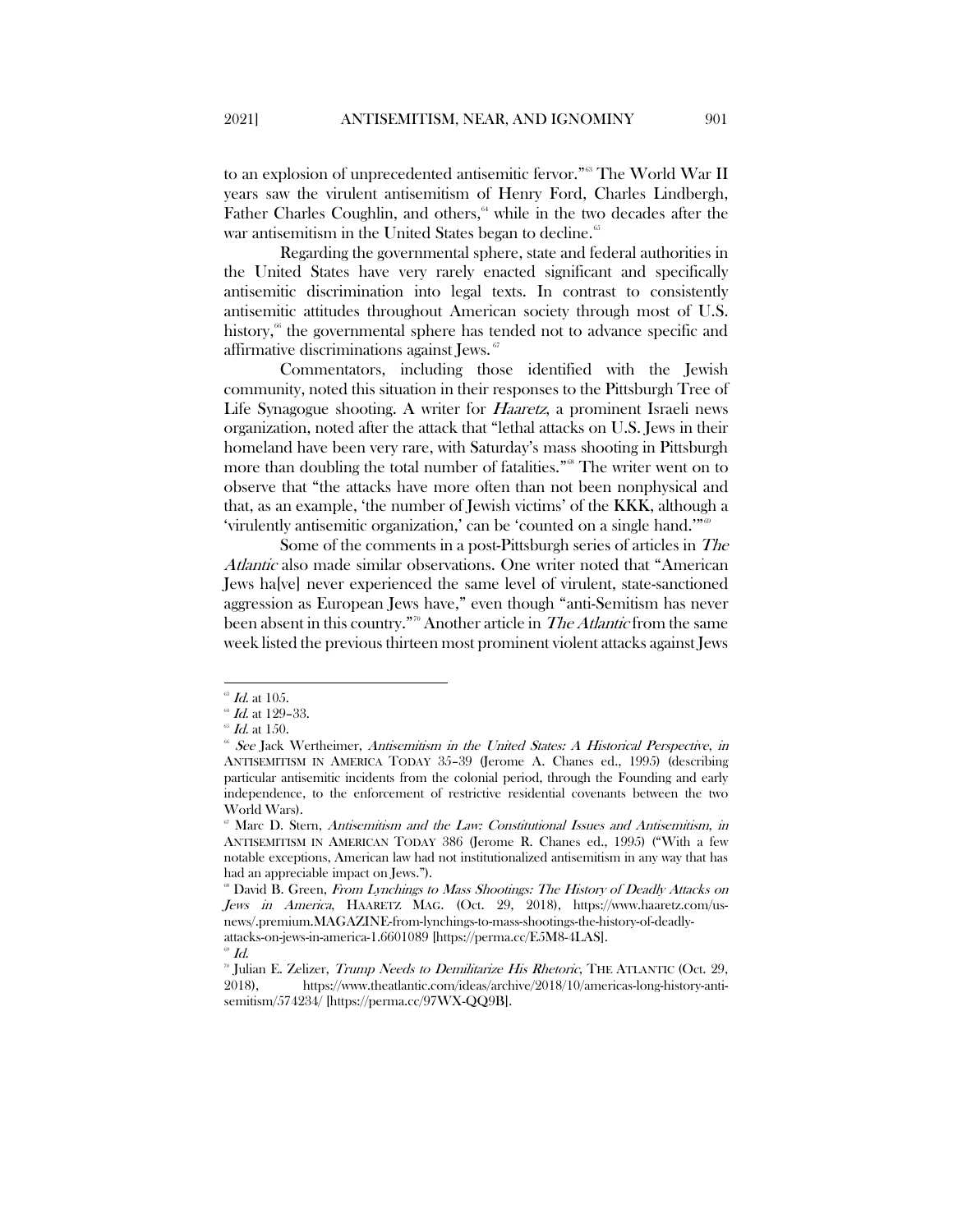in U.S. history.<sup>[71](#page-12-0)</sup> But it also noted that the Tree of Life attack, where eleven people were murdered, "is believed to be the deadliest attack against the American Jewish community in U.S. history."<sup>2</sup> This author allowed that "[f]atal attacks against American Jews have been far less common" than "other forms of discrimination."[73](#page-12-2)

In a more general sense, Leonard Dinnerstein has commented on the modern American situation in essentially positive terms: "American Jews have never been more prosperous, more secure, and more 'at home in America' than they are today. Not only has antisemitism . . . diminished almost to the point of insignificance, but Jews have been increasingly accepted into the American mainstream."[74](#page-12-3) In the same set of comments, he noted that the predations of earlier eras included open discussions of the "Jewish problem," political agitation against Jews by antisemitic demagogues, limited educational and employment opportunities, and residential and resort segregation.<sup>[75](#page-12-4)</sup> His observations referenced in significant part the virulent antisemitism of Father Charles Coughlin and other antisemitic activists of the 1930s and years following.<sup>[76](#page-12-5)</sup> However, Dinnerstein's observation that these were no longer serious issues also serves to illustrate the comparative lack of widespread lethal violence, and the lack of affirmative legally-enforced discrimination, against Jews that have characterized the American Jewish experience.<sup>[77](#page-12-6)</sup>

<span id="page-12-1"></span> $72$  Id.  $\overline{H}$ <sup>73</sup> Id.

<span id="page-12-5"></span><span id="page-12-4"></span><span id="page-12-3"></span><span id="page-12-2"></span> $\overline{\phantom{a}}^{75}$   $Id.$ 

<span id="page-12-0"></span><sup>&</sup>lt;sup>71</sup> Isabel Fattal, A Brief History of Anti-Semitic Violence in America, THE ATLANTIC (Oct. 28, 2018), https://www.theatlantic.com/politics/archive/2018/10/brief-history-anti-semiticviolence-america/574228/ [https://perma.cc/H44G-ZC5W].

 $74$  DINNERSTEIN, supra note 59, at  $228$  (internal quotation marks omitted).

 $76$  See, e.g., id. at 112-13.

<span id="page-12-6"></span><sup>77</sup> Along similar lines, historian Bernard Lewis has identified "three types" of "hostility" against Jews. BERNARD LEWIS, SEMITES AND ANTI-SEMITES, 20–21 (1999). He describes these as:

a. "Opposition to Israel [and] to the Zionist movement and ideology."

b. "[W]hat one might call common, conventional, in a sense even 'normal' prejudice, sometimes giving rise to 'normal' persecution. Parallels to it might be found in suspicion and resentment which are often directed against neighbors of another tribe, another race, another faith, or from another place, or the attitudes which majorities sometimes adopt toward minorities."

c. "Anti-Semitism, or 'hatred of Jews.'"

Id. This perspective could group much of current American antisemitism into his second category, highlighting the distinction with violent, and often governmentally-enforced hostility, which is the behavior he reserves for the descriptor of "antisemitic." This Article adopts the more customary, broader view of the term.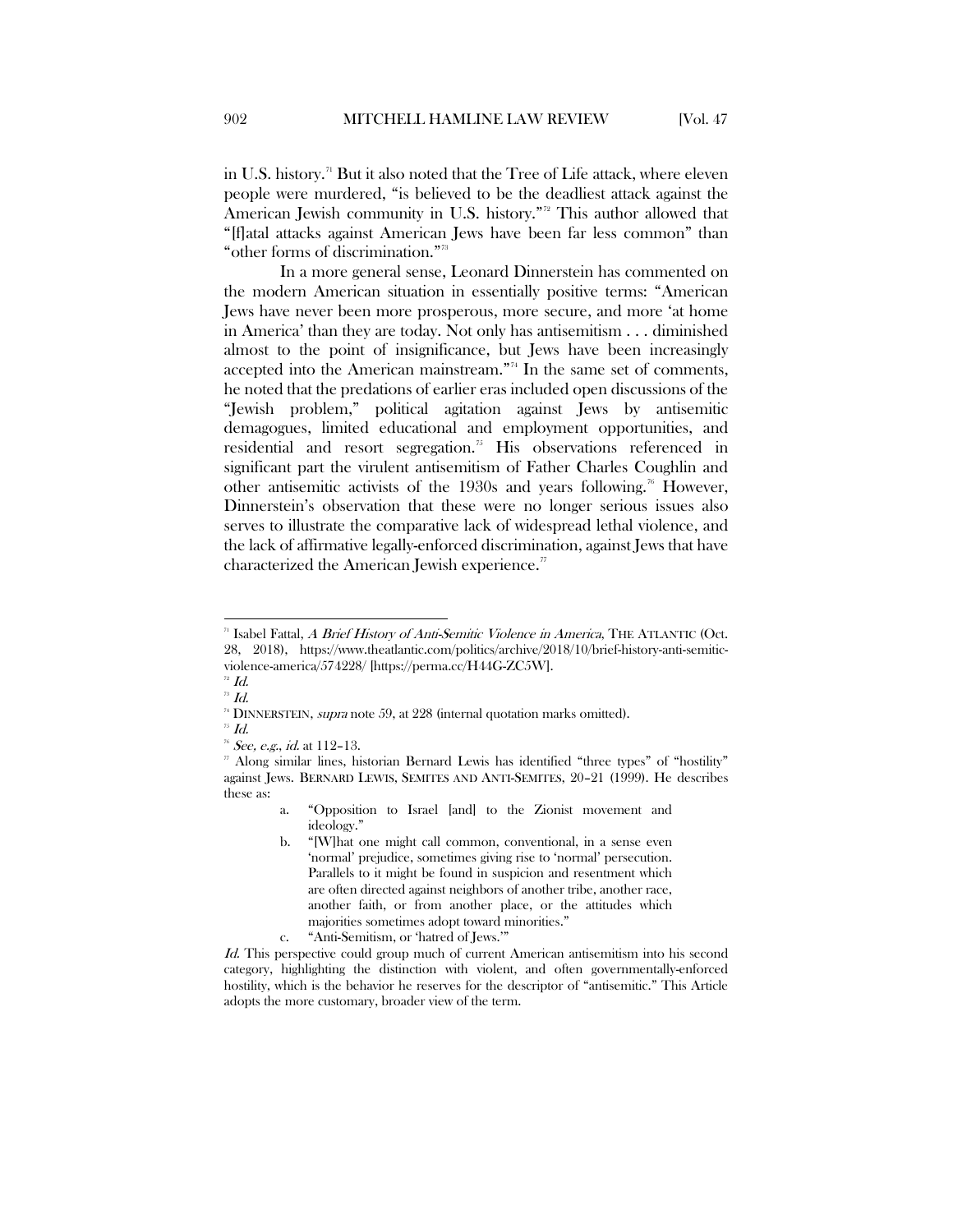There have been some occurrences in U.S. history that have exhibited more extreme antisemitism. The one occurrence that came the closest to an official federal antisemitic act was the attempt by General Ulysses S. Grant to expel Jews from the Tennessee territory in  $1862.^n$  That attempt, however, was countermanded immediately by President Lincoln, and was never addressed again.<sup>[79](#page-13-2)</sup> This federal record is remarkable when compared to the European experience, through which national governments in various centuries have excluded Jews from citizenship and from voting, imposed taxes on Jews or on incidents of Jewish culture, sponsored programs or other oppressive measures to destabilize Jewish communities, prohibited Jews from entering certain geographic areas or certain professions, and the like.<sup>[80](#page-13-3)</sup> In the United States, state laws during earlier periods barred non-Christians from public office, and on occasion, assisted the enforcement of residential real estate restrictions.<sup>[81](#page-13-4)</sup> While pernicious, these laws were never part of a national effort to legally institutionalize antisemitism.<sup>[82](#page-13-5)</sup>

Nevertheless, antisemitism has appeared in the actions of private persons and groups, sometimes with violence. The lynching of Leo Frank in Atlanta in 1915 was an especially vicious example.<sup>[83](#page-13-6)</sup> Henry Ford's antisemitism was also well known.<sup>[84](#page-13-7)</sup> His periodical, the *Dearborn* Independent, published a particularly racialized form of antisemitism, and he gave credence to the infamous forgery, The Protocols of the Elders of Zion. $^{\mathrm{ss}}$ 

# <span id="page-13-0"></span>C. The Ignominy Threshold

According to a leading online dictionary, the quality of being "ignominious" is the quality of being deserving of shame, disgrace, or

l

<span id="page-13-2"></span><span id="page-13-1"></span><sup>&</sup>lt;sup>28</sup> Wertheimer, *supra* note 66, at 39.<br><sup>29</sup> Id.

<span id="page-13-3"></span><sup>&</sup>lt;sup>80</sup> Stern, *supra* note 67, at 385-86 (noting that other counties have imposed "bans on citizenship and voting, especially onerous Jewish taxes, government-instigated pogroms, exclusions from educational institutions, and the like.").

<span id="page-13-4"></span><sup>&</sup>lt;sup>81</sup> Kenneth C. Davis, America's True History of Religious Tolerance, SMITHSONIAN MAG. (Oct. 2010), https://www.smithsonianmag.com/history/americas-true-history-of-religioustolerance-61312684/ [https://perma.cc/C4HA-7YDM] (noting that in early America, some states had religious requirements to hold public office, like Massachusetts only allowing Christians to hold office).

<span id="page-13-5"></span> $82$  Id. at 386 ("Official antisemitism has not taken the form of legislation in the United States for at least one hundred and fifty years . . . . These restrictions did not deny all other citizenship rights and benefits to Jews. They surely did not endanger the physical security of Jews.").

<span id="page-13-6"></span>See Wertheimer, *supra* note 66, at 41-42.

 $s<sup>a</sup>$  See id. at 42-43.

<span id="page-13-8"></span><span id="page-13-7"></span> $^{\mathrm{ss}}$   $\mathit{Id}.$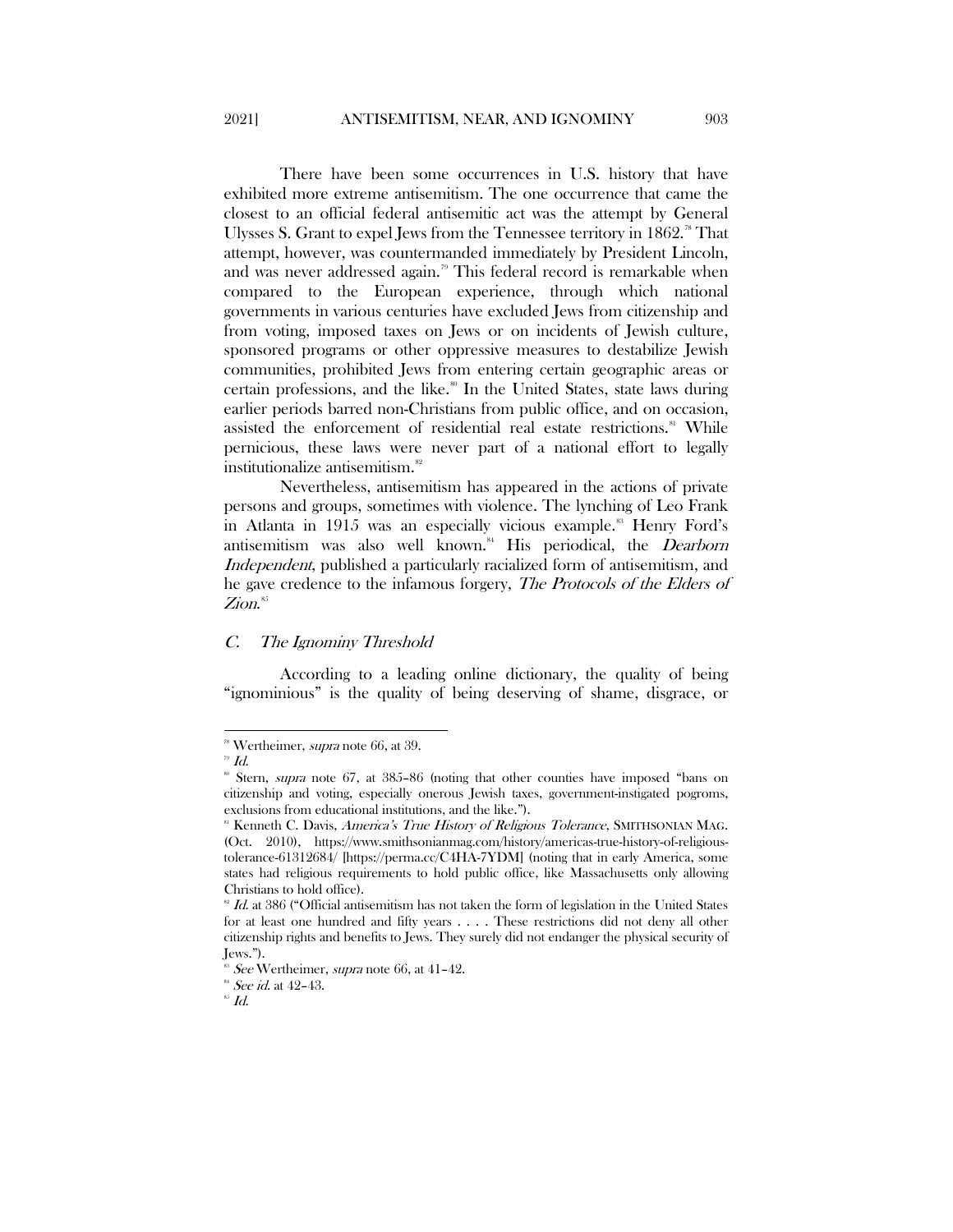infamy, and synonyms are despicable and dishonorable.<sup>[86](#page-14-1)</sup> The noun form of the same word is ignominy, and that is the sense in which it used in this Article; the state of being ignominious. When U.S. society has succeeded in not enacting federal laws affirmatively and explicitly disfavoring Jews, and not experiencing fatal violence against Jews, this Article views the society as being below the Ignominy Threshold.

To be sure, U.S. history is replete with instances and practices of antisemitism. These are referenced in various parts of this Article and, insofar as Minnesota is concerned, some of them are described in great detail herein. But these have almost always been private and local in character, there has never been a federal law affirmatively and specifically disfavoring Jews, and widespread systemic violence specifically against Jews has not been a major feature of life for American Jews.

From time to time, American society approaches, however, a threshold where affirmative and specific legal discrimination against Jews seems more possible, and widespread systemic violence against Jews becomes more conceivable. At those times, the Ignominy Threshold is approached. The murder of Leo Frank in 1915 moved substantially toward that Threshold, but mercifully was not followed with similar or analogous crimes. After the attack on the Charlottesville events, the Tree of Life Synagogue murders, and the ensuing violence in New Jersey and upstate New York, an approach to the Ignominy Threshold may well be imminent.

# <span id="page-14-0"></span>D. Iconic Supreme Court Holdings and the Ignominy Threshold for Antisemitism

The significance of the Ignominy Threshold may be evidenced by considering landmark constitutional Supreme Court cases that have been decided in the context of other traditionally disfavored groups. A small number of iconic Supreme Court cases, while standing for larger principles, are also identified in the common mind with the disfavored groups with which they are associated. However, there is no such iconic constitutional Supreme Court precedent associated specifically with Jews or antisemitism.

The chief examples of such iconic cases would be:

Brown v. Board of Education,<sup>[87](#page-14-2)</sup> which held that racial segregation of state-owned and operated, primary and secondary schools violated the Equal Protection Clause.<sup>[88](#page-14-3)</sup> Although the holding would condemn segregation of students in any racial group, the text of the opinion speaks in

l

<span id="page-14-1"></span><sup>&</sup>lt;sup>86</sup>Ignominious, MERRIAM-WEBSTER, https://www.merriam-

webster.com/dictionary/ignominious [https://perma.cc/38T9-97ZJ].<br><sup>87</sup> 347 U.S. 483 (1954).

<span id="page-14-2"></span>

<span id="page-14-3"></span> $^{\circ\circ}$   $Id.$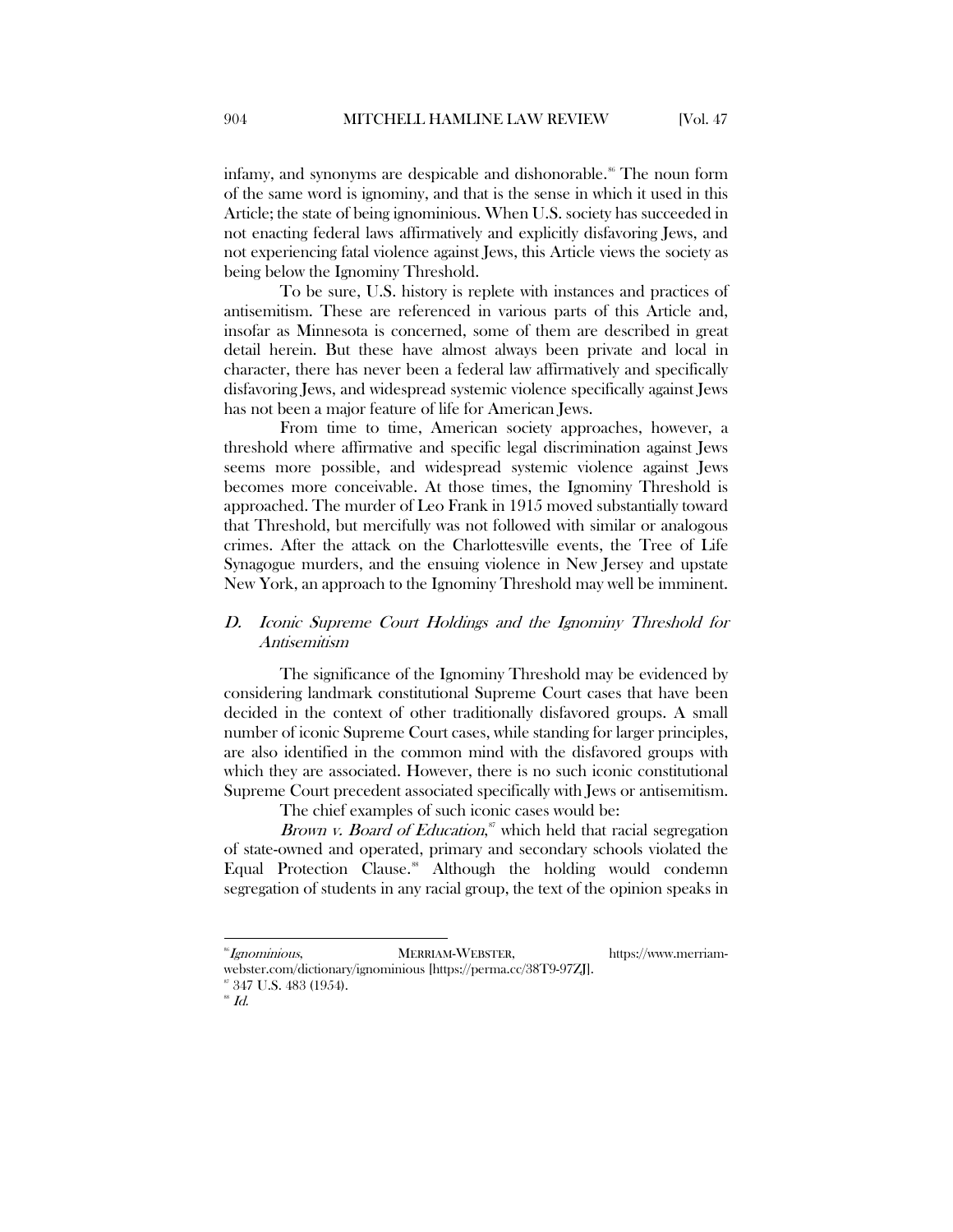terms of effects on Black schoolchildren.<sup>[89](#page-15-0)</sup> In the common imagination, it is also understood as having its primary application to the ways in which racial segregation in primary and secondary schools harmed Black schoolchildren. Accordingly, the opinion is an iconic Supreme Court opinion that is associated in the common mind chiefly with American Blacks.

\*\*\*

United States v. Virginia,<sup>[90](#page-15-1)</sup> which held that Virginia's ownership and administration of a military academy that excluded women violated the Equal Protection Clause.<sup>[91](#page-15-2)</sup> This case was much in the public eye as it was being litigated and decided. Male stereotypes regarding strength, assertiveness, aggressiveness, and military bearing made the issues dramatic at the time. Those for whom such stereotypes especially resonated found it difficult to sympathize with those attacking the State. But the State did lose the case, and in part because of the fame associated with it, the case is an iconic emblem for non-discrimination against women.

\*\*\* Obergefell v. Hodges,<sup>[92](#page-15-3)</sup> which held that state-law prohibitions of marriage between persons of the same sex violated both the Equal Protection Clause and the Fourteenth Amendment Due Process Clause.<sup>[93](#page-15-4)</sup> Although most of the general population may not be aware of the name of the case, most politically aware members of the population know how the case was decided. The fact that same-sex couples now have a constitutional right to marry is well known, and it is also well known that the Supreme Court so decided. It is an iconic opinion for the lesbian, gay, bisexual, and transgender community.

Yick Wo v. Hopkins, $\frac{94}{4}$  $\frac{94}{4}$  $\frac{94}{4}$  which held that the discriminatory enforcement of city building codes against Chinese businesses violated the Equal Protection Clause.<sup> $95$ </sup> The chief focus of the case was the declaration that unconstitutional discrimination could be accomplished through the discriminatory actions of state officers, even if the text of the relevant law was not discriminatory.<sup>[96](#page-15-7)</sup> The holding, therefore, did not turn on the fact that the complaining business owners were Chinese or Chinese American. And probably most people outside the legal community are unaware of the

\*\*\*

<span id="page-15-7"></span> $96$   $Id.$ 

<span id="page-15-0"></span> <sup>89</sup> For example, the opinion speaks exclusively in terms of comparisons between "Negro and white schools." Brown v. Board of Education, 347 U.S. 483, 492 (1954). It also refers to "white and colored children." *Id.* at 494.

<span id="page-15-3"></span><span id="page-15-2"></span><span id="page-15-1"></span> $90$  518 U.S. 515 (1996).

 $^{91}$  Id.

 $92$  576 U.S. 644 (2015).

<span id="page-15-4"></span> $93$  Id. <sup>94</sup> 118 U.S. 356 (1886).

<span id="page-15-6"></span><span id="page-15-5"></span> $^{5}$   $Id.$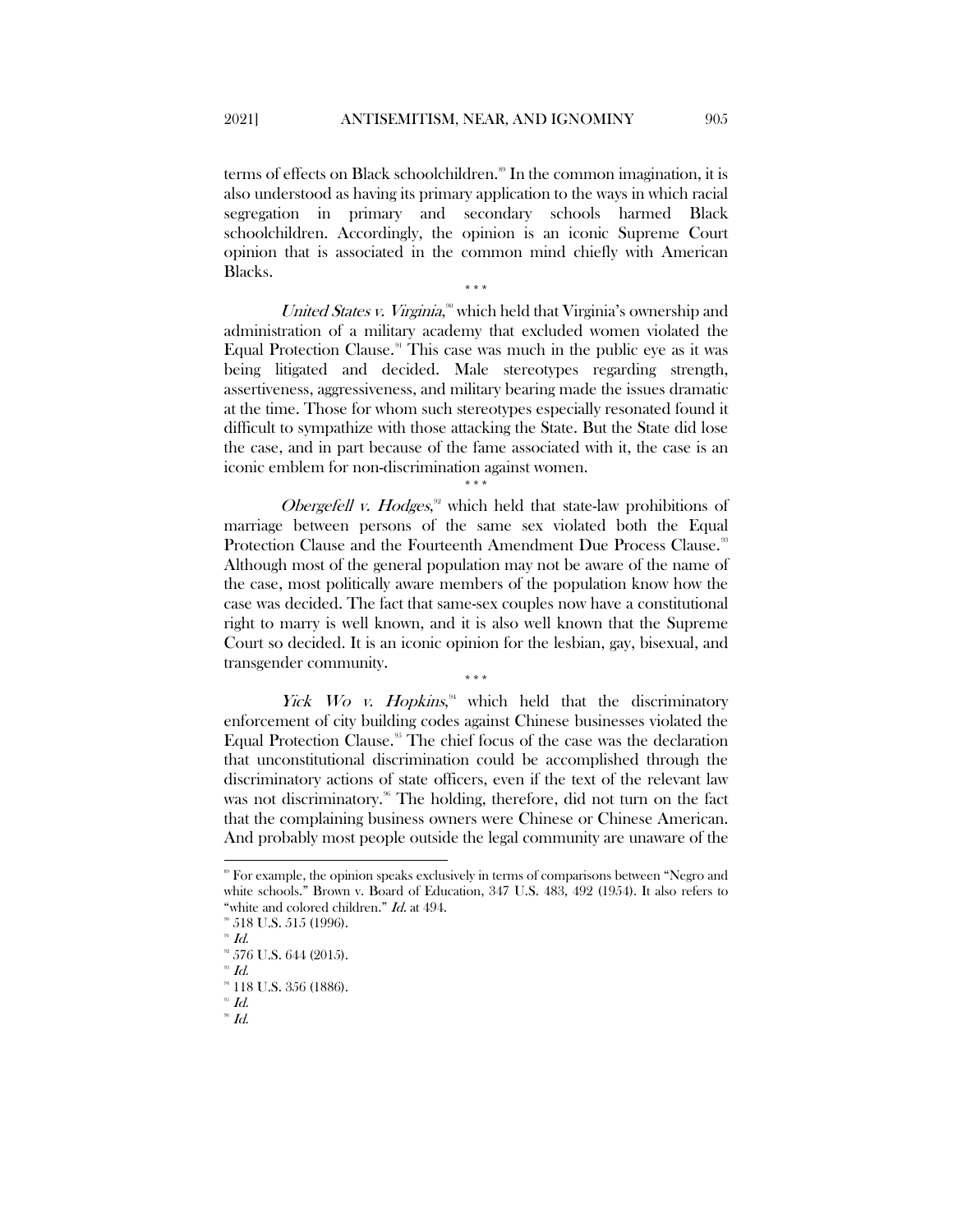case. But most within the legal community are aware of the general principles regarding de facto and de jure discrimination. And among those working and studying in relevant areas, the case is both known for these principles and for its factual basis in the treatment of Chinese and Chinese-American people. Accordingly, for purposes of this Article, the case can be viewed as an iconic case with respect to Chinese people in the United States and Chinese Americans.

\*\*\*

Other famous or significant Supreme Court cases have addressed the treatment of other specified disfavored groups in ways that are less satisfactory than these. Nevertheless, these other Supreme Court cases have been broadly noted and have become associated with those groups in the mind of those familiar with the relevant issues.

Korematsu v. United States<sup> $\pi$ </sup> was decided in a way that did not then advance the interests of Japanese nationals in the United States and Japanese Americans. Numerous Supreme Court cases have addressed the rights of Native Americans and their tribes.<sup>88</sup> Cases like Korematsu did not have protective effects, and cases addressing the rights of Native Americans were also not always protective, and often less well known by the general population.[99](#page-16-2) But such cases nevertheless demonstrate that the Supreme Court was presented with the interests of disfavored groups, that the Court considered the arguments of the groups, and that the Court decided the cases in such a way that indicated awareness of discrimination against those groups.

That has never happened with respect to Jews. There is no iconic Supreme Court case, even in the sense of being well known to lawyers or civil-rights professionals, that stands in the collective mind for the consideration of the interests of Jews, let alone for the vindication of their interests.

There are two cases that may come to mind, but both fall short of the criteria being advanced. The first is the so-called "Skokie case,"<sup>[100](#page-16-3)</sup> which upheld the First Amendment Free Speech rights of a group of American Nazis who planned to conduct a peaceful march through a heavily Jewish neighborhood.[101](#page-16-4) This, however, was a 7th Circuit appellate case, and

 <sup>97</sup> 323 U.S. 214 (1944).

<span id="page-16-1"></span><span id="page-16-0"></span><sup>&</sup>lt;sup>8</sup> See generally Angelique EagleWoman (Wambdi A. Was'teWinyan), Permanent Homelands Through Treaties with the United States: Restoring Faith in the Tribal Nation-U.S. Relationship in Light of the McGirt Decision, 47 MITCHELL HAMLINE L. REV. 641 (2021) (discussing some of the history of U.S. Supreme Court decisions that impact Tribal Nations and Native American communities).

See generally id.

<span id="page-16-3"></span><span id="page-16-2"></span><sup>100</sup> Collin v. Smith, 578 F.2d 1197 (7th Cir. 1978).

<span id="page-16-4"></span> $^{\scriptscriptstyle 101}$   $Id.$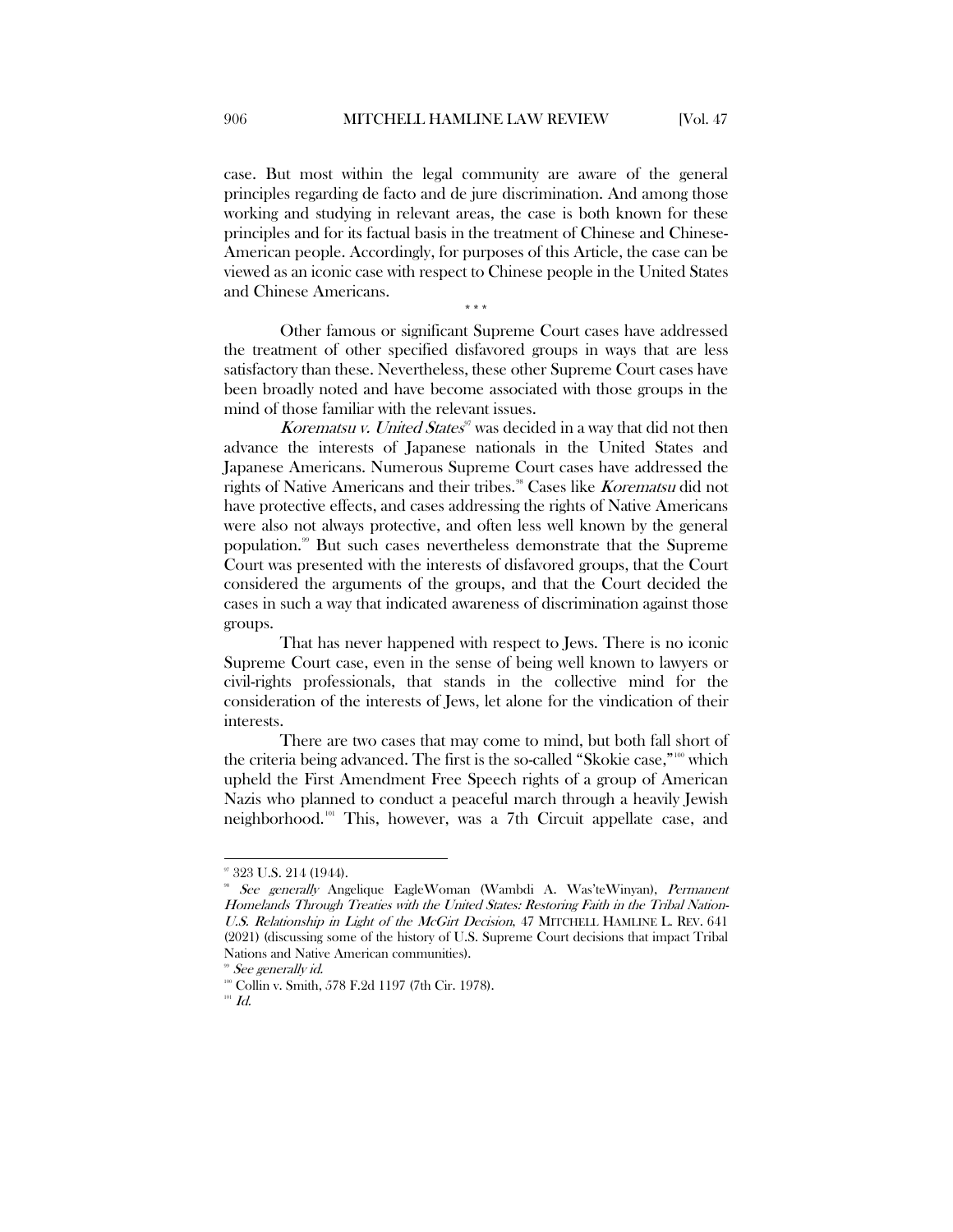although certiorari was denied for the case, the Supreme Court has neither addressed nor substantively decided the specific issues involved.

The second is *Shaare Tefila Congregation v. Cobb*,<sup>[102](#page-17-2)</sup> a case not much discussed within constitutional law circles since it did not concern constitutional law. There, the Court decided that the phrase in the 1866 Civil Rights Act (now 18 U.S.C. § 1982), assuring that all citizens in every state must have the same property rights as "[W]hite citizens" of that state, could be used to protect against discrimination disfavoring Jews.[103](#page-17-3) The case has not attained special prominence, it is not constitutional in scope, and applies only to actions under the 1866 Act.

Even though the Shaare Tefila Congregation case is not the kind of iconic Supreme Court constitutional case that the others described above have been, it still helps to illustrate the dynamics of the Ignominy Threshold. The Court decided the case upon the theory that when the 1866 Act was passed, Congress considered the concept of racial discrimination to encompass "identifiable classes of persons who are subjected to intentional discrimination solely because of their ancestry or ethnic characteristics."<sup>[104](#page-17-4)</sup> Accordingly, the Act protects Jews against discrimination in their property rights because their status as Jews can be analogized to the status of racial minorities, whose treatment has indeed passed the Ignominy Threshold.

## II. THE *NEAR* DECISION AND ANTISEMITISM

<span id="page-17-0"></span>The Supreme Court's decision in *Near v. Minnesota*<sup>[105](#page-17-5)</sup> is justly regarded as a landmark in First Amendment Free Speech law for having established the rule against prior restraints. However, it is also notable because it presented an early opportunity for the Supreme Court to condemn antisemitism. The Court did not take advantage of that opportunity. Judges and Justices in the United States should pay due regard to the Ignominy Threshold before following the Court's reticence in Near.

#### <span id="page-17-1"></span>A. The Minnesota Gag Law and Its Enforcement Against Near

The *Near* decision is intimately dependent on the Minnesota statute at issue in the case. It has come to be called the "Minnesota Gag Law."<sup>[106](#page-17-6)</sup> As relevant to the *Near* facts, it applied to any "person" engaged in

 $\overline{a}$ 

<span id="page-17-2"></span><sup>&</sup>lt;sup>102</sup> 481 U.S. 615 (1987).

<span id="page-17-3"></span> $103$  *Id.* at 616.

<span id="page-17-4"></span> $Id.$  at  $617$  (citations omitted).

<sup>&</sup>lt;sup>105</sup> 283 U.S. 697 (1931).

<span id="page-17-6"></span><span id="page-17-5"></span> $106$  See, e.g., FRED W. FRIENDLY, MINNESOTA RAG: THE DRAMATIC STORY OF THE LANDMARK SUPREME COURT CASE THAT GAVE NEW MEANING TO FREEDOM OF THE PRESS 24 (1981); John E. Hartmann, The Minnesota Gag Law and the Fourteenth Amendment, MINN. HIST. MAG., Dec. 1960, at 161.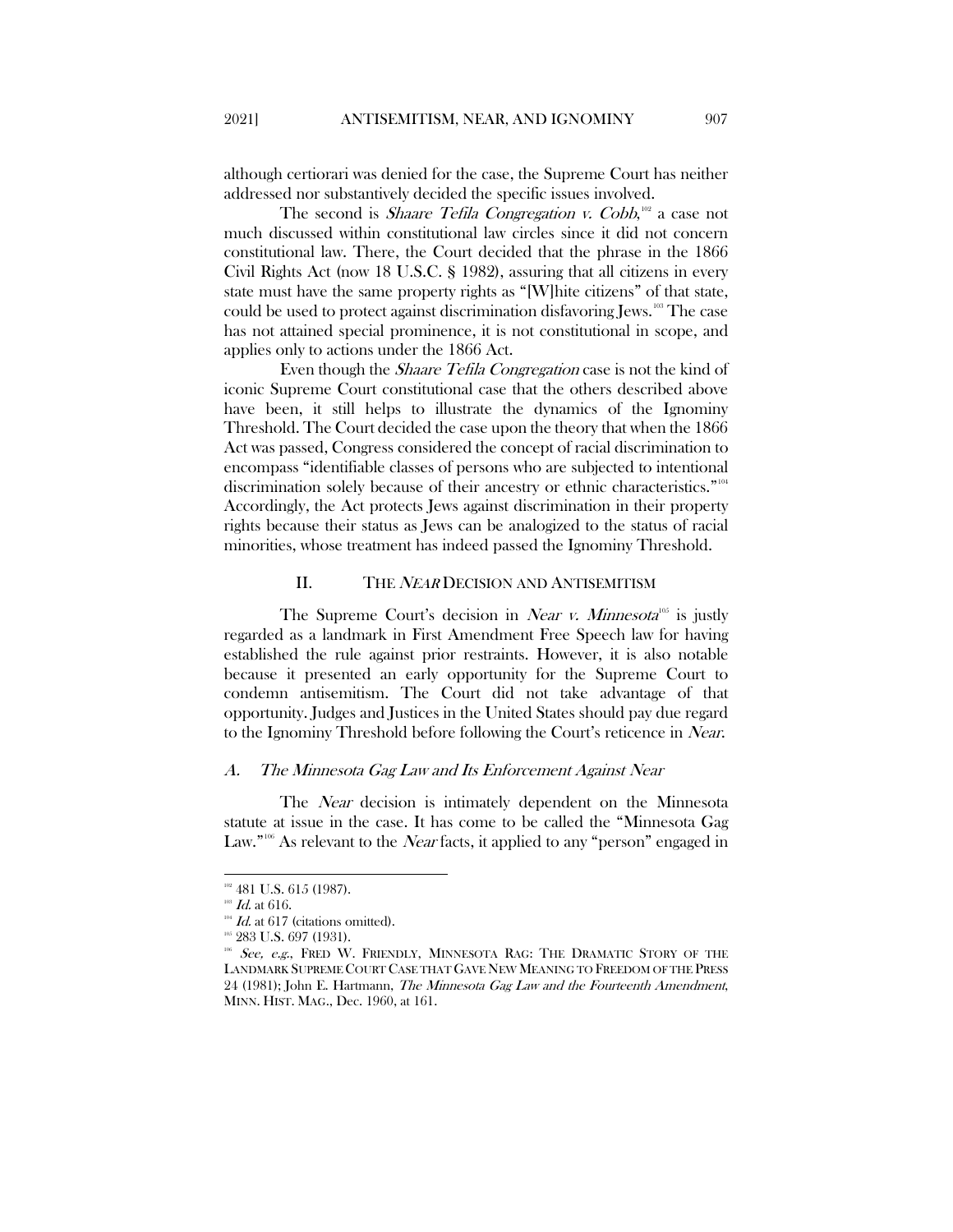the business of publishing "a malicious, scandalous and defamatory newspaper, magazine or other periodical."<sup>[107](#page-18-0)</sup> Legal condemnation of material that is defamatory might not have occasioned as much concern, but it was the law's enforcement mechanism that drew attention.

The statute branded such publication a "nuisance,"<sup>[108](#page-18-1)</sup> and allowed a county district court to issue a temporary injunction against such publication pending trial.[109](#page-18-2) If at trial the court determined that the defendants had violated the statute, the court could enter judgment "permanently enjoining the defendants  $\ldots$  from continuing the violation."<sup>[110](#page-18-3)</sup>

On November 22, 1927, the Hennepin County Attorney brought an action under this statute against Jay Near for the publication of Near's periodical, *The Saturday Press*.<sup>[111](#page-18-4)</sup> Pursuant to the state statute, the state district court issued an order immediately forbidding Near from publishing or circulating any issues of *The Saturday Press*, either those that had already been issued or "any future editions."<sup>[112](#page-18-5)</sup> The order also extended to "any publication, known by any other name whatsoever containing malicious, scandalous and defamatory matter."<sup>[113](#page-18-6)</sup>

Near answered the county attorney's complaint by entering a demurrer that "challenged the constitutionality of the statute."[114](#page-18-7) The district court certified the constitutional question to the Minnesota Supreme Court, which upheld the statute.<sup>[115](#page-18-8)</sup> The district court proceedings then continued, and ultimately the district court entered judgment that The Saturday Press was a public nuisance that would be "hereby abated" through the court's judgment.[116](#page-18-9) The judgment thus had the effect of making the district court's earlier prohibition final. It "perpetually enjoined" Near and The Saturday Press "from producing, editing, publishing, circulating, having in their possession, selling or giving away any publication whatsoever which is a malicious, scandalous or defamatory newspaper" and also "from further conducting said nuisance under the name and title of The Saturday Press or any other name or title."[117](#page-18-10)

The dual effects of the statute, which both authorized temporary and permanent injunctions and authorized the prohibition of a newspaper as a nuisance to be abated, thus combined to result in the trial court's

<span id="page-18-0"></span><sup>107</sup> MINN. STAT. §§ 10123-1, 10123-1(b) (1927).

 $108$  *Id.* § 10123-1.

 $109$  *Id.* § 10123-2.

<span id="page-18-3"></span><span id="page-18-2"></span><span id="page-18-1"></span>Near v. Minnesota, 283 U.S. 697, 703 (1931).

 $111$  Id. at 703-04.

<span id="page-18-6"></span><span id="page-18-5"></span><span id="page-18-4"></span> $112$  *Id.* at 704-05.

 $^{113}$  *Id.* at 705.

 $^{114}$   $\emph{Id.}$ 

<span id="page-18-7"></span> $115$  *Id.* 

<span id="page-18-10"></span><span id="page-18-9"></span><span id="page-18-8"></span> $^{116}$  *Id.* at 706.

<sup>&</sup>lt;sup>117</sup> Id. (internal quotations omitted).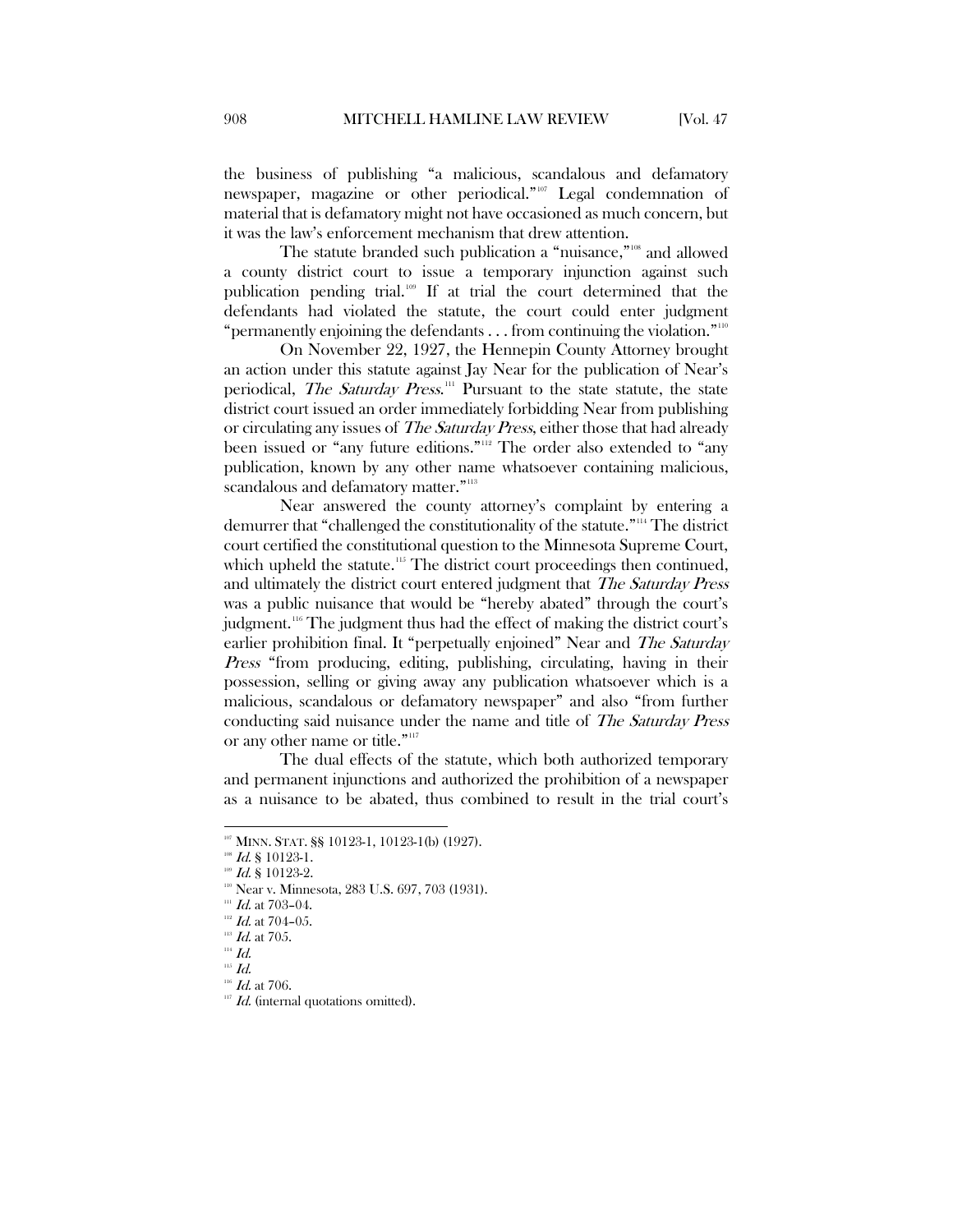temporary order and its final judgment. These prohibited Near not merely from circulating the issues he had already produced, but also from ever producing other issues of The Saturday Press in the future, along with any other publication of any name that would contain similar material.

# <span id="page-19-0"></span>B. The Near Majority Opinion

The Supreme Court majority opinion was authored by Chief Justice Charles Evans Hughes. He began his analysis of the Minnesota statute by noting that it was "unusual,"[118](#page-19-1) and then determined that it was "important to note precisely the purpose and effect of the statute as the state court has construed it."[119](#page-19-2) In this respect, the Court emphasized that "the object of the statute [was] not punishment, in the ordinary sense, but suppression of the offending newspaper or periodical."<sup>120</sup> The Court added that the State's justification for the statute was that "prosecutions to enforce penal statutes for libel do not result in 'efficient repression or suppression of the evils of scandal."<sup>"[121](#page-19-4)</sup>

The Court concluded its review of the "purpose and effect" of the Minnesota statute with a pointedly expressed conclusion: "This is of the essence of censorship."[122](#page-19-5) After considering relevant historical material and the proper scope of the issue, the Court then stated its primary precept for the case, extolling "the general conception that liberty of the press, historically considered and taken up by the Federal Constitution, has meant, principally although not exclusively, immunity from previous restraints or censorship."<sup>[123](#page-19-6)</sup>

The Court was also mindful that some of the material in The Saturday Press had been critical of Minneapolis political leaders, including the county attorney, the mayor, and the chief of police.[124](#page-19-7) In that light, the Court added another note to its conclusion on the statute's purpose and effect. The Court admonished that liberty of the press "was especially cherished for the immunity it afforded from previous restraint of the publication of censure of public officers and charges of official misconduct."[125](#page-19-8)

The Court's holding that the Minnesota statute, insofar as it authorized the proceedings against Near and The Saturday Press, was

 $\overline{a}$ 

 $^{118}$  *Id.* at 707.

<span id="page-19-1"></span> $^{119}$  *Id.* at 709.

<span id="page-19-4"></span><span id="page-19-3"></span><span id="page-19-2"></span> $120$  *Id.* at 711.

 $121$   $Id.$ 

 $122$  *Id.* at 713.

<span id="page-19-7"></span><span id="page-19-6"></span><span id="page-19-5"></span> $^{123}$  Id. at 716.

 $124$  *Id.* at 704.

<span id="page-19-8"></span> $^{^{\rm 125}}$   $Id.$  at 717.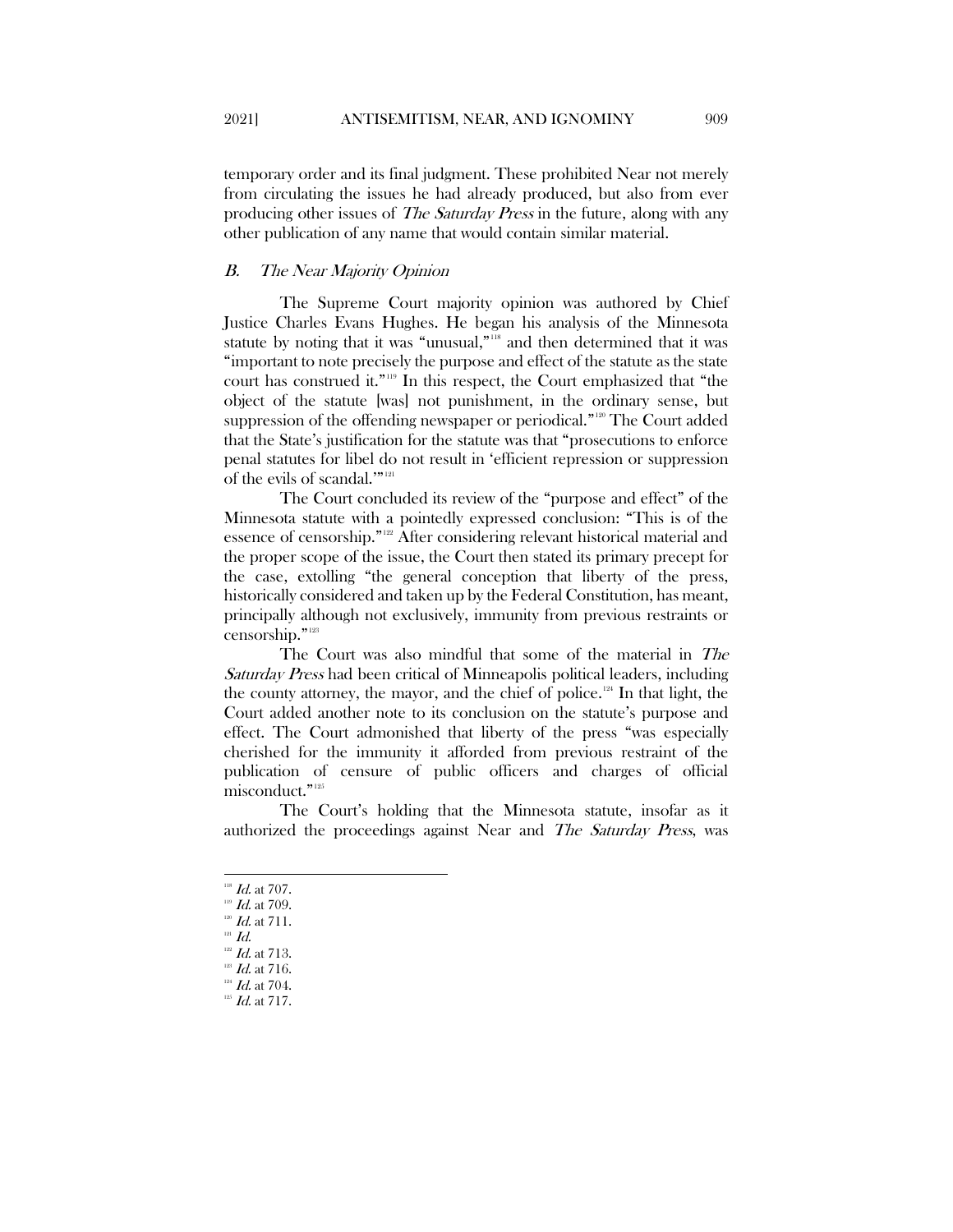unconstitutional, $126$  effectively states what has become known as the rule against prior restraints.<sup>[127](#page-20-2)</sup> As such, the *Near* holding is one of extreme importance in our First Amendment jurisprudence, and it is duly celebrated as such.<sup>[128](#page-20-3)</sup>

## <span id="page-20-0"></span>C. The Near Dissenting Opinion

Justice Butler authored the dissenting opinion in the Near case, and his was also the only opinion issued apart from the Opinion of the Court.<sup>[129](#page-20-4)</sup> He was joined by Justices Van Devanter, McReynolds, and Sutherland. His main point seems to have been that the state statute in the *Near* case did not operate as a "prior restraint," properly so called.[130](#page-20-5) He maintained that the statute "does not authorize administrative control in advance" of publication.<sup>[131](#page-20-6)</sup>

It is true that before The Saturday Press started publishing, the statute did not require approval from any governmental authority, and Justice Butler seems to have considered this important. He viewed the subsequent injunctions not as distinctively prior restraints, but rather as "a remedy to be enforced by a suit in equity" with respect to material that had already been published.<sup>[132](#page-20-7)</sup> With the prior restraint issue thus minimized, much of his opinion deals with the procedural sufficiency of the various stages of the Near litigation.<sup>[133](#page-20-8)</sup> In so doing, he emphasized that the defendants conceded that "defendants' regular business was the publication of malicious, scandalous, and defamatory articles  $\dots$ ."<sup>[134](#page-20-9)</sup> He accordingly emphasized the harmful and deleterious nature of the contents of The Saturday Press.

It was in emphasis of that idea, that The Saturday Press was indeed harmful and deleterious, that Justice Butler chose to reproduce in a lengthy footnote substantial portions from the November 19, 1927, issue of the

 $\overline{a}$ 

 $126$  Id. at 722–23.

<span id="page-20-2"></span><span id="page-20-1"></span><sup>&</sup>lt;sup>127</sup> See 2 RODNEY A. SMOLLA & MELVILLE B. NIMMER. SMOLLA AND NIMMER ON FREEDOM OF SPEECH § 15.4 (2020) (stating that the *Near* decision held that "liberty of the press' . . . principally meant 'immunity from previous restraints or censorship.'").

<span id="page-20-3"></span><sup>&</sup>lt;sup>128</sup> See, e.g., FRIENDLY, supra note 106, at 179 ("No other nation on earth has a constitutional tradition against prior restraints comparable to those which sprang from Hughes's sweeping opinion.").

Near, 283 U.S. at 723 (Butler, J., dissenting).

<span id="page-20-6"></span><span id="page-20-5"></span><span id="page-20-4"></span> $130$  Id. at 735 (Butler, J., dissenting) (quotation marks added).

 $131$  *Id.* (Butler, J., dissenting).

<span id="page-20-7"></span> $132$  *Id.* (Butler, J., dissenting).

<span id="page-20-8"></span> $1^{133}$  See, e.g., id. at 724–29 (Butler, J., dissenting) (including supportive references to the evidentiary record, the language of the statute, the initial opinion of the state supreme court, and the district court's opinion on remand from the state supreme court).

<span id="page-20-9"></span> $134$  *Id.* at 724 (Butler, J., dissenting).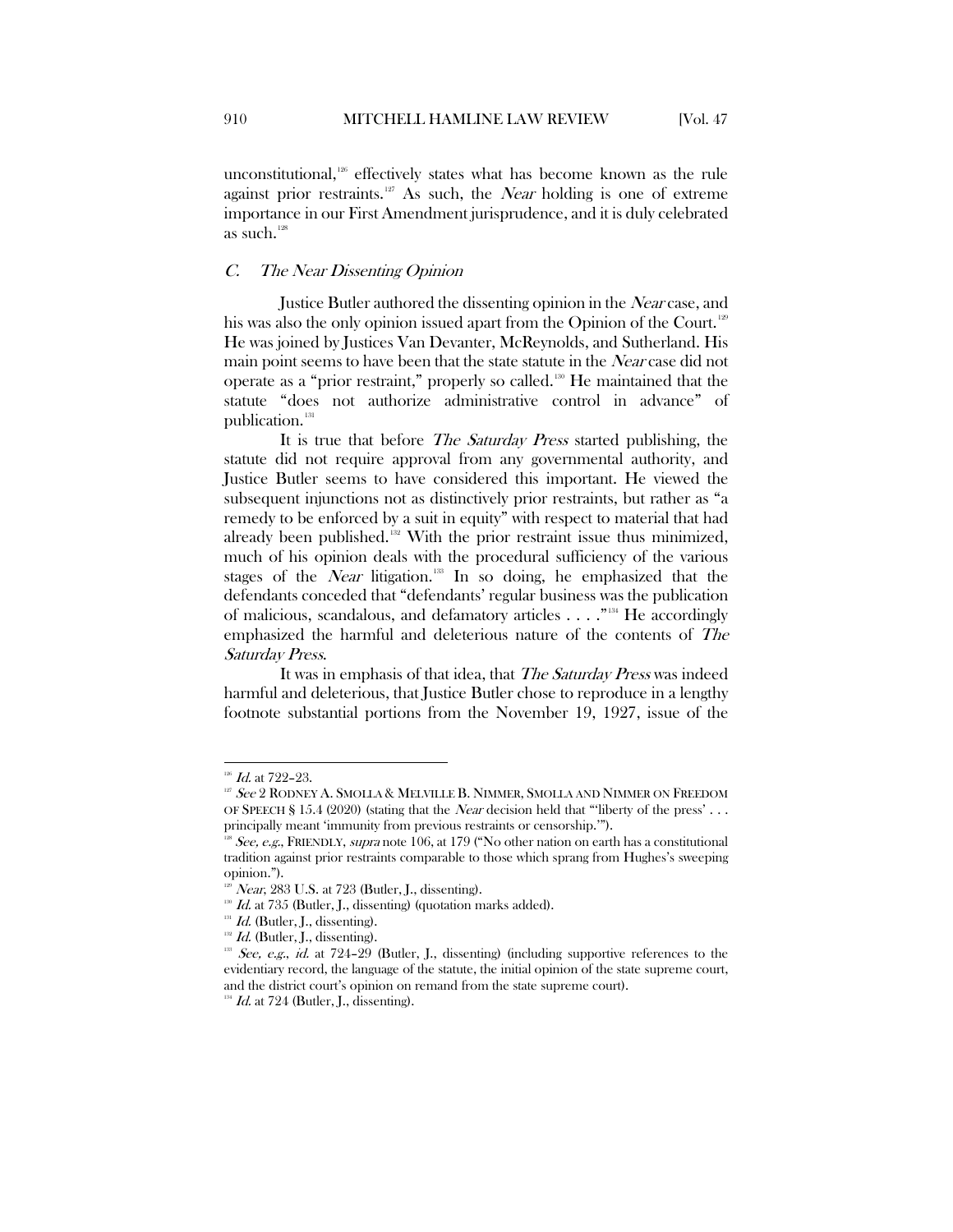paper.[135](#page-21-0) This was the ninth and final issue of the paper before the state district court halted publication and distribution.<sup>[136](#page-21-1)</sup> As described in the following segment of this Article, those quoted passages are teeming with vigorous and vicious antisemitic language, and no doubt this was one reason Justice Butler reproduced it in the footnote.

Thus, the *Near* majority opinion included no significant direct quotations from the paper, but the dissenting opinion included this language at length. This could be in keeping with the idea, consistent with the majority opinion, that the content of Near's paper was basically irrelevant (within limits).<sup>[137](#page-21-2)</sup> The majority opinion turns on the question of prior restraints, rather than on whether the character of the speech itself was protected. Justice Butler, on the other hand, attached importance to the harmful and deleterious nature of the paper, and so included his long quotation.

Even though Justice Butler was willing to bring the lurid antisemitism of Near's publication into the pages of the Supreme Court Reporter, he was not willing to expressly condemn the antisemitism as such. Rather, twice (and only twice) in his opinion, $138$  he notes in passing that among the "malicious, scandalous, and defamatory articles" appearing in The Saturday Press were those "concerning  $\ldots$  the Jewish race."<sup>[139](#page-21-4)</sup> How malicious and defamatory matter involving the Jewish race can be harmful, in what ways and for what reasons, he leaves to the reader to acknowledge.

And in this respect, the distinction between the majority opinion and the dissent is not as dramatic as it might have been. The majority opinion also acknowledges, precisely twice,<sup>[140](#page-21-5)</sup> that The Saturday Press contained material derogatory of Jews. Like the dissent, the majority opinion develops no further the possibility that antisemitic content might be specifically objectionable. But unlike the dissent, the silent implication is that it does not matter with respect to the validity of the law. The dissent, on the other hand, seems at least to suggest that it should matter, albeit without saying why.<sup>[141](#page-21-6)</sup>

<span id="page-21-0"></span> $^{135}$  *Id.* (Butler, J., dissenting).

<sup>&</sup>lt;sup>136</sup> Id. at 703.

<span id="page-21-2"></span><span id="page-21-1"></span><sup>&</sup>lt;sup>137</sup> The majority opinion recognized that the rule against prior restraints was not absolute and mentioned as exceptions the release of militarily sensitive information during wartime, as well as the "primary requirements of decency [that] may be enforced against obscene publications." Id. at 715–16.

<span id="page-21-3"></span>Id. at 724, 729 (Butler, J., dissenting).

<span id="page-21-4"></span> $^{139}$  *Id.* (Butler, J., dissenting).

<span id="page-21-5"></span> $140$  Id. at 703 (noting the complaint's reference to malicious, scandalous and defamatory matter in The Saturday Press regarding "the Jewish Race"); id. at 704 (noting the assertions in The Saturday Press that "a Jewish gangster" [referencing Mose Barnett] was responsible for certain crimes).

<span id="page-21-6"></span><sup>&</sup>lt;sup>141</sup> Of course, Near was decided seven years before United States v. Carolene Products, 304 U.S. 144 (1938), which signaled the beginning of the modern "suspect classification" approach to Equal Protection theory.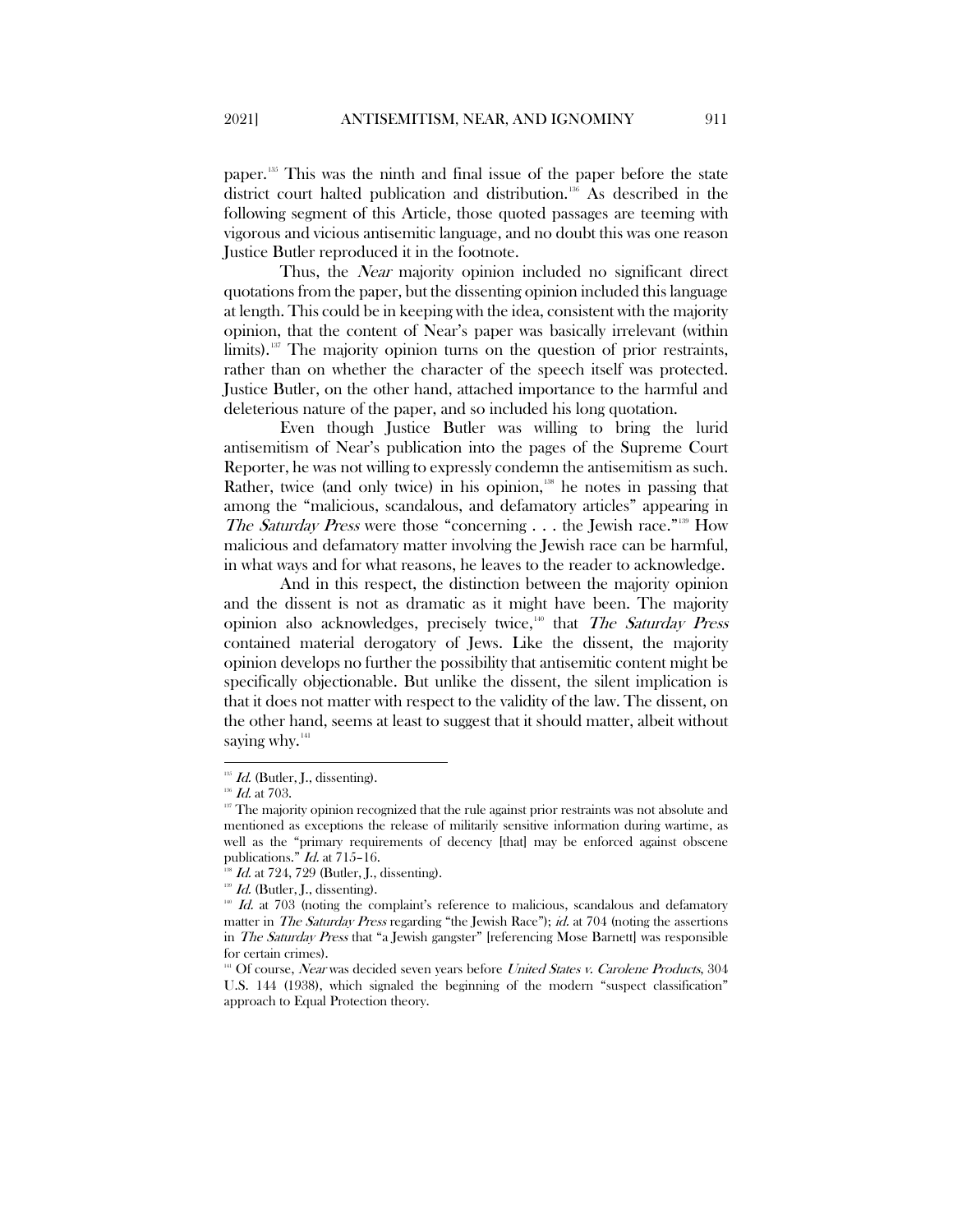#### <span id="page-22-0"></span>D. The November 19 Issue of The Saturday Press

There was antisemitic content in almost all nine issues of The Saturday Press.<sup>[142](#page-22-1)</sup> But as suggested in the immediately preceding segment of this Article, the issue containing the most vehemently antisemitic material was the final issue published on November 19, 1927.

The November 19 issue was the first issue published after Jack Guilford, who had started the paper with Jay Near, had been released from the hospital and had again begun to work on the paper.<sup>[143](#page-22-2)</sup> Guilford had been shot on September 26, 1927, by Minneapolis gangsters.<sup>14</sup> The shooting took place shortly after the first issue of The Saturday Press had appeared, and was accordingly one of the key subjects covered in ensuing issues.<sup>[145](#page-22-4)</sup> The purpose of the shooting was no doubt to intimidate Guilford and Near, and discourage them from printing material that would expose the gangsters' criminal activity.[146](#page-22-5) The coverage of the shooting, and other related events, throughout the run of *The Saturday Press* indicated how futile the effort had been.

Guilford and Near were certain that the shooting had been ordered by a gangster by the name of Mose Barnett, $147$  who indeed was Jewish. He was part of an organized group of Jewish gangsters and professional criminals who were active in the Twin Cities before, during, and shortly after, the time of Prohibition.[148](#page-22-7) Both Guilford and Near were disdainful of Barnett and his criminal syndicate for undertaking their regular criminal activities. But they were more deeply infuriated at Minneapolis Mayor George Leach, Minneapolis Police Chief Frank Brunskill, and (to a somewhat lesser extent) Hennepin County Attorney Floyd Olson.<sup>[149](#page-22-8)</sup>

 $\overline{a}$ 

<span id="page-22-1"></span> $142$  See infra section II, D-E, for a discussion of the run of The Saturday Press as a whole.

<span id="page-22-2"></span><sup>&</sup>lt;sup>143</sup> FRIENDLY, *supra* note 106, at 45.

<span id="page-22-3"></span> $^{144}$  Id. at 38-39.

 $^{145}$  *See id.* at 39.

<span id="page-22-5"></span><span id="page-22-4"></span><sup>&</sup>lt;sup>146</sup> This was at least the interpretation of *The Saturday Press* itself. See id. at 38 ("The first issue of *The Saturday Press* . . . report[ed] a threat from the underworld to bump off Near and Guilford if they persisted in their exposé of conditions in the city.").

<span id="page-22-6"></span> $147$  Id. ("Guilford always insisted that 'Big Mose' had ordered the shooting."). Near's recitations of the crime in later issues of *The Saturday Press* confirm that he was of the same view. See, e.g., id. at 39.

<span id="page-22-7"></span><sup>&</sup>lt;sup>18</sup> For more on "Big Mose Barnett" and his criminal activities in Minneapolis in the 1920s, see ELIZABETH JOHANNCEK, MINNEAPOLIS UNDERWORLD: OVER A CENTURY OF MILL CITY RACKETEERING AND COLLUSION 60, 120–21, 132 (2013). For more on the activities of Jewish gangster groups in the New York City area in the early- to mid-20th century, see generally RICH COHEN, TOUGH JEWS: FATHERS, SONS, AND GANGSTER DREAMS (1999).

<span id="page-22-8"></span><sup>&</sup>lt;sup>149</sup> See generally JOHANNCEK, supra note 148, at 139–40 (describing hostile relations between Guilford, Near, and The Saturday Press, on the one hand, and Brunskill, Olson, and Minneapolis authorities on the other, based on asserted official complicity with illegal conduct).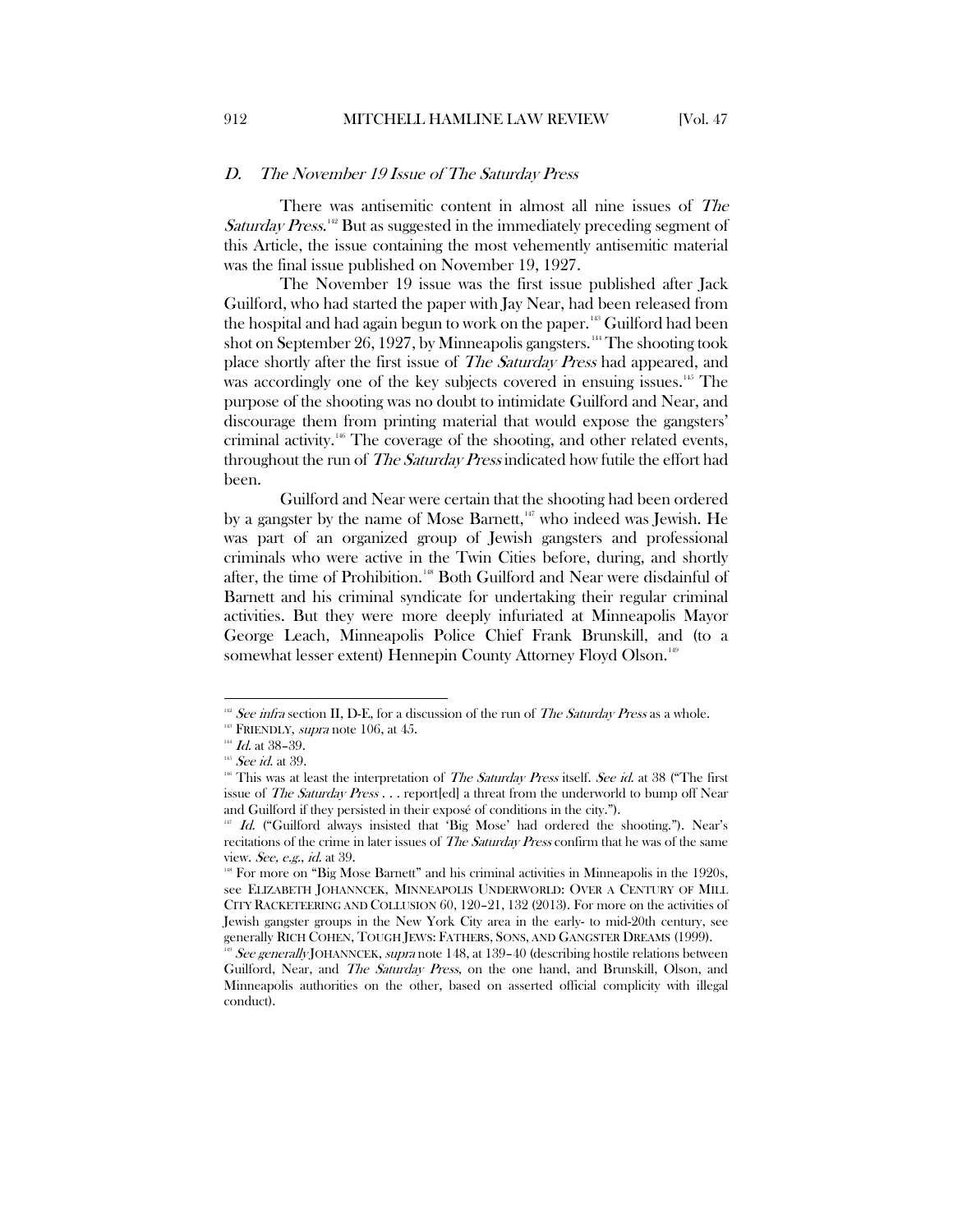Guilford and Near were convinced that Leach, Brunskill, and other Minneapolis public figures were complicit in allowing the gangsters relatively free rein in pursuing their gambling and other associated illegal activities in the city. It was these activities that *The Saturday Press* largely meant to publicize, and of course, Guilford and Near were outraged that their intended exposure of the criminality had resulted in Guilford's shooting.

It is in that context that the issue of November 19 appeared. The major articles for that issue teemed with violent and hateful rhetoric, excoriating Barnett for having attempted the murder of Guilford. No extreme was spared in attributing the criminal viciousness of the attack to Barnett's Jewishness. One of the more prominent articles in the issue was written by Jay Near and titled "Facts Not Theories."<sup>150</sup> The title seemed to denote an assertion that the activities of Jewish gangsters in Minneapolis, and their connection to the authorities, was a matter of fact rather than speculation. Just a small number of the most virulent passages from this piece were:

> There have been too many men in this city and especially those in official life who HAVE been taking orders and suggestions from JEW GANGSTERS, therefore we HAVE Jew Gangsters, practically ruling Minneapolis. . . . It is Jew thugs who have 'pulled' practically every robbery in this city. . . . It was a gang of Jew gunmen who boasted that for five hundred dollars they would kill any man in the city. It was Mose Barnett, a Jew, who boasted that he held the chief of police of Minneapolis in his hand . . . .

> Practically every vendor of vile hooch, every owner of a moonshine still, every snake-faced gangster and embryonic yegg in the Twin Cities is a JEW . . . . If the people of Jewish faith in Minneapolis wish to avoid criticism of these vermin whom I rightfully call 'Jews' they can easily do so BY THEMSELVES CLEANING HOUSE. I'm not out to cleanse Israel of the filth that clings to Israel's skirts . . . I simply state a fact when I say that ninety per cent of the crimes committed against society in this city are committed by Jew gangsters.

> It is Jew, Jew, as long as one cares to comb over the records . . . . And if the people of that race and faith wish to rid themselves of the odium and stigma THE RODENTS OF THEIR OWN RACE HAVE BROUGHT UPON THEM, they need only to step to the front and help the decent citizens of Minneapolis rid the city of these criminal  $J$ ews  $\ldots$ .

<span id="page-23-0"></span> $150$  See, e.g., Near v. Minnesota, 283 U.S. 697, 724 n.1 (1931).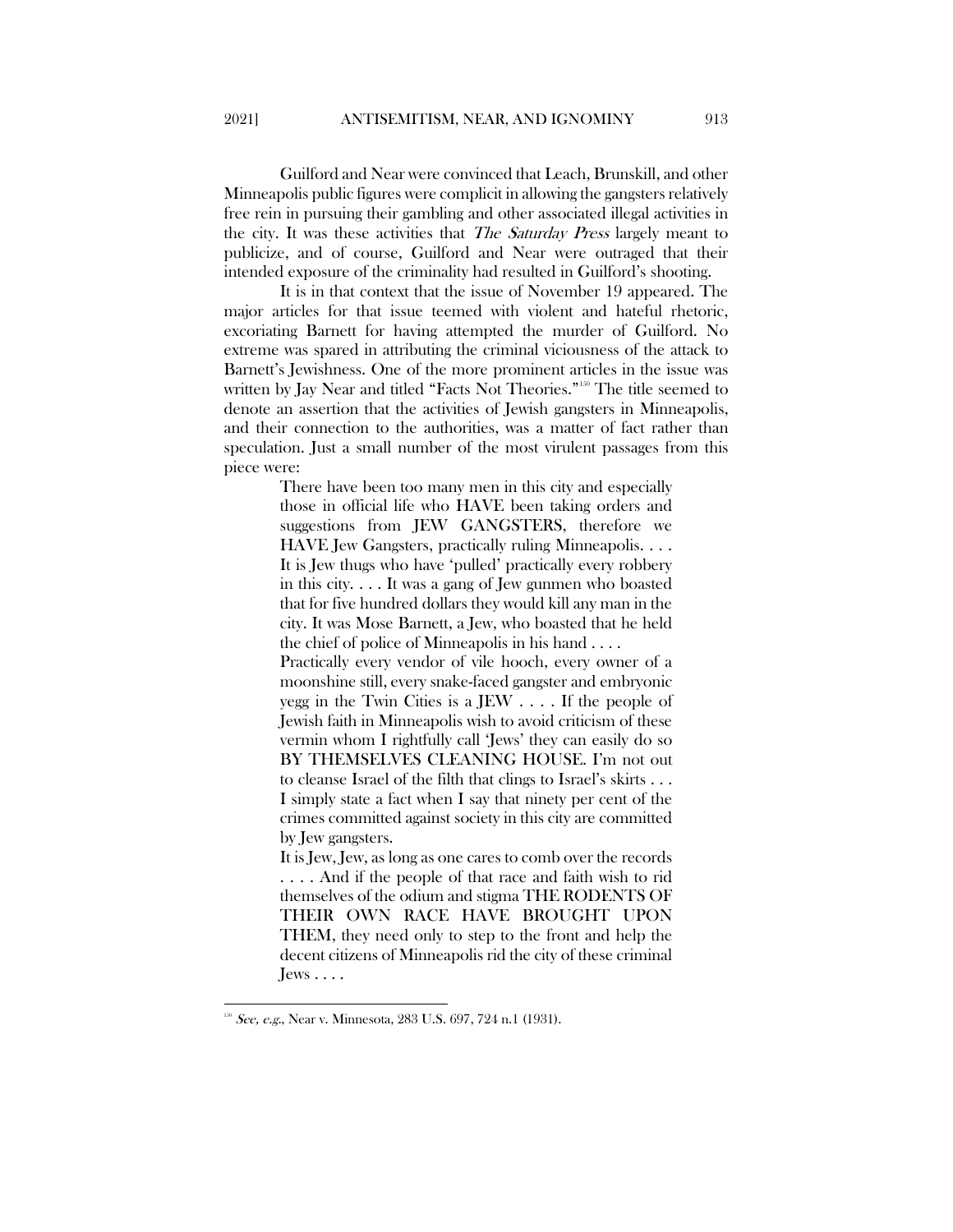I have adopted the sparrow as my national bird unit Davis' law enforcement league or the K. K. K. hammers the eagle's beak out straight. So if I seem to act crazy as I ankle down the street, bear in mind that I am merely saluting MY national emblem  $\dots$ <sup>[151](#page-24-1)</sup>

One of the pieces authored by Howard Guildford in the November 19 issue, titled "Gil's Chatterbox," addressed his shooting directly. It also contained lurid antisemitic material. Here are some examples:

> I headed into the city on September 26th, ran across three Jews in a Chevrolet; stopped a lot of lead and won a bed for myself in St. Barnabas Hospital for six weeks . . . . Whereupon I have withdrawn all allegiance to anything with a hook nose that eats herring . . . . Mose Barnett . . . headed the local delegation to the new Palestine-for-Jewsonly. He went ahead of the boys so he could do a little fixing with the Yiddish chief of police . . . . boys will be boys and 'ganefs' will be 'ganefs.'[152](#page-24-2)

A third significant piece in the November 19 issue referenced grand jury proceedings, then taking place in Minneapolis, concerning an earlier crime that Near and Guilford were attributing to Barnett. They believed that the grand jury was not pursuing leads toward Barnett as aggressively as it should and seemed to maintain that one or more of the grand jurors had either been bribed or intimidated. The article, called "Grand Juries and Ditto," included remarks like these:

> The Yids had your dimensions, apparently [sarcastically addressing a grand juror], and we always go by the judgment of a dog in appraising people. We will call for a special grand jury and a special prosecutor within a short time  $\dots$  Up to the present we have been merely tapping on the window. Very soon we shall start smashing glass.<sup>[153](#page-24-3)</sup>

# <span id="page-24-0"></span>E. The November 19 Issue and Antisemitic Tropes

One of the chief reasons the November 19 issue should be viewed as especially vehement in its antisemitism is that it makes such frequent use of so many antisemitic tropes. The most destructive trope is the association of Mose Barnett with Judaism in such a way that all Jews are tarnished by Barnett's criminality. After all, if a notorious gangster named "Smith," say, comes from a Protestant background, no one feels the need to refer to "that filthy Protestant gangster Smith." Near and Guilford are attacking Barnett's Jewishness no less (and perhaps more) than his criminality.

 $\overline{\phantom{a}}$ 

<span id="page-24-2"></span><span id="page-24-1"></span> $151$  Id. (all emphases in original).

<span id="page-24-3"></span> $^{152}$   $Id.$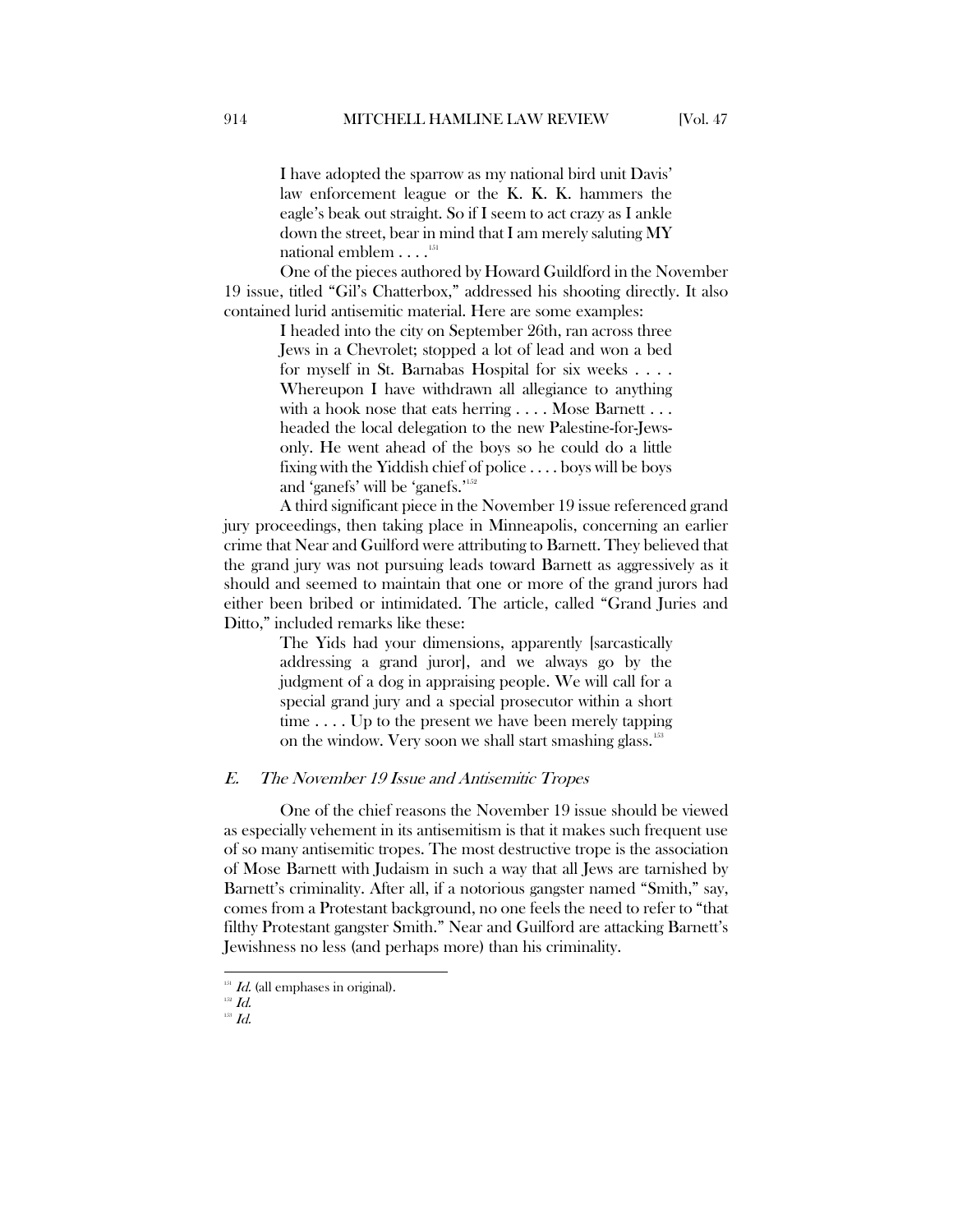Second, there are numerous images in the November 19 articles analogizing Jews or purportedly Jewish characteristics as animalistic. Note the references to "snake-faced" Jewish gangsters, to Jewish gangsters as "rodents," and the need to "hammer the eagle's beak out straight."<sup>[154](#page-25-0)</sup> Depicting Jews in posters and magazines as mere animals masquerading as humans was a pervasive tactic of the Nazi regime.<sup>[155](#page-25-1)</sup> It is very literally dehumanization.

Third, the November 19 articles treat all Jews as an undifferentiated mass whose members both lack individuality and are in some kind of conspiratorial control of each other. The repetition of the word "Jew," often in all capitals or with some other emphatic treatment,<sup>[156](#page-25-2)</sup> emphasizes the status of being Jewish over all other aspects of the individual. And the insistence that all other Jews are responsible for the criminality of some of them implies a degree of group control that plays into the trope of a worldwide Jewish conspiracy, also a key feature of Nazi rhetoric.<sup>[157](#page-25-3)</sup> This is also accentuated by the reference to "Israel;" [158](#page-25-4) the modern state of Israel did not exist at the time, and the reference is to the inchoate cultural and religious nation of Israel as the body of all Jews around the world.[159](#page-25-5)

Additionally, the very disclaiming of antisemitism that appears repeatedly in the November 19 articles is itself an aspect of much antisemitic discourse. The actual antisemitism is all the more evident from the reference to Jewish status as defining a "race," and the repeated use of the Yiddish word "ganef,"<sup>[160](#page-25-6)</sup> meaning a disreputable or dishonest person.

Finally, the November 19 article on the Minneapolis grand jury closes with the sentence: "Very soon we shall start smashing glass."<sup>[161](#page-25-7)</sup> The

<span id="page-25-0"></span><sup>154</sup> Facts, Not Theories, SATURDAY PRESS, Nov. 19, 1927, at 4-5 [hereinafter Facts, Not Theories].

<span id="page-25-1"></span> $^{155}$  Id. at 4. See also WISTRICH, supra note 9, at 260 (referencing militantly Islamist "religious texts identifying Jews as the 'sons of apes and pigs'").

 $156$  See, e.g., Facts, Not Theories, supra note 154, at 4.

<span id="page-25-3"></span><span id="page-25-2"></span> $157$  See, e.g., WISTRICH, supra note 9, at 248 (Wistrich quotes Hitler in his last official public communication to the German people: "[I]f the peoples of Europe were treated again as bundles of stocks belonging to the international conspiracy of money and finance, then the culprit for this murderous struggle would have to pay.").

 $158$  See, e.g., Facts, Not Theories, supra note 154, at 4.

<span id="page-25-5"></span><span id="page-25-4"></span><sup>&</sup>lt;sup>159</sup> Before the creation of the modern state of Israel, the word "Israel" was occasionally used to connote the Jewish nation more generally. Modern writers describing sociological interactions among ancient peoples could also use the term in this sense. E.g., the Universal Jewish Encyclopedia (1948), under the entry for "Israel," includes the following as one of its definitions: "The people of Israel as a whole, who were regarded as the descendants of Jacob .... The usual term for the nation is [']children of Israel,' though Israel is sometimes used alone. This name, with its implication of common blood and common interest, proved to be a powerful influence in molding the scattered tribes of the Hebrews into a single nation." <sup>160</sup> Gil's Chatterbox, SATURDAY PRESS, Sept. 24, 1927, at 5 [hereinafter Gil's Chatterbox].

<span id="page-25-7"></span><span id="page-25-6"></span><sup>&</sup>lt;sup>161</sup> Facts, Not Theories, supra note 154, at 6.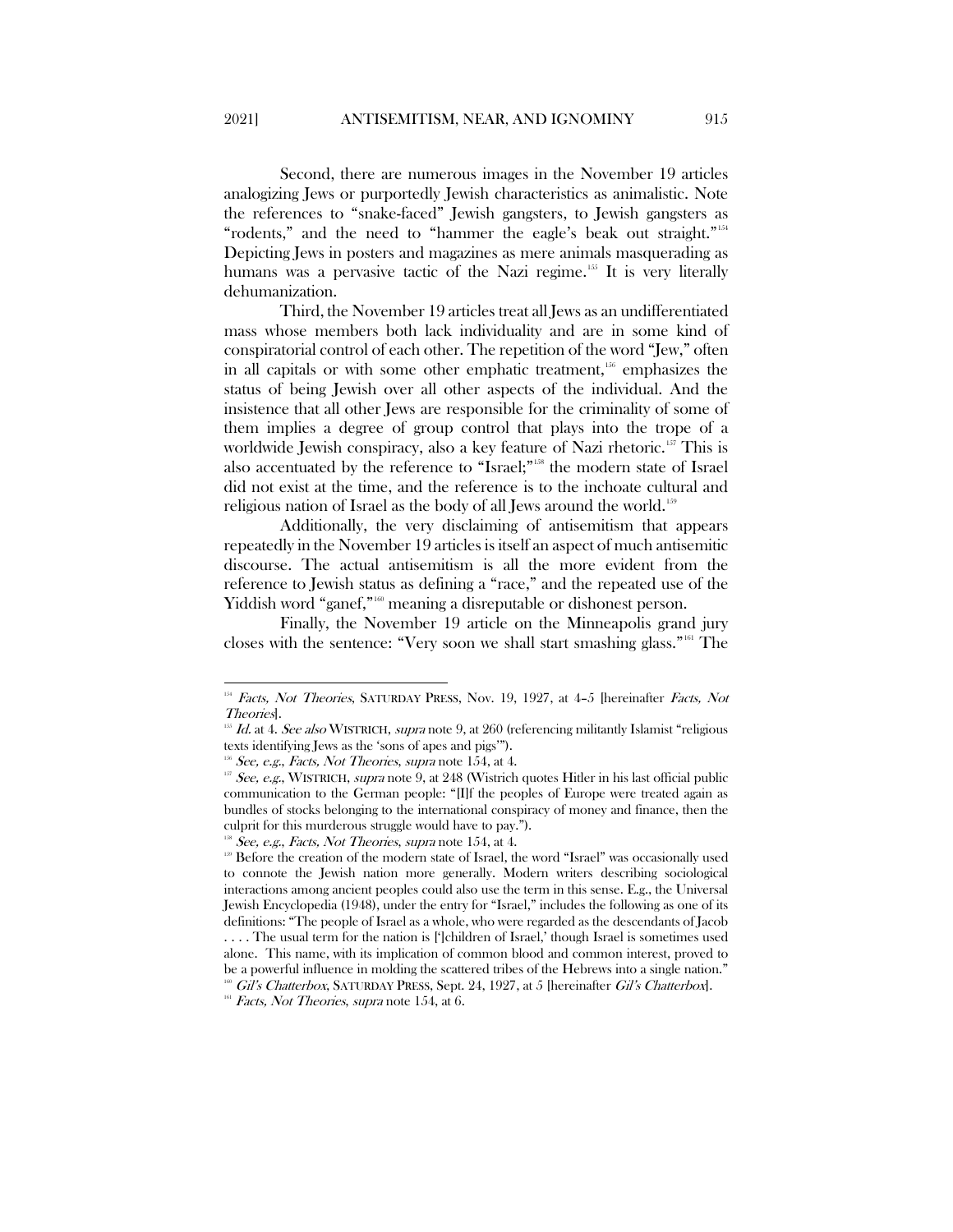infamous night of the Nazi "Kristallnacht" was still seven years away,<sup>[162](#page-26-1)</sup> but the practice of breaking the window glass of Jewish merchants was undoubtedly not unknown at the time, and the foretaste of future events is chilling.

#### <span id="page-26-0"></span>F. Earlier Issues of The Saturday Press

Antisemitism was characteristic of the entire run of The Saturday Press. Yet the different issues varied considerably as to the quantity and degree of antisemitism presented in each. As noted earlier, the last and final issue (on November 19) contained the most virulent antisemitism. Earlier issues presented more casual forms of antisemitism,<sup>[163](#page-26-2)</sup> with the intensity of antisemitic content increasing incrementally over time, even if this pattern emerges chiefly due to the much lesser concentration of antisemitic material in the earliest issues.<sup>[164](#page-26-3)</sup> In addition, bigotry toward other groups was also characteristic of the run as a whole.[165](#page-26-4) However, expressions of other bigotries were less frequent and less concentrated.

There was also a pattern regarding the expressions of antisemitism. The first four issues contained only one expression in each issue or no

 $\overline{\phantom{a}}$ 

<span id="page-26-1"></span> $162$  See, e.g., ROBERT S. WISTRICH, A LETHAL OBSESSION: ANTI-SEMITISM FROM ANTIQUITY TO THE GLOBAL JIHAD 244–45 (2010) (regarding the character and reception of the Nazi "Crystal Night" on November 9–10, 1938). Wistrich describes Kristallnacht as "an unprecedented orgy of anti-Jewish violence." He further summarizes the toll of that night:

The storefront glass of about seventy-five hundred businesses and other properties owned by Jews were shattered; more than four hundred synagogues burned across Germany. Approximately one hundred Jews were murdered, and many more were injured; thirty thousand Jews were packed off to concentration camps, where they would suffer unspeakable indignities.

*Id.* at 149.

<span id="page-26-2"></span><sup>&</sup>lt;sup>163</sup> The first issue contained only one antisemitic expression, an off-hand reference Guilford makes to the effect that he is enjoying lunch on a particular afternoon, composed of "a dish so beloved to orthodox Jews—chop suey, which is always started off with the broth of boiled pork and chicken." Gil's Chatterbox, supra note 160, at 9. Although he appears to view his remark as humorous, he is clearly charging orthodox Jews with a kind of hypocrisy. The reference is casual and does not appear as part of a lengthy or organized diatribe. Id.

<span id="page-26-3"></span><sup>&</sup>lt;sup>164</sup> Issue 1 contained only the expression quoted. See id. Issues 2 and 4 contained no antisemitic expression. See SATURDAY PRESS (Oct. 1, 1927); SATURDAY PRESS (Oct. 15, 1927). Issue 3 contained only an oblique reference to a person who was clearly Jewish in the circumstances as a "Russian." Police 'Baffled' in Their Attempts to Identify Acid-Throwing Thugs who Assaulted Samuel Shapiro, SATURDAY PRESS, Oct. 8, 1927, at 1 [hereinafter Police 'Baffled']. This was akin to Hjalmar Petersen's use of the phrase "Mexican Generals" to describe Jewish political activists in Minneapolis. Hyman Berman, Political Antisemitism in Minnesota during the Great Depression, 38 JEWISH SOC. STUD. 247, 251 (Summer– Autumn 1976). *See* section III-C, *infra.*<br><sup>165</sup> Will He? Watch Him Do It!, SATURDAY PRESS, Nov. 5, 1927, at 3. (referencing statements

<span id="page-26-4"></span>by police chief Frank Brunskill as "the blah of a Polack");  $id.$  at 6 (sideline item attempting to joke about a "modern working girl" as being able to cook only if it involved driving a car).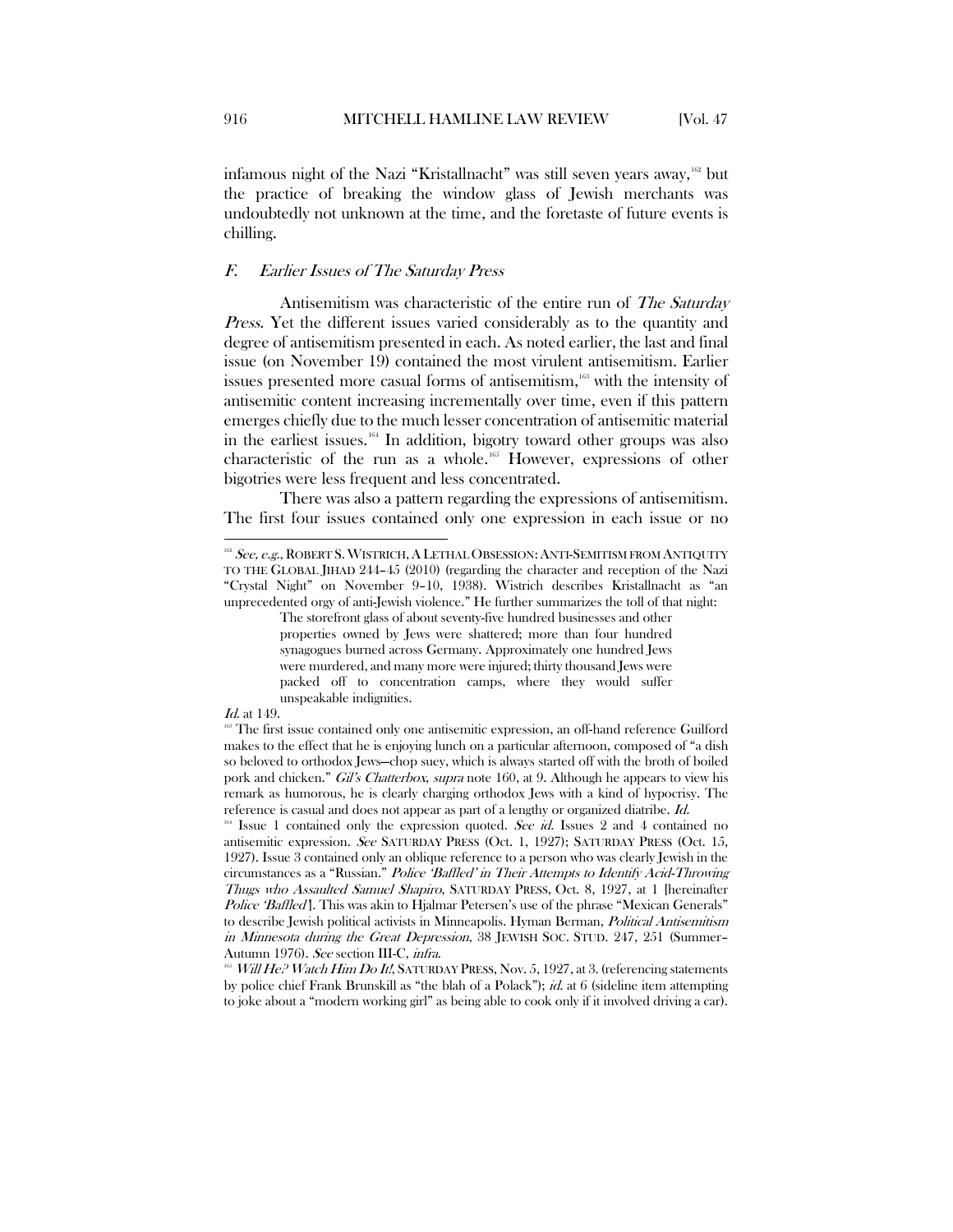expressions.[166](#page-27-0) But then, during the next four issues, the expressions became more frequent and more intense. Finally, the last issue contained the virtual explosion of antisemitism picked up in Justice Butler's dissent and discussed above.

The increase in frequency and intensity might have been attributable to frustration on Near's part with what he perceived as the lack of effective prosecution of Mose Barnett for Guilford's shooting. The longer Barnett remained free and unprosecuted, the more galling the situation may have been to Near, and the more susceptible he was to disparaging Barnett for being Jewish. Then, the final explosion in the last issue would be the culmination of that frustration, being the first published after Guilford's release from the hospital.

The pattern of antisemitic expressions through the run of The Saturday Press raises certain significant points:

First, Near's writings establish a kind of equipoise dynamic between generalized and specific antisemitism. On the one hand, the antisemitic expressions themselves focused on Barnett's Jewishness and seemed to generalize from the fact that he was Jewish. The repeated references to his Jewish ethnicity, branding his activities as the activities of a Jew, seemed to convey the idea that his activities were characteristic of Jews. At the same time, however, Near never explicitly made totalistic statements about "all Jews." He never argued or explicitly suggested that all Jews should be punished or treated in a distinct way. He thereby avoided the Ignominy Threshold, and also set up this kind of equipoise dynamic. His repeated references to Barnett's Jewishness seemed to generalize criminal activity as a facet of Jewish status, but the lack of generally condemnatory language, and the focus specifically on Barnett, seems to disclaim general application.

Second, Near made use of this dynamic when readers of The Saturday Press complained about his antisemitic material. The last three issues reference complaints sent to Near or *The Saturday Press*, said to criticize Near for using anti-Jewish language just because Mose Barnett himself was Jewish. In responding, Near still engages in the equipoise dynamic. He admits that "not all Jews are gunmen,"[167](#page-27-1) in Issue 7, for example. But in Issue 9, in the language quoted in the Butler dissent and in this Article above, he asserts that it is the responsibility of Minneapolis Jews

<span id="page-27-0"></span>See Gil's Chatterbox, supra note 160 (one expression-the "chop-suey" comment); SATURDAY PRESS (Oct. 1, 1927) (no expressions); Police 'Baffled', supra note 164 (the "Russian" reference); SATURDAY PRESS (Oct. 15, 1927) (no expressions).

<span id="page-27-1"></span> $167$  Not a Matter of Race, SATURDAY PRESS, Nov. 5, 1927, at 5 ("I recognize the fact that not all Jews are gunmen, that there are 'good and bad' Jews, just as there are 'good and bad' of every other race.").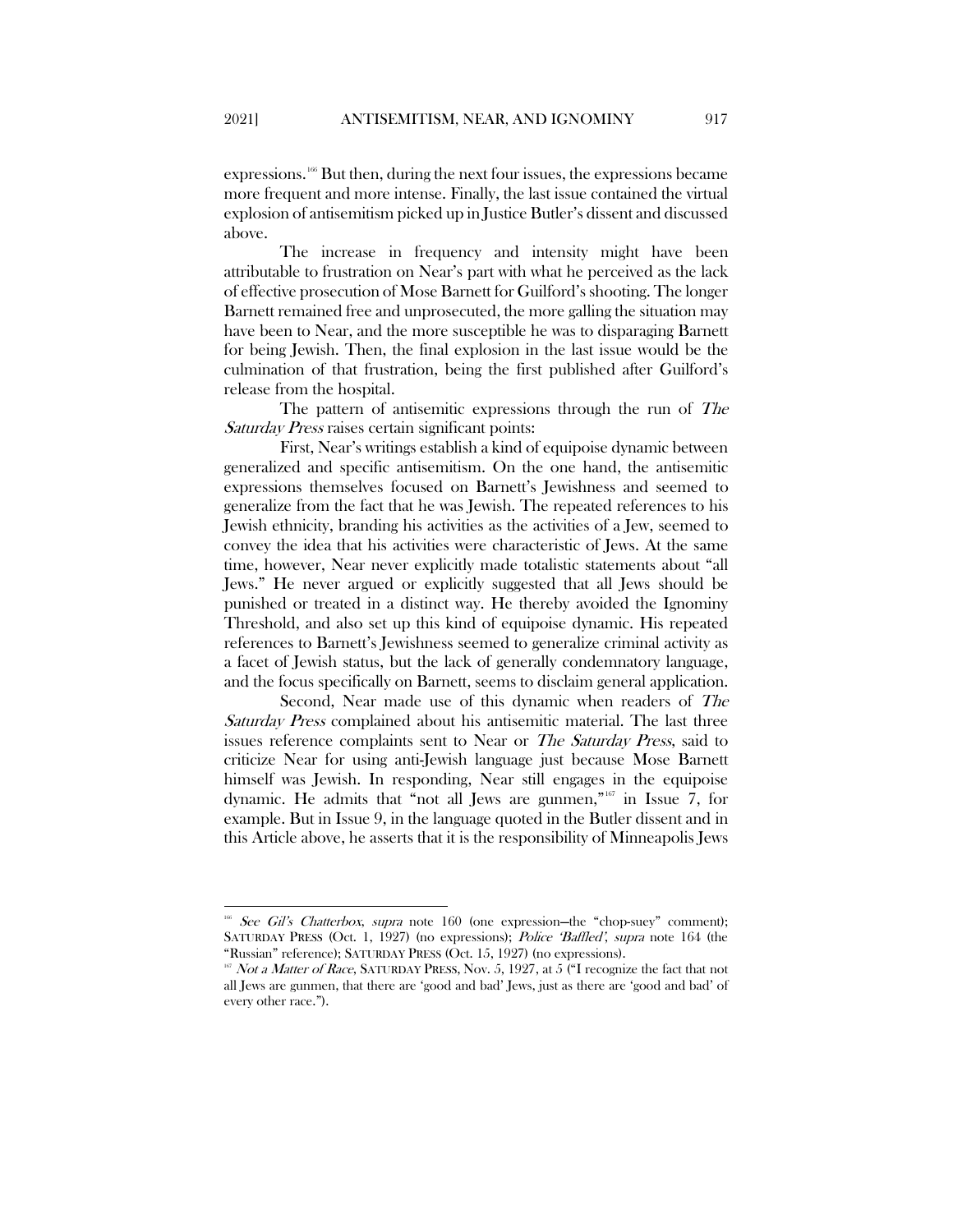Third, the virulence and intensity of the antisemitism of the November 19 issue nearly approaches a call to violence against Jews. For example, saying that "Jew thugs . . . have 'pulled' practically every robbery in this city" $169$  is close to vigilante advocacy, especially when part of the complaint is that the legally constituted authorities are complicit. But at the same time, there is no explicit call to assertive or aggressive action, and all the issues remain short (although sometimes barely) of the Ignominy Threshold. This factor demonstrates the fluid and dynamic nature of antisemitic discourse; it can veer toward and away from the Ignominy Threshold on an almost constant basis.

# <span id="page-28-0"></span>G. Ways in Which Antisemitic Content Could Have Been Appropriately **Addressed**

In the years since *Near* was decided, the Supreme Court has, on notable occasions, been careful not to disparage the concerns of social minorities when deciding cases in ways that do not advance their interests.

For example, in the now-overturned *Bowers v. Hardwick*,<sup>[170](#page-28-3)</sup> the majority opinion declined to invalidate state criminal sodomy laws.<sup>[171](#page-28-4)</sup> The Court's language, while perhaps not completely sympathetic, nevertheless at least feigned to indicate that hostility to gay men and lesbians was not its primary motivation. The Court insisted:

> This case does not require a judgment on whether laws against sodomy between consenting adults in general, or between homosexuals in particular, are wise or desirable. It raises no question about the right or propriety of state legislative decisions to repeal their laws that criminalize homosexual sodomy, or of state-court decisions invalidating those laws on state constitutional grounds.<sup>[172](#page-28-5)</sup>

The Court implied that the flaw in the defendant's case was a misapprehension of constitutional doctrine, rather than any basic or fundamental inferiority of the defendant's status as a gay man. While cold comfort, such language can at least provide some degree of assurance or claim of protection for the affected group.

 $\overline{a}$ 

<span id="page-28-1"></span><sup>&</sup>lt;sup>168</sup> Facts, Not Theories, supra note 154, at 4 (stating that "[i]f the people of the Jewish faith in Minneapolis wish to avoid criticism of these vermin whom I rightfully call 'Jews' they can easily do so BY THEMSELVES CLEANING HOUSE.").

 $^{169}$   $Id.$ 

<span id="page-28-4"></span><span id="page-28-3"></span><span id="page-28-2"></span> $170$  478 U.S. 186 (1986) (reversed on other grounds); see also Lawrence v. Texas, 539 U.S. 558 (2013).

 $1^1$  Bowers, 478 U.S. at 189.

<span id="page-28-5"></span> $172$  *Id.* at 190.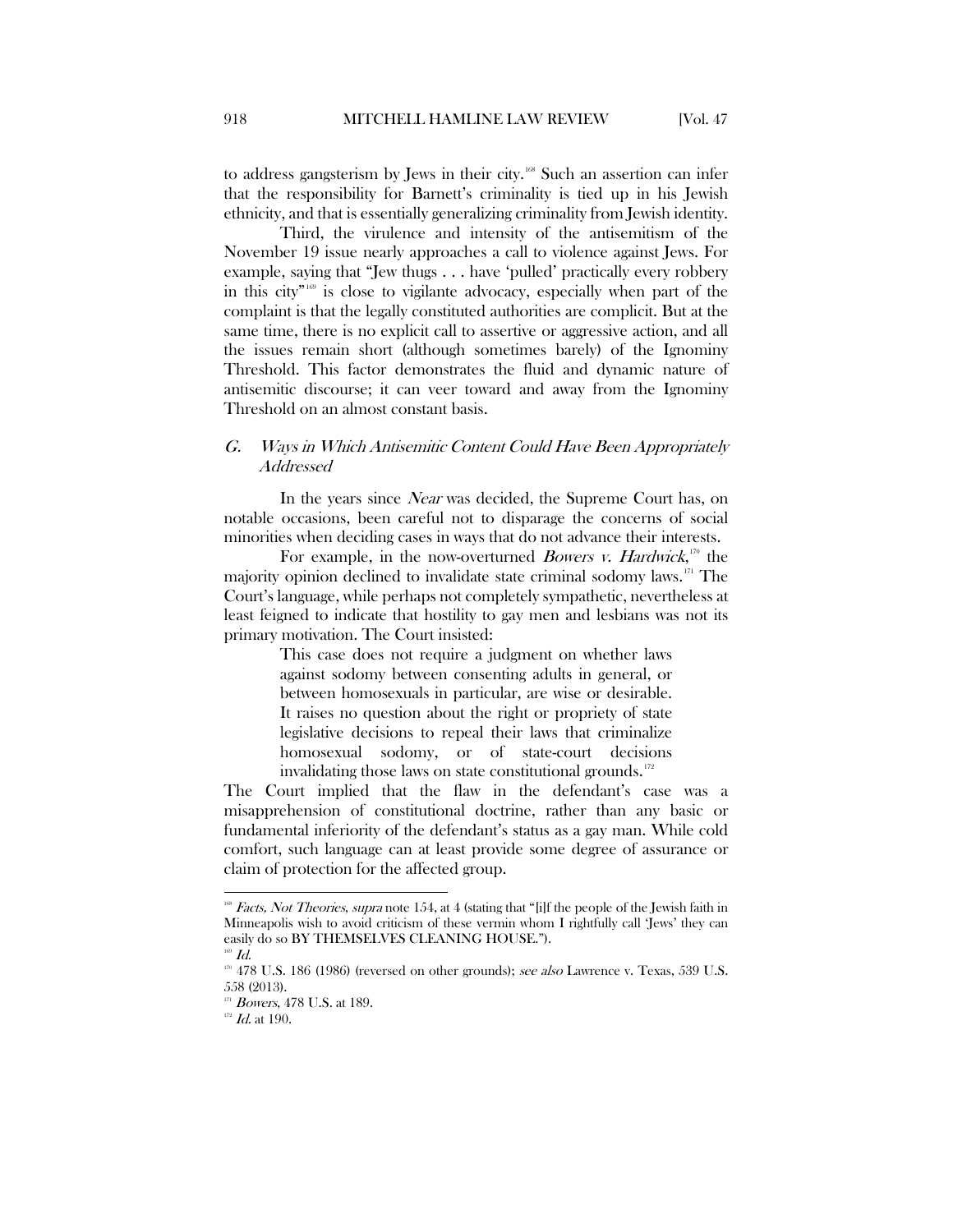Similarly, when the Court majority invalidated a city ordinance that could have punished the burning of a makeshift cross on the front lawn of a Black family's house, the Court suggested that the motivation behind such a prosecution could be legitimate, even if the particular ordinance was invalid: "Let there be no mistake about our belief that burning a cross in someone's front yard is reprehensible. But St. Paul has sufficient means at its disposal to prevent such behavior without adding the First Amendment to the fire."[173](#page-29-0) Again, the message to those in the position of the Black family involved can at least provide some assurance that it is not hostility to them that has motivated the release of the young man who tried to attack their home.

Most recently, when the Court overturned a state administrative order forbidding a baker from discriminating against a gay couple in the conduct of his bakery business, the Court attempted to assure lesbian, gay, bisexual, and transgender readers that the opinion was not born from disrespect of them:

> Our society has come to the recognition that gay persons and gay couples cannot be treated as social outcasts or as inferior in dignity and worth. For that reason the laws and the Constitution can, and in some instances must, protect them in the exercise of their civil rights. The exercise of their freedom on terms equal to others must be given great weight and respect by the courts. At the same time, the religious and philosophical objections to gay marriage are protected views and in some instances protected forms of expression.<sup>[174](#page-29-1)</sup>

In this case, the Court was signaling that the baker's Free Exercise rights were motivating its invalidation of the non-discrimination order, rather than hostility to the plaintiffs as such.

The Court's decision in *Near*, in light of the clearly antisemitic character of The Saturday Press, contained no such compensatory language. It is this reticence on the part of the Court that is one of the key foci of this Article. In the context of 1931, the Court may have felt that the content of the affected speech was irrelevant to the principle it was declaring: the rule against prior restraints. But in the context of the present, the need to respect the interests of social minorities is more compelling than perceived in earlier generations. The quotations from the cases noted above indicate the Court's awareness of this need.

As the Court's work moves forward, it will still have discretion regarding any assurances of this kind that it offers in its opinions. But it

<span id="page-29-0"></span><sup>&</sup>lt;sup>173</sup> R.A.V. v. City of St. Paul, 505 U.S. 377, 396 (1992).

<span id="page-29-1"></span> $174$  Masterpiece Cakeshop, Ltd., v. Colo. Civil Rights Comm'n, 138 S. Ct. 1719, 1727 (2018).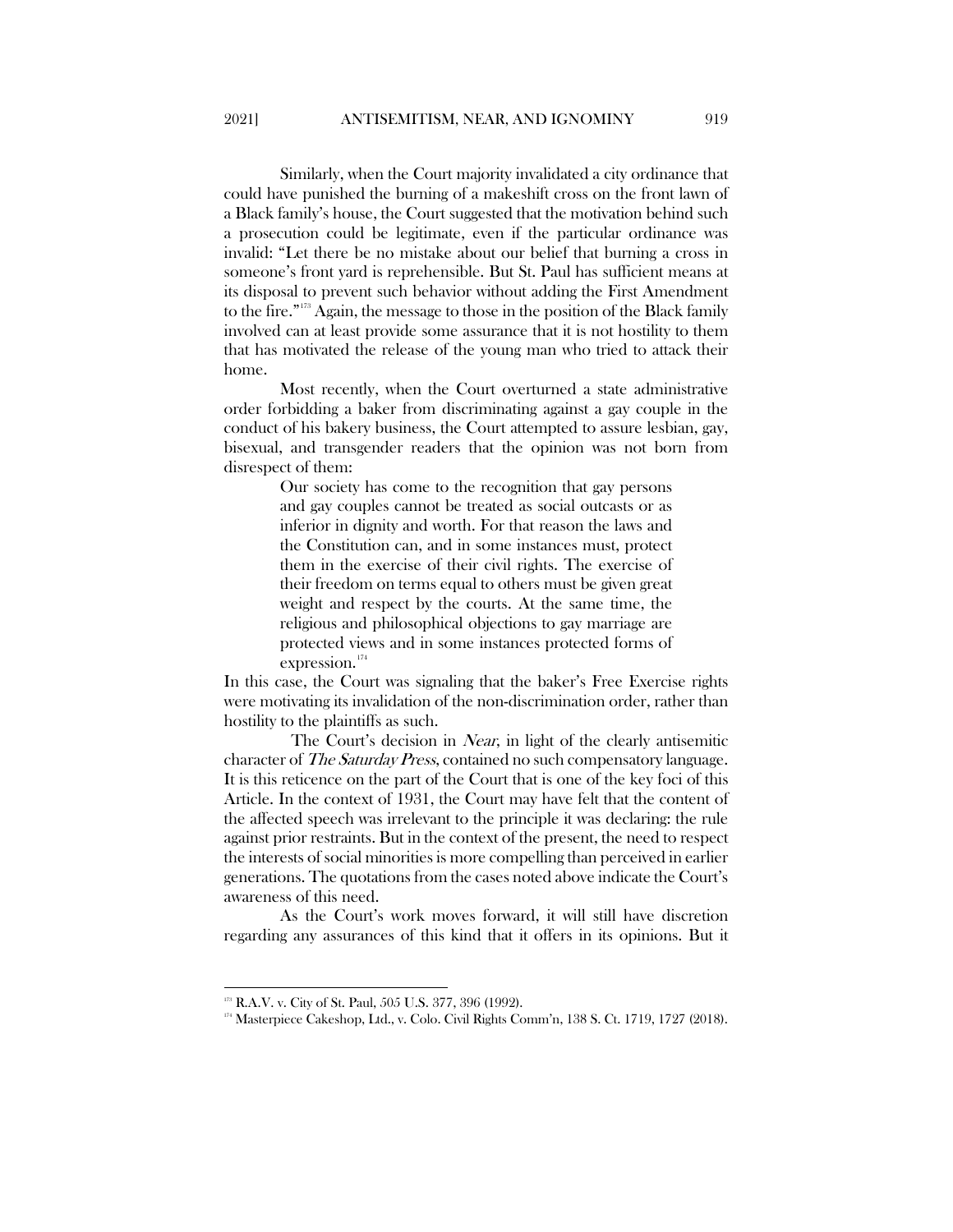<span id="page-30-0"></span>should never again show the kind of reticence displayed in Near when the Ignominy Threshold has been passed for any particular social group.

# III. ANTISEMITISM IN MINNESOTA DURING AND SHORTLY AFTER THE *NEAR* ERA

Carey McWilliams, a noted social critic and essayist of mid-20th century America, in 1946 referenced Minneapolis as "the capitol [sic] of anti-semitism in the United States."[175](#page-30-2) His statement has been much noted by other regional authors on the subject of antisemitism.<sup>[176](#page-30-3)</sup> A review of antisemitism in mid-20th century Minneapolis both illustrates his proposition and confirms the existence of the violence threshold. This review will focus on employment discrimination and related exclusions, the advent of the Silver Shirt movement, and the gubernatorial elections of 1936 and 1938.

# <span id="page-30-1"></span>A. Discrimination and Related Exclusions

From the early years of industrialization through to the late 1940s, there was large-scale discrimination in Minneapolis against Jews in employment and related areas. $177$  In the years preceding World War I, few if any Jews participated in major industries in Minnesota, such as iron mining or flour milling.<sup>[178](#page-30-5)</sup> In Minneapolis and elsewhere, banking and the lumber industry excluded Jews and other populations not part of the original White protestant elite.[179](#page-30-6) The post-World War I era was not better, since ethnocentrism inspired by the war continued even after the war's end.<sup>[180](#page-30-7)</sup>

The downtown office buildings in Minneapolis often imposed quota limits on the proportion of Jewish tenants.<sup>[181](#page-30-8)</sup> Some excluded Jews entirely.<sup>[182](#page-30-9)</sup> Several prominent chain stores in Minneapolis refused to accept applications for employment from Jews.[183](#page-30-10) There was substantial prejudice

 $\overline{\phantom{a}}$ 

<span id="page-30-2"></span> $175$  Carey McWilliams, *Minneapolis: The Curious Twin*, 7 COMMON GROUND 61, 61-62 (Autumn 1946), cited in Laura E. Weber, "Gentiles Preferred": Minneapolis Jews and Employment 1920–1950, 52 MINN. HIST. MAG., 1991, at 167, 179.

<span id="page-30-3"></span> $176$  See, e.g., Weber, supra note 175; RHODA LEWIN, JEWISH COMMUNITY OF NORTH MINNEAPOLIS 41 (Arcadia Pub. 2001); FRED A. LYON, MOUNT SINAI HOSPITAL OF MINNEAPOLIS, MINNESOTA: A HISTORY 23 (1995); W. GUNTHER PLAUT, THE JEWS IN MINNESOTA: THE FIRST SEVENTY-FIVE YEARS 275–76 (Am. Jewish Hist. Soc'y 1959).

<span id="page-30-4"></span><sup>&</sup>lt;sup>177</sup> Weber, *supra* note 175, at 168.

 $^{178}$   $Id.$ 

<span id="page-30-5"></span> $179$   $Id.$ 

<span id="page-30-7"></span><span id="page-30-6"></span> $^{180}$  *Id.* at 169.  $181$  Id. at 170.

<span id="page-30-9"></span><span id="page-30-8"></span> $182$   $Id.$ 

<span id="page-30-10"></span>

 $188$  LYON, *supra* note 176, at 24.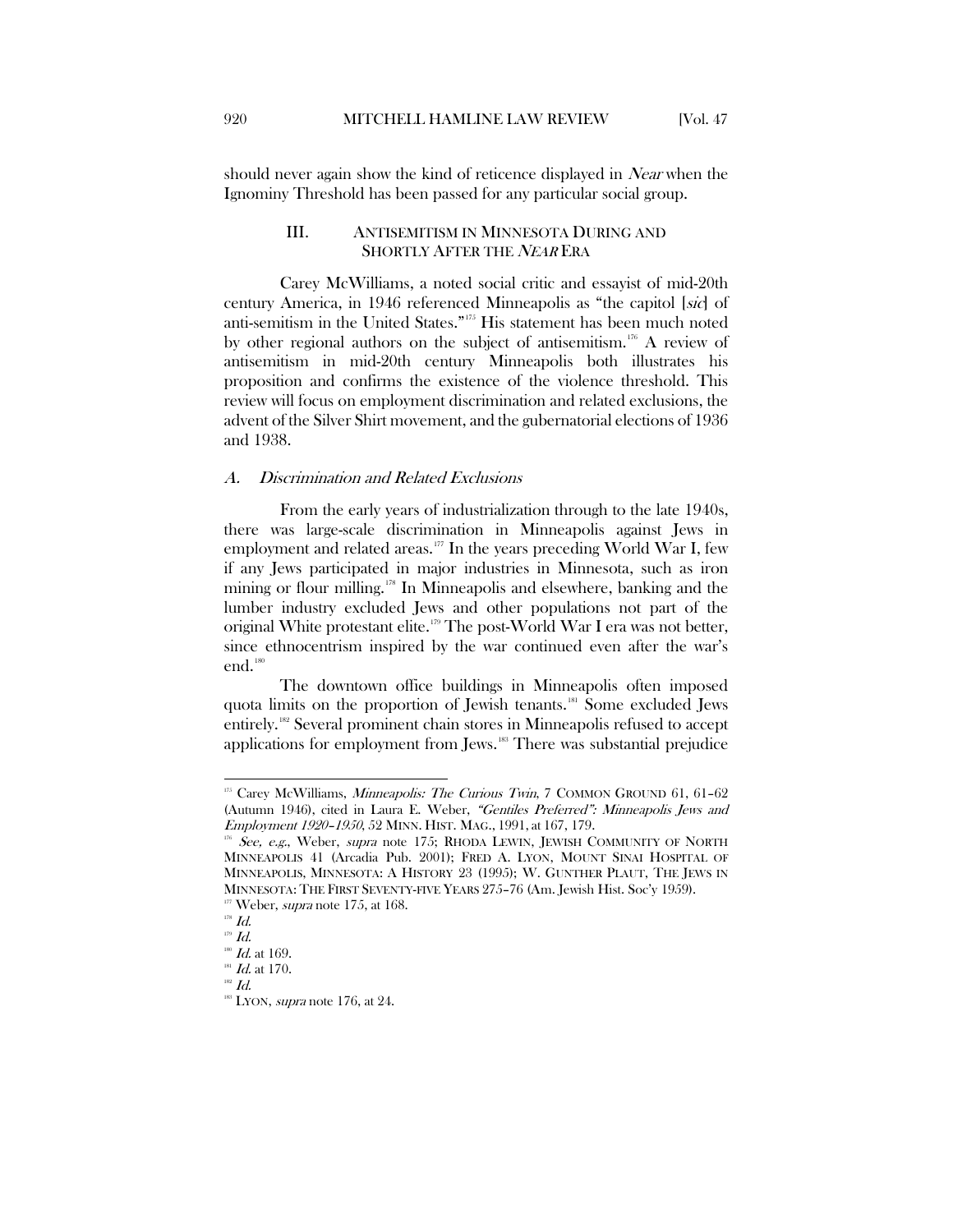in the medical profession. A 1936 editorial in a Minnesota medical trade publication decried the "problem" of the increasing number of Jewish physicians in the already overcrowded medical profession.[184](#page-31-0) One Minneapolis hospital administrator stated that "it has seemed expedient to limit the number of Jewish doctors to about ten percent of the total staff."<sup>[185](#page-31-1)</sup>

In 1931, Jewish women activists in Minneapolis and the Jewish Family Welfare Association conducted a survey to determine the depth and breadth of anti-Jewish discrimination in employment in Minnesota.<sup>[186](#page-31-2)</sup> The survey involved interviews with ninety-six employers and eight employment agencies.<sup>[187](#page-31-3)</sup> The results indicated that discrimination was a key causative factor in the massive Jewish unemployment of the time.<sup>[188](#page-31-4)</sup> Accordingly, the Jewish Free Employment Bureau, which had existed before the Depression, was reorganized and expanded to assist Minneapolis Jews in obtaining employment.[189](#page-31-5) By 1934, progress was being made, as the bureau educated employers on the achievements attained by currently employed Jewish workers, and the satisfactory results experienced by their employers.<sup>19</sup>

Nevertheless, a 1936 survey under the auspices of the Minneapolis Council of Social Agencies determined that Jews in Minneapolis were mostly "engaged in small business, with no extremes of wealth."[191](#page-31-7) Although there was significant residential segregation of the Jewish population on the north side of the city, the survey concluded that the Jewish population had kept pace with the rest of Minneapolis in weathering the worst parts of the Depression.<sup>[192](#page-31-8)</sup> Despite some degree of progress, even by the late 1930s, help wanted ads in Minnesota newspapers were still stating "Gentile" or "Gentile preferred."[193](#page-31-9)

With the advent of the 1940s and World War II, employment discrimination against Jews in Minneapolis continued.<sup>[194](#page-31-10)</sup> There were also attempts to boycott Jewish businesses, and certain insurance companies discriminated against Jewish businesses as well.<sup>[195](#page-31-11)</sup> Selden Menefee, a journalist affiliated with Princeton University, investigated antisemitism during the war years, and in his 1943 report, determined it to be the most

- <span id="page-31-4"></span><span id="page-31-3"></span> $188$  Id.
- <span id="page-31-5"></span> $^{189}$   $\emph{Id.}$

 $192$   $Id.$ 

 $184$  *Id.* at 20.

<span id="page-31-2"></span><span id="page-31-1"></span><span id="page-31-0"></span> $^{185}$  *Id.* at 21.

 $186$  Weber, *supra* note 175, at 174. 187 Id.

<span id="page-31-6"></span>Id. at 176.

 $191$  *Id.* at 177.

<span id="page-31-9"></span><span id="page-31-8"></span><span id="page-31-7"></span> $^{193}$   $\emph{Id.}$  at 174.

<span id="page-31-11"></span><span id="page-31-10"></span> $194$  *Id.* at 179.

 $^{195}$   $Id.$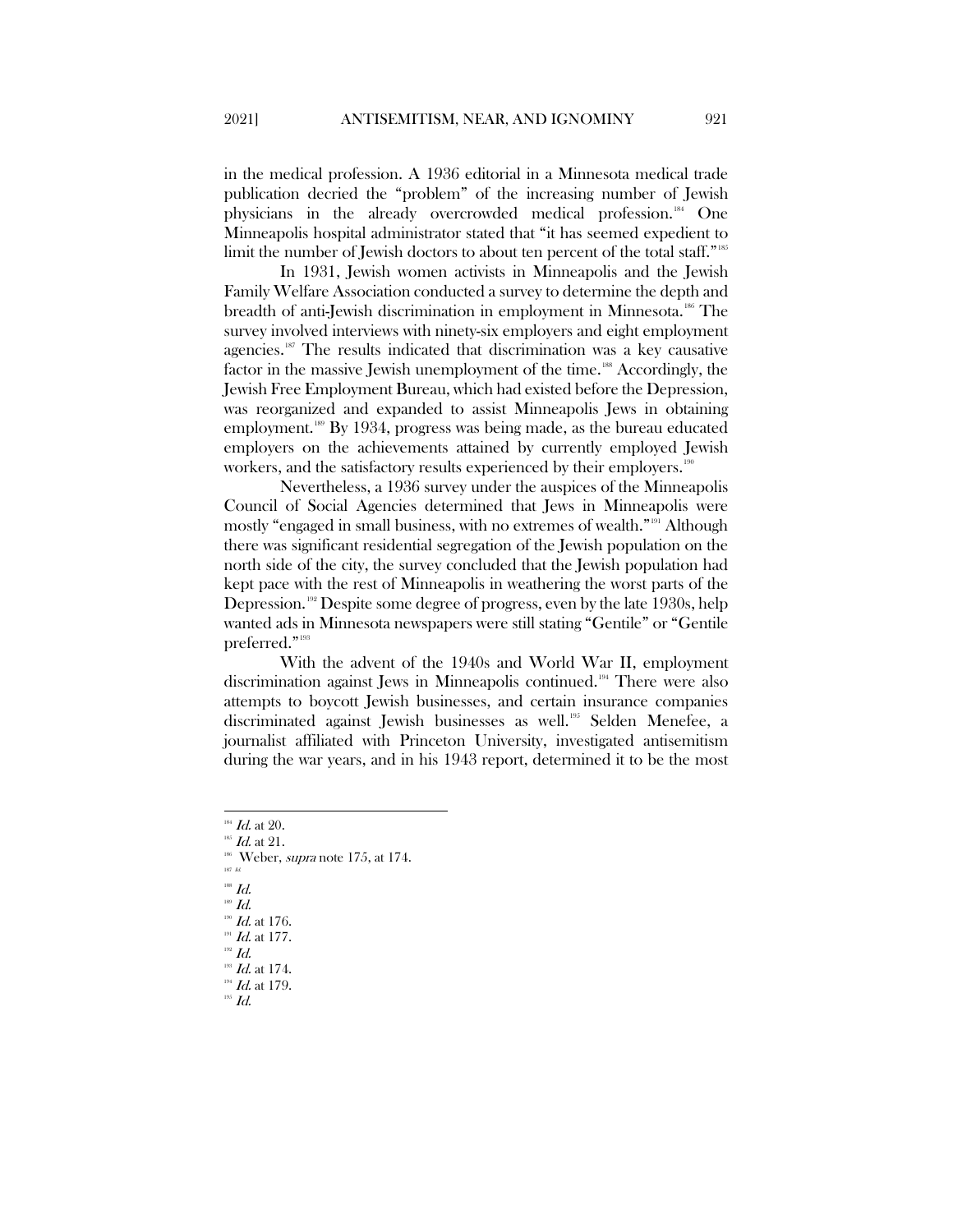serious in Minnesota.<sup>196</sup> In 1946, he concluded that antisemitism was no longer much of a problem in most of the South and the West, but that it was still a problem in Minneapolis.<sup>[197](#page-32-2)</sup>

In the years following World War II, real estate developers proclaimed in their brochures that they would not sell to named minorities (including Jews), and Jews were excluded from social and business clubs. [198](#page-32-3) In that context, Minneapolis Jewish community members opened Oak Ridge country club and other Jewish community organizations.<sup>[199](#page-32-4)</sup>

Discriminatory practices were still being reported in Minneapolis employment agencies, at the Mayo Clinic and St. Mary's Hospital in Rochester.<sup>[200](#page-32-5)</sup> There was significant discrimination against Jewish physicians by medical institutions and organizations.<sup>[201](#page-32-6)</sup> It was largely due to these discriminatory patterns in medicine that the Jewish community established Mount Sinai Hospital of Minneapolis.<sup>[202](#page-32-7)</sup>

#### <span id="page-32-0"></span>B. The Silver Shirt Movement

In the early 1930s, a struggling American novelist and essayist named William Dudley Pelley established a national men's organization called the "Silver Legion."<sup>[203](#page-32-8)</sup> It was expressly designed to serve as a paramilitary organization patterned after the Nazi "Brown Shirt" organization that had helped Adolf Hitler rise to power in Germany.<sup>[204](#page-32-9)</sup> Pelley was an ardent supporter of Hitler who viewed Christians of European ancestry as being at the top of a racial hierarchy, with the nether reaches being populated by Jews, Native Americans, and African Americans.<sup>[205](#page-32-10)</sup> Members of the Silver Legion wore silver-colored shirts bearing a large capital "L," which was said to stand for love, loyalty, and liberation, and were usually called "Silver Shirts."<sup>[206](#page-32-11)</sup> Pelley developed a relatively small, but intensely devoted following: peak national involvement in the Silver Shirts comprised  $15,000$  members and  $100,000$  sympathizers.<sup>[207](#page-32-12)</sup>

 $200$   $Id.$ 

 196 Id.

<span id="page-32-2"></span><span id="page-32-1"></span> $197$  *Id.* 

<span id="page-32-3"></span> $198$  LEWIN, *supra* note 176, at 40.

<span id="page-32-4"></span> $199$   $Id.$ 

 $^{201}$   $Id.$ 

<span id="page-32-7"></span><span id="page-32-6"></span><span id="page-32-5"></span><sup>&</sup>lt;sup>302</sup> See generally LYON, supra note 176 (describing in detail the historical organization and development of Mount Sinai Hospital of Minneapolis, Minnesota).

<span id="page-32-8"></span>Sarah Atwood, "This List Not Complete": Minnesota's Jewish Resistance to the Silver Legion of America, 1936–1940, 66 MINN. HIST. MAG., Winter 2018–2019, at 143, 145.

<span id="page-32-9"></span> $\frac{204}{205}$  *Id.* 

<span id="page-32-12"></span><span id="page-32-11"></span><span id="page-32-10"></span> $^{206}$   $Id.$ 

 $^{207}$  *Id.* at 146.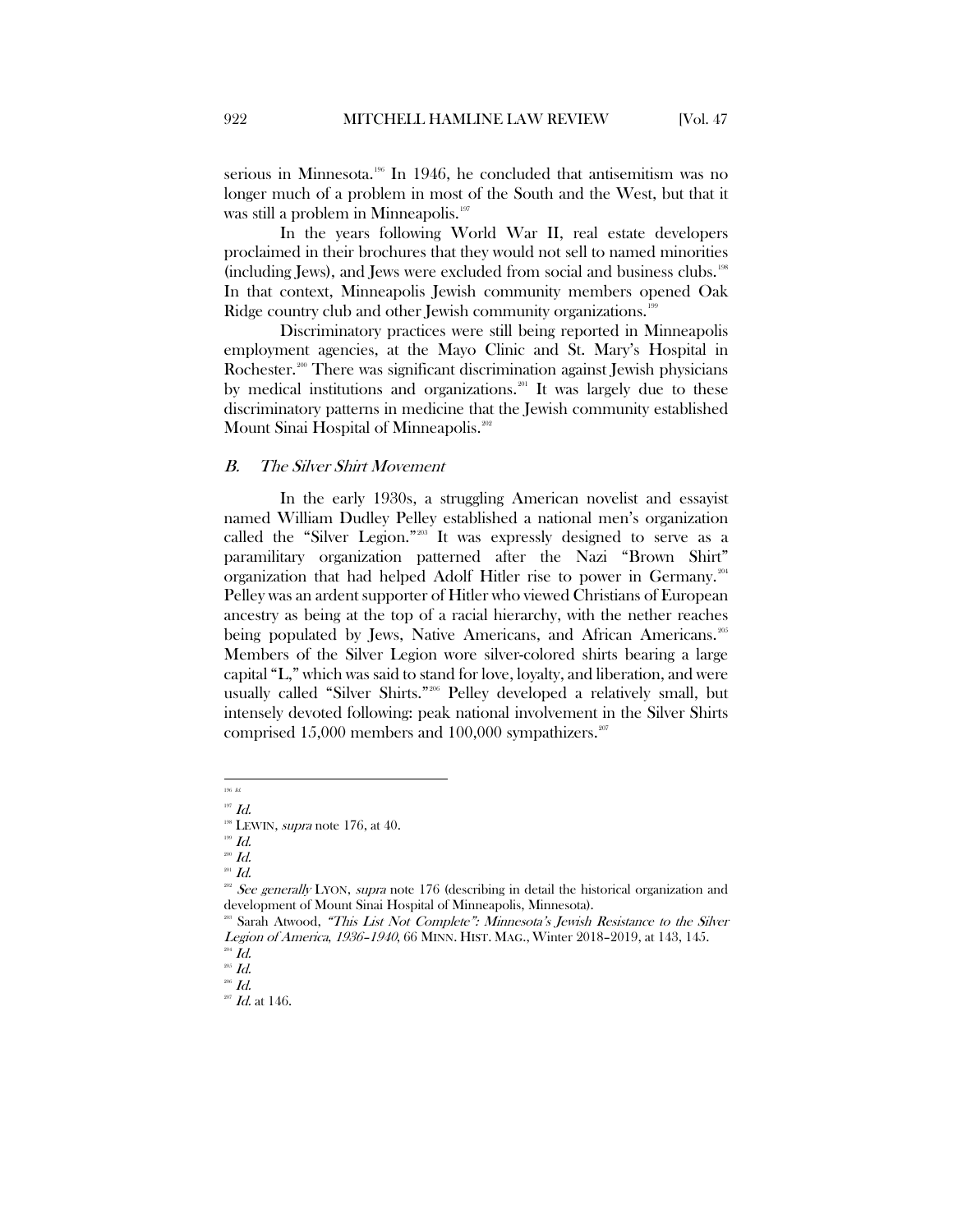Although the Silver Shirts were a national organization, sympathetic Minnesota audiences were receptive.<sup>[208](#page-33-0)</sup> By 1936, Pelley was claiming a membership of 6,000 in Minnesota.<sup>[209](#page-33-1)</sup> And apart from the Silver Shirts themselves, three smaller like-minded organizations of the time were located in Minnesota.<sup>[210](#page-33-2)</sup> There were the Christian Vigilantes of Minneapolis, the Pro-Christian American Society, and the White Shirts in Virginia.[211](#page-33-3) It was in part due to the Silver Shirt membership that Edward Schwartz, a noted journalist and publicist, in reference to Minneapolis, declared in a later interview: "This was one of the worst Jew-hating communities in the world through the 1930s and into the 1940s."<sup>[212](#page-33-4)</sup>

The Silver Shirts seem to have had two periods of major activity in Minnesota. The first was from 1934 to 1936. The initial period of involvement was reported on by a young Eric Sevareid, then recently graduated from the University of Minnesota.<sup>[213](#page-33-5)</sup> His serialized exposé of the group in the Minneapolis Journal, treated by the editors as a kind of satirical commentary on the group's members, seems to have had a somewhat suppressive effect on their activities. $214$ 

The Minneapolis Jewish community also mobilized against the Silver Shirts, and even used a very effective informant to obtain knowledge about its activities.[215](#page-33-7) Jewish activists developed a list of apparent Silver Shirt members and supporters, gleaned from the license plates of cars consistently in attendance for meetings, and from other sources.<sup>[216](#page-33-8)</sup>

The Silver Shirts began aggressively organizing in Minnesota again in the spring of 1938.<sup>[217](#page-33-9)</sup> Resistance to the organization this time was strong, with the Minneapolis mayor, public commentators, and newspaper editorial boards taking strenuous positions against the group.<sup>[218](#page-33-10)</sup> Newspapers reported the attendance of some leading businessmen at some of the 1938 meetings, and when the businessmen then needed to explain their attendance, their explanations contained disavowals of their knowledge or support of the  $\text{group.}^{219}$  $\text{group.}^{219}$  $\text{group.}^{219}$ 

In late 1938, informants confirmed that two Minneapolis police officers had joined the Silver Shirts and that a third was a Silver Shirt

- <span id="page-33-1"></span><span id="page-33-0"></span> $^{208}$   $Id.$  $^{209}$   $\emph{Id.}$  $^{210}$   $\emph{Id.}$  at 143.
- <span id="page-33-4"></span><span id="page-33-3"></span><span id="page-33-2"></span> $^{211}$  Id.
- $^{212}$  *Id.* at 146.
- <span id="page-33-5"></span> $^{213}$   $Id.$
- $^{214}$   $\emph{Id.}$  at 146–47.
- <span id="page-33-7"></span><span id="page-33-6"></span> $^{215}$  *Id.* at 146.
- <span id="page-33-9"></span><span id="page-33-8"></span> $^{216}$  *Id.* at 146-47.
- $^{217}$  *Id.* at 148.  $^{218}$  *Id.* at 148-49.
- <span id="page-33-11"></span><span id="page-33-10"></span> $^{219}$  *Id.* at 149.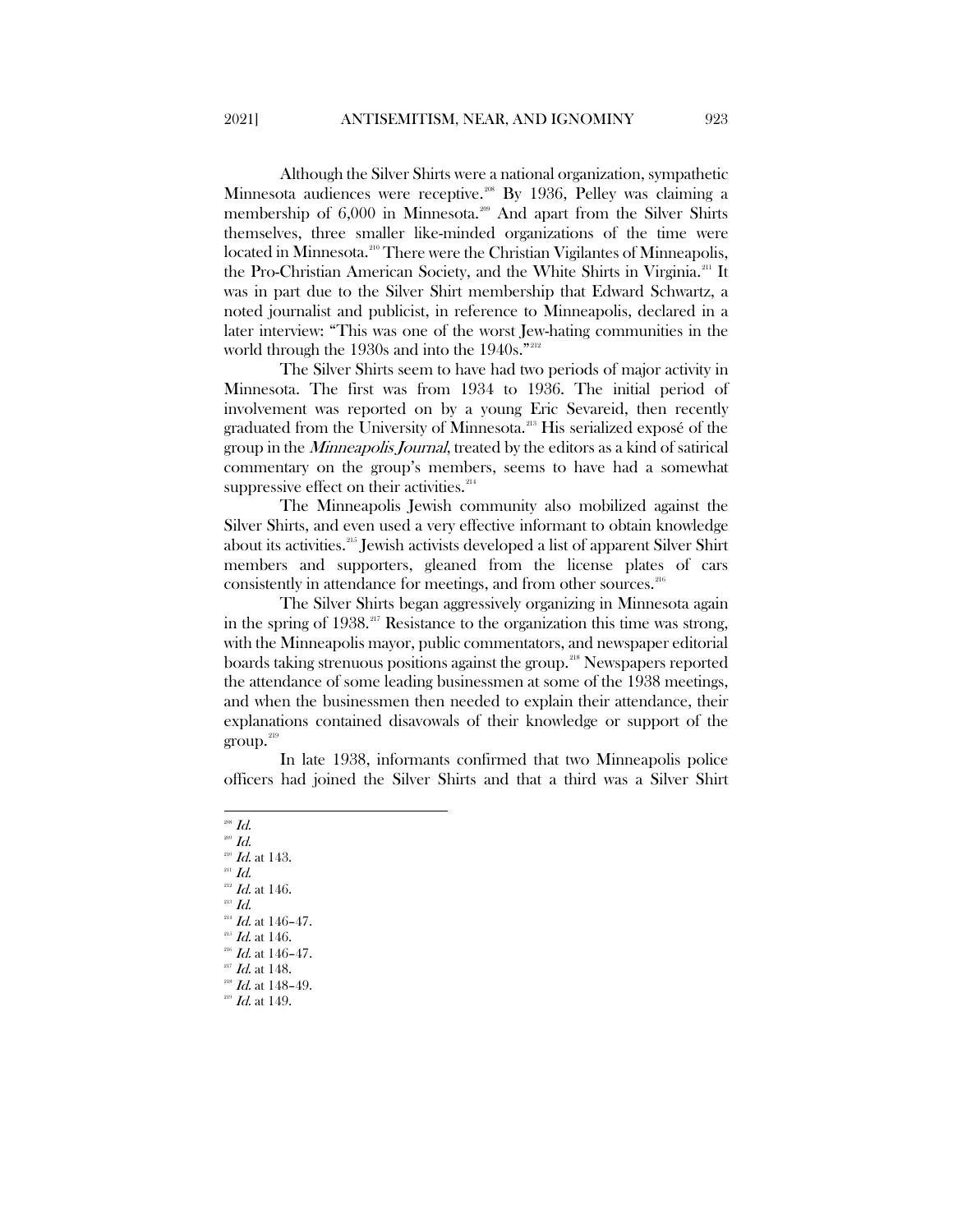recruiter.<sup>[220](#page-34-1)</sup> Other Jewish community activists also finally identified the specific individuals in the community who had been publishing and circulating particularly incendiary Silver Shirt brochures and pamphlets.<sup>[221](#page-34-2)</sup> Popular accounts indicate that the Minneapolis Silver Shirts were disbanded in late 1938, with the election of Harold Stassen as governor.<sup>[222](#page-34-3)</sup> (His election somewhat subsumed the Silver Shirts, as discussed in more detail below.) Nationally, William Pelley dissolved the Silver Legion of America in 1941.<sup>[223](#page-34-4)</sup>

## <span id="page-34-0"></span>C. The Gubernatorial Elections of 1936 and 1938

A notably "massive trauma" inflicted upon the Minnesota Jewish community stemmed from the "open and flagrant use of antisemitism" in the 1938 gubernatorial election.<sup>[224](#page-34-5)</sup> That election was between Harold Stassen and Elmer Benson, who was not Jewish but was nevertheless attacked for his ties to certain politically active Jews.[225](#page-34-6)

The precursor to the 1938 gubernatorial election, however, was the gubernatorial primary within the Farmer-Labor party in  $1936$ .<sup>[226](#page-34-7)</sup> The 1936 primary was between Benson, then state Bank Commissioner, and Hjalmar Petersen, then Lieutenant Governor.<sup>[227](#page-34-8)</sup> Petersen and his political allies began attacking certain people working with Benson as "Mexican Generals."[228](#page-34-9) This phrase was understood as a code reference for Jewish advisors then associated with Benson or the Farmer-Labor Party.<sup>[229](#page-34-10)</sup> Petersen claimed during the primary that these "Mexican Generals" actually "tightly controlled" the Farmer-Labor Party, and Petersen tried to position himself as an outside challenger to those purportedly under their control, like Benson.<sup>[230](#page-34-11)</sup>

The antisemitic ploy during the primary did not work, and Benson not only attained the Farmer-Labor nomination, but was then elected governor in the general election with a substantial majority.<sup>[231](#page-34-12)</sup> Petersen, however, had negative feelings from losing the nomination, and continued complaining about the supposed "Mexican Generals" even after the

 $\overline{\phantom{a}}$ 

 $^{220}$  *Id.* at 150.

<span id="page-34-2"></span><span id="page-34-1"></span> $^{221}$  *Id.* at 152.

<span id="page-34-3"></span> $^{222}$  Id.

 $^{223}$  *Id.* at 153.

<span id="page-34-5"></span><span id="page-34-4"></span><sup>&</sup>lt;sup>224</sup> Hyman Berman, *Political Antisemitism in Minnesota during the Great Depression*, 38 JEWISH SOC. STUD. 247 (1976).

<span id="page-34-6"></span> $1d.$  at 261 (describing the "whispering campaign" used by Stassen supporters tying Benson to Jewish and communist activists).

See, e.g., id. at 250 (describing a "succession struggle" beginning before 1936).

<span id="page-34-8"></span><span id="page-34-7"></span> $1d.$  at 250–51 (identifying both candidates and their then-current positions).

 $^{228}$  *Id.* at 251.

<span id="page-34-11"></span><span id="page-34-10"></span><span id="page-34-9"></span> $^{229}$   $Id.$ 

<span id="page-34-12"></span> $^{230}$  *Id.* at 252.

 $^{231}$  *Id.* at 252-53.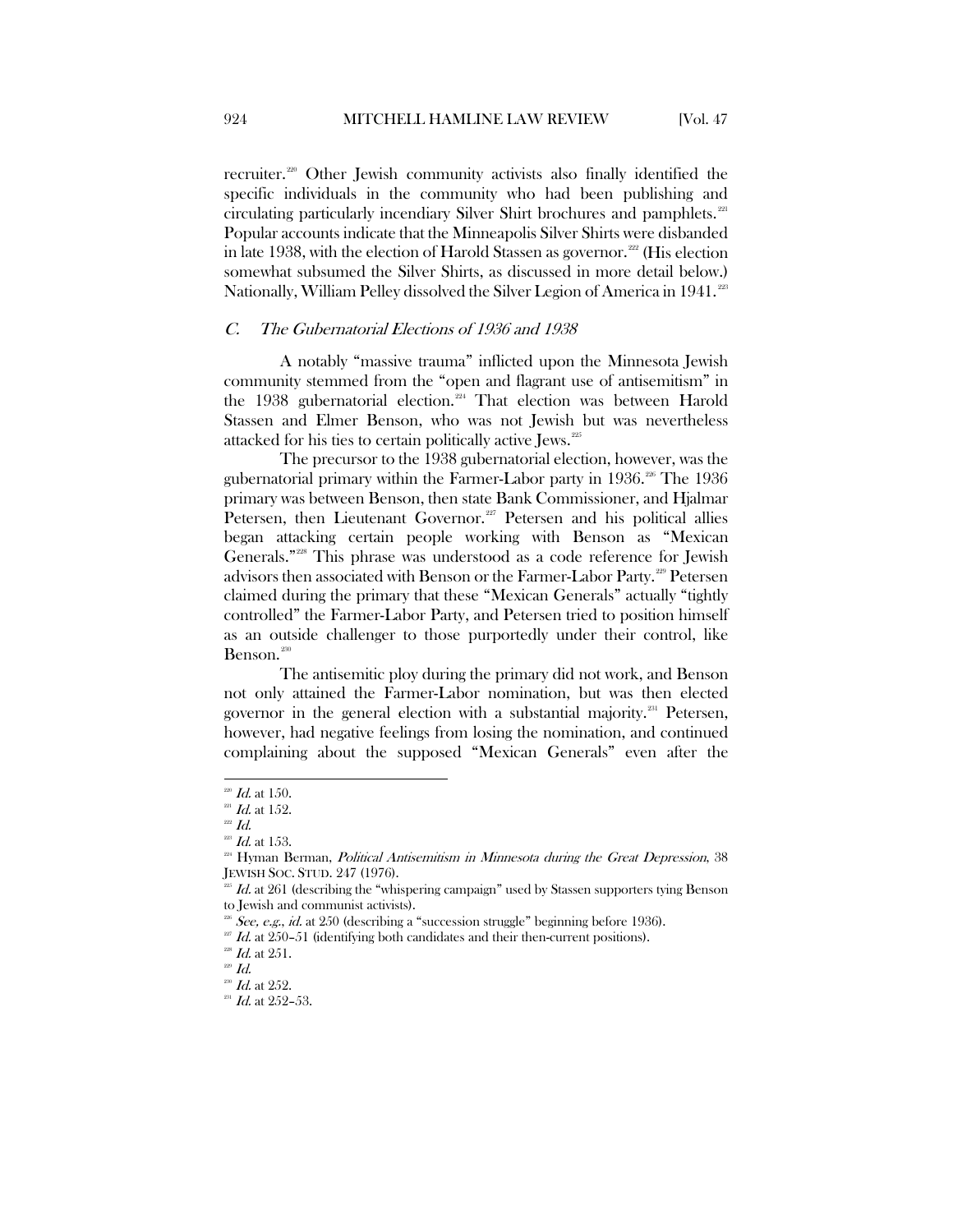election, well into 1937.<sup>332</sup> Petersen also linked the "Mexican Generals" to purported Communist infiltrators whom he claimed were infiltrating the Farmer-Labor Party.<sup>[233](#page-35-1)</sup> Through 1937, Petersen established a following among disgruntled operatives, evangelical antisemites, and others who actively pursued antisemitic rhetoric against Benson and the Farmer-Labor Party.<sup>[234](#page-35-2)</sup> Although challenged by Jewish observers and other activists, both during and after the 1936 primary, Petersen never backed down from his taunting tactics.<sup>[235](#page-35-3)</sup>

During the Farmer-Labor gubernatorial primary of 1938, Benson was again running against Petersen, and Petersen continued with his antisemitic assertions.[236](#page-35-4) This time, the antisemitic targets were more specifically drawn, and they included Benson's advisors Roger Rutchick and Abraham Harris, editor of the Farmer-Labor Party newspaper.<sup>[237](#page-35-5)</sup> Benson narrowly won the primary, and was then up against the Republican candidate, Harold Stassen.<sup>[238](#page-35-6)</sup>

The Republican campaign in the general election continued the antisemitic tactics, but with increased vigor.<sup>[239](#page-35-7)</sup> The main architect of the Republican antisemitic campaign was Ray P. Chase, a former one-term Congressman and former State Auditor.<sup>[240](#page-35-8)</sup> Chase had created a Ray P. Chase Research Bureau, among whose aims was to "block the efforts of the present Governor and his communistic Jewish advisors to perpetuate themselves in power  $\dots$ ."<sup>[241](#page-35-9)</sup>

Chase maintained a "long time" correspondence with William Dudley Pelley and received numerous antisemitic reports on Jewish enrollment and other matters from Edward E. Nicholson, Dean of Student Affairs at the University of Minnesota.<sup>[242](#page-35-10)</sup> Chase and other Stassen supporters peppered the general election campaign with broadly publicized innuendos, including false assertions that Benson's wife was Jewish, and accusations that Benson's Jewish advisors were Communist Party fronts.<sup>[243](#page-35-11)</sup> Most notorious was a pamphlet, authored by Chase, called "Are They Communists or Catspaws."[244](#page-35-12) It contained doctored photographs of Benson with his Jewish

<span id="page-35-5"></span><sup>237</sup> Id.

<span id="page-35-7"></span><span id="page-35-6"></span> $^{239}$   $Id.$  $^{240}$   $Id.$ 

 $^{232}$  *Id.* at 253.

<span id="page-35-2"></span><span id="page-35-1"></span><span id="page-35-0"></span> $^{233}$  Id. at 254.

 $^{234}$  *Id.* at 254-55.

<span id="page-35-3"></span> $^{235}$  *Id.* at 254, 256.

<span id="page-35-4"></span> $^{236}$  *Id.* at 256.

 $^{238}$  *Id.* at 257.

 $^{241}$  *Id.* at 258–59 (citing correspondence between Chase and financial backers of his bureau).

<span id="page-35-11"></span><span id="page-35-10"></span><span id="page-35-9"></span><span id="page-35-8"></span> $^{242}$  *Id.* at 259.  $^{243}$  *Id.* at 261.

<span id="page-35-12"></span> $^{244}$  Id.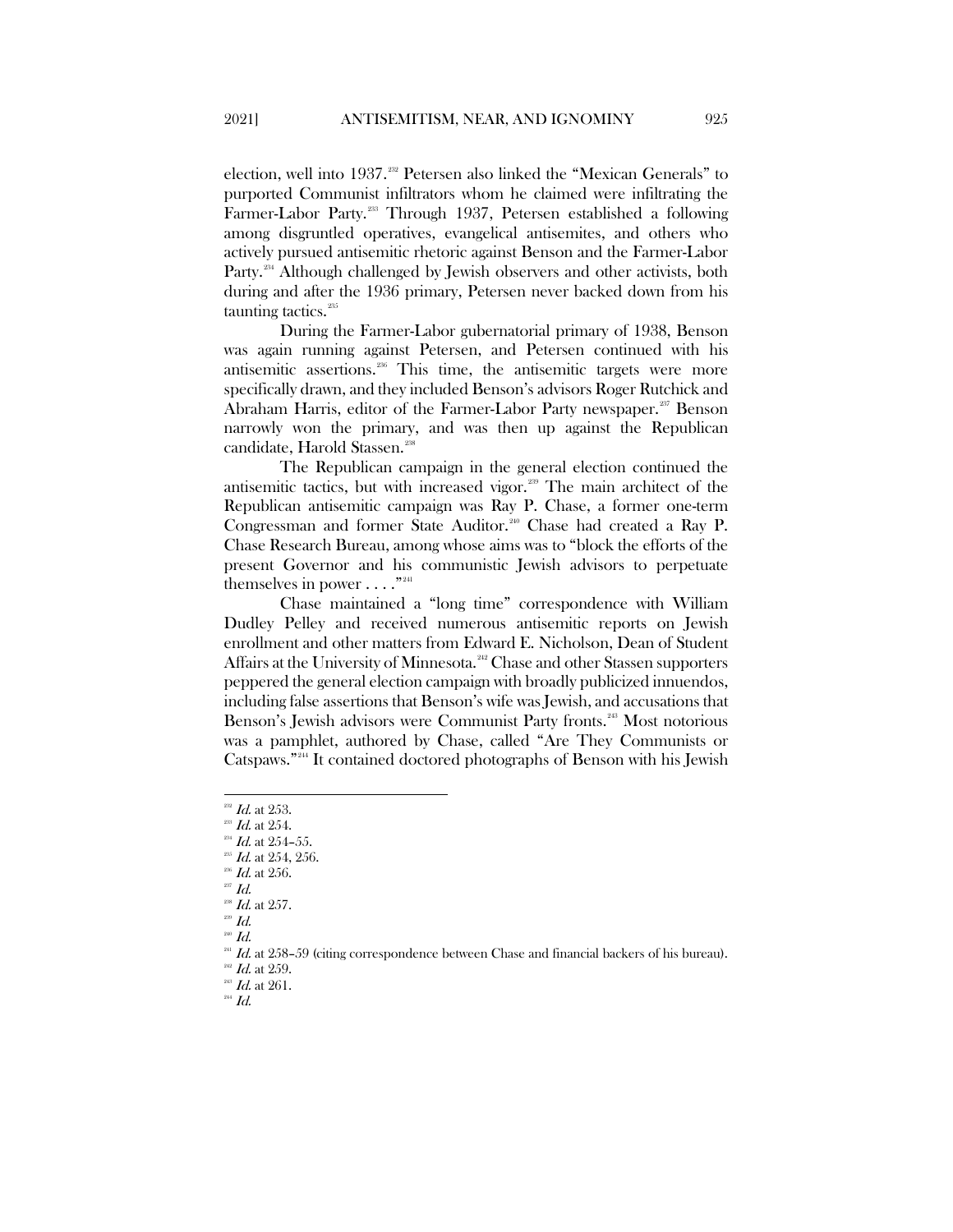associates, adjusted to accentuate Jewish facial features and suggest animalistic characters, directly in the mold of Nazi propaganda.<sup>[245](#page-36-1)</sup> The pamphlet also contained other information, most of it later considered false, regarding purported Communist activities by Rutchick, Harris, and others.<sup>[246](#page-36-2)</sup>

Using the pamphlet and other similar materials, Chase was able to convince sympathetic members of Congress to hold hearings in Washington on supposed Communist influence in the Farmer-Labor Party.<sup>[247](#page-36-3)</sup> The proceedings featured the assertions of Hjalmar Petersen and Ray Chase, and accordingly partook of their distinctly antisemitic approach.<sup>[248](#page-36-4)</sup>

In the closing days of the 1938 campaign, leading Minnesotans began to repudiate Chase, and a delegation of prominent Jewish Republicans met with Stassen, unavailingly, asking him to address the issue.<sup>[249](#page-36-5)</sup> Stassen overwhelmingly defeated Benson in the general election.<sup>[250](#page-36-6)</sup>

#### <span id="page-36-0"></span>D. The Later Events Concerning Charles Lindbergh

The 1938 gubernatorial election was not the last time during the 1930s and 1940s that antisemitism was a center of controversy in Minnesota. In October of 1938, Nazi Germany decorated Minnesota native Charles Lindbergh with its Commander Cross of the Order of the German Eagle.<sup>[251](#page-36-7)</sup> He accepted the award and did not comply with suggestions that he return it, stating that a return would be an "unnecessary insult."[252](#page-36-8)

On September 11, 1941, Lindbergh gave a speech at a rally in Des Moines that was organized by a group called the "America First Committee."[253](#page-36-9) In it, he asserted that U.S. President Franklin Roosevelt, the British government, and American Jews were trying to drag the United

 $\overline{\phantom{a}}$ 

 $252$  *Id.* 

<span id="page-36-1"></span> $^{245}$  Id. at 262; see also Zac Farber, *Politics of the Past: Anti-Semitic Red-baiting Swayed '38* Governor's Race, MINN. LAWYER (Sept. 22, 2016), https://minnlawyer.com/2016/09/22/politics-of-the-past-anti-semitic-red-baiting-swayed-38 race/ [https://perma.cc/P7TZ-6A34] (illustrating some of the photographic technique and

<span id="page-36-2"></span>the pamphlet in greater detail).  $246$  Berman, *supra* note 224, at 261.

<span id="page-36-3"></span> $^{247}$  *Id.* at 262.

<span id="page-36-4"></span> $^{248}$  *Id.* (noting that the hearings reinforced "the antisemitic low road efforts of Chase and his friends.").

 $^{249}$   $\emph{Id.}$ 

<span id="page-36-6"></span><span id="page-36-5"></span> $\real^{250}$   $Id.$ 

<span id="page-36-7"></span><sup>&</sup>lt;sup>251</sup> Steve Hunegs, MSP Terminal Namesakes: At the Very Least, It's Time for a Reordering, MINNEAPOLIS STAR TRIB. (Sep. 7, 2013), https://www.startribune.com/msp-terminalnamesakes-at-the-very-least-it-s-time-for-a-reordering/443112753/ [https://perma.cc/QX5F-XRFF].

<span id="page-36-9"></span><span id="page-36-8"></span><sup>&</sup>lt;sup>253</sup> See Letter from Arthur Brin, Chair, Jewish Anti-Defamation Council of Minnesota, to General Robert Wood, Chair, America First Committee (Sept. 14, 1941) (on file with the Law Review).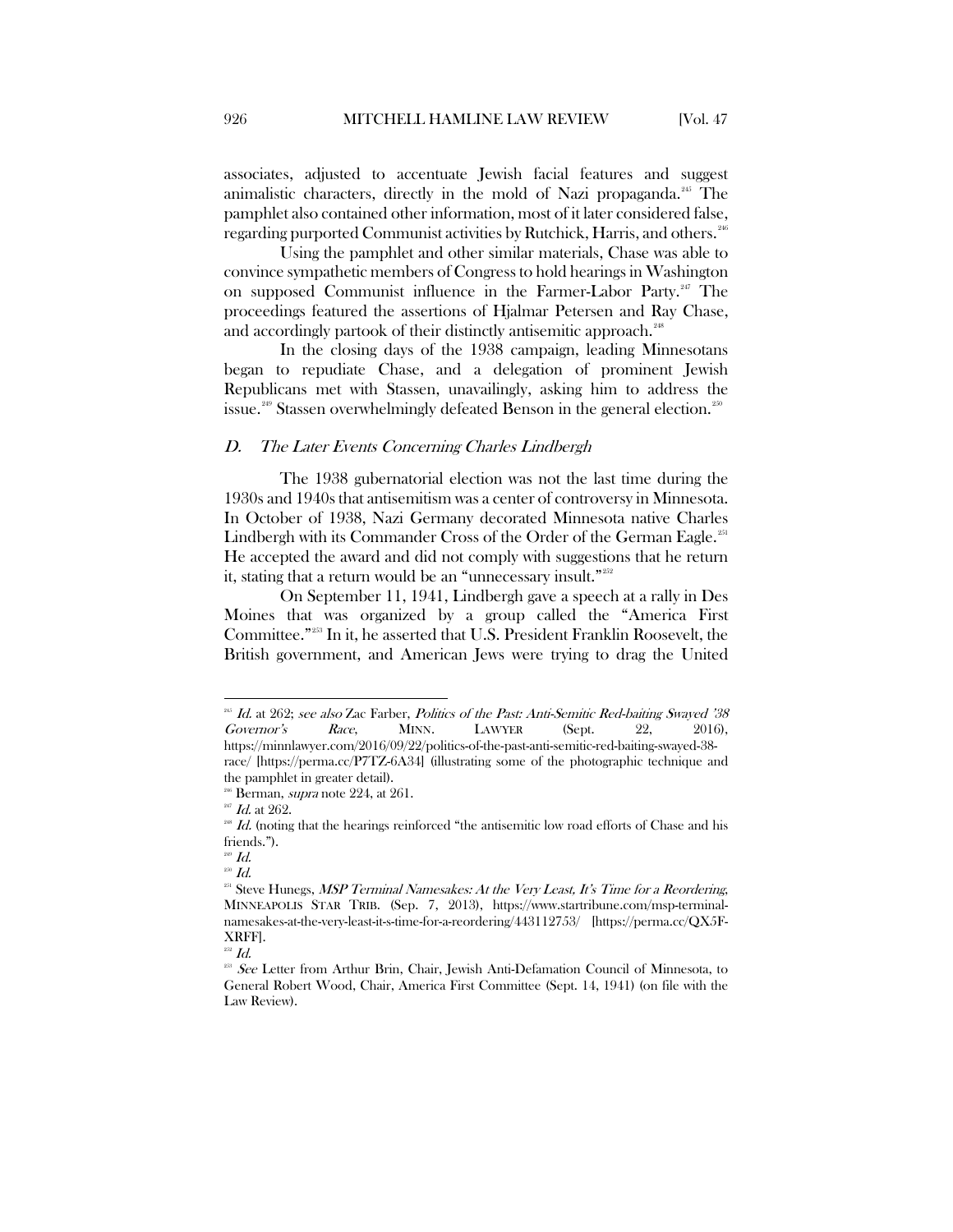States into war against Germany.<sup>[254](#page-37-0)</sup> He also complained that Jews were contributing to the war sentiment through their asserted control of U.S. newspapers, radio stations, and motion picture production companies.<sup>[255](#page-37-1)</sup>

Lindbergh's September 1941 speech garnered substantial attention. In Minnesota, the statewide Jewish Anti-Defamation Council published an open letter to the chairman of the America First Committee, General Robert Wood.<sup>[256](#page-37-2)</sup> The letter pointed out that many groups, and not simply Jews, were being persecuted by the Nazis and were supporting the downfall of the Nazi regime.[257](#page-37-3) It also refuted as a factual matter Lindbergh's assertion regarding control of newspapers, radio stations, and motion pictures.<sup>[258](#page-37-4)</sup>

The Saint Paul Pioneer Press printed an editorial criticizing the speech, suggesting that Lindbergh, or at least his speech, was an "imitator of Hitler."<sup>[259](#page-37-5)</sup> The speech was of special concern in view of the public mood in the pre-war and wartime eras. National polls were conducted determining that during the 1938–1946 period, as many as 35–40% of Americans were prepared to participate in or support a widespread campaign against Jews in the United States.<sup>260</sup> After the United States joined the war, Nazis dropped antisemitic leaflets on U.S. soldiers, implying that the United States was run by Jews and that World War II was fought only to vindicate Jewish interests.<sup>[261](#page-37-7)</sup>

The response across the nation to Lindbergh's forays into antisemitism was ultimately effective in stopping their political progress. Lindbergh was criticized and denounced as "unamerican."<sup>262</sup> But these episodes involving Lindbergh's activities remain infamous episodes of antisemitism in the United States.<sup>[263](#page-37-9)</sup>

Lindbergh delivered his Des Moines speech ten years after the Supreme Court delivered its *Near* decision. Under the circumstances of September 1941, the Ignominy Threshold was much closer to being reached on a national basis. It is to be hoped, had Near been decided on that later date, that the Court's approach to *The Saturday Press* would have included much more explicit treatment, and disapproval, of its antisemitic content, even if the result invalidating the injunction would be the same.

<span id="page-37-0"></span> $^{254}$  Id.

 $\,$   $^{255}$   $Id.$ 

<span id="page-37-3"></span><span id="page-37-2"></span><span id="page-37-1"></span><sup>256</sup> Id.  $^{257}$   $Id.$ 

<span id="page-37-4"></span> $^{258}$   $\emph{Id.}$ 

<sup>&</sup>lt;sup>259</sup> Imitator of Hitler, Editorial, SAINT PAUL PIONEER PRESS, Sept. 13, 1941.

<span id="page-37-6"></span><span id="page-37-5"></span> $260$  Hunegs, *supra* note 251.

<span id="page-37-7"></span><sup>&</sup>lt;sup>261</sup> "Who Rules the United States?", brochure on file with Steve Hunegs, Jewish Community Relations Council of Minnesota and the Dakotas.

<span id="page-37-9"></span><span id="page-37-8"></span><sup>&</sup>lt;sup>262</sup> Hunegs, *supra* note 251.